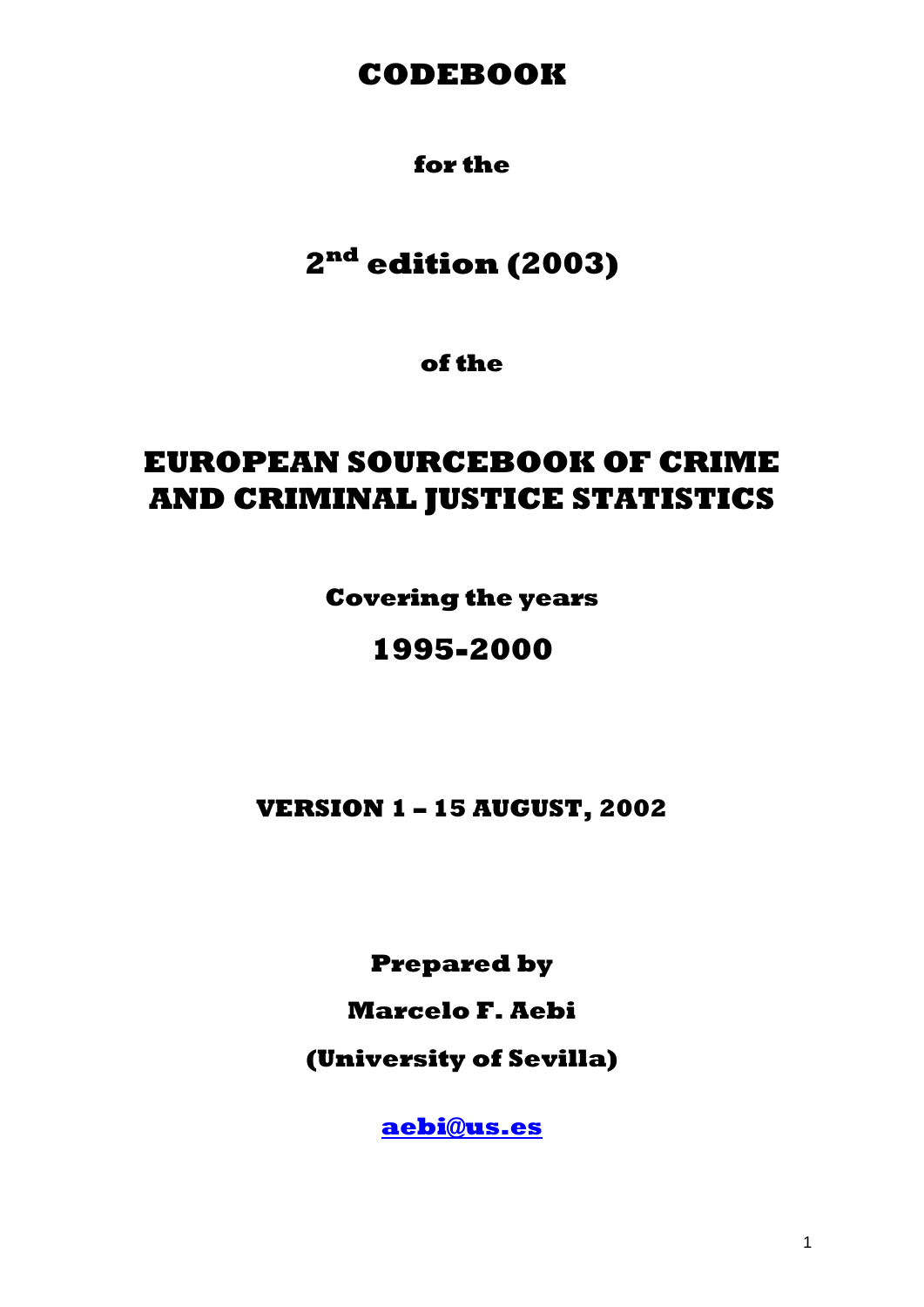# **European Sourcebook of Crime and Criminal Justice Statistics**

# **Questionnaire covering the years 1995-2000**

| Country: |  |
|----------|--|
|          |  |

**National correspondent's name:** 

**Address:** 

**Telephone number:** 

**FAX number:** 

**Email:** 

**Website:** 

**Please return the completed questionnaire to your Co-ordinator by 30 September 2001** 

**Co-ordinator's name:** 

**Address:** 

**Telephone number:** 

**FAX number:** 

**Email:** 

*Questionnaire version: 19 July 2001*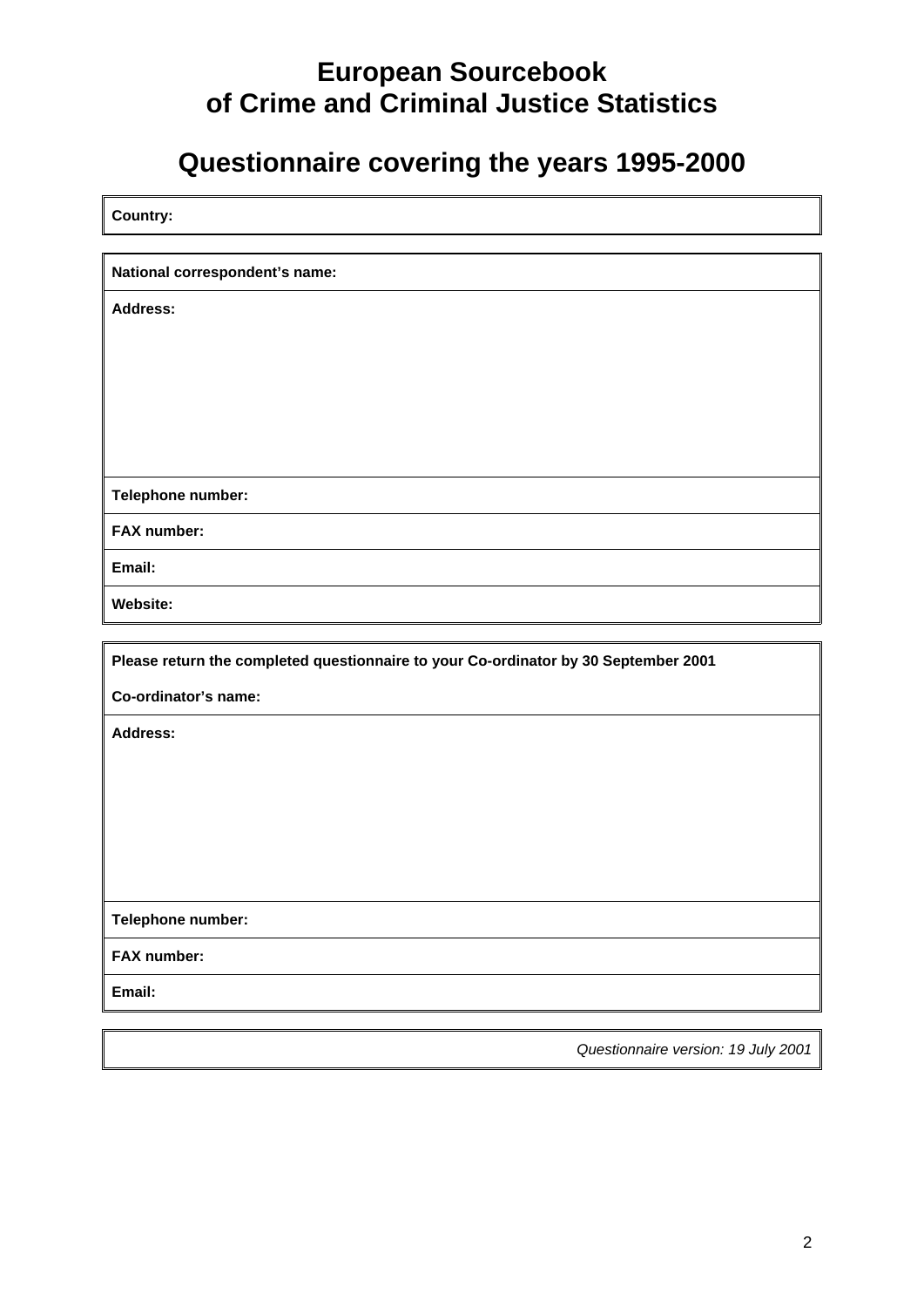# **Errata in the European Sourcebook 1999**

Did you note any inaccuracies in the first edition of the European Sourcebook (published by the Council of Europe in October 1999)?

#### **ERR99A**

| <b>No</b> | Yes |
|-----------|-----|
| 2         |     |

#### **If YES:**

a) indicate the number of the table

b) give the revised figures

c) give the source of the revised data

#### d) discuss the matter with your regional co-ordinator

**ERR99B**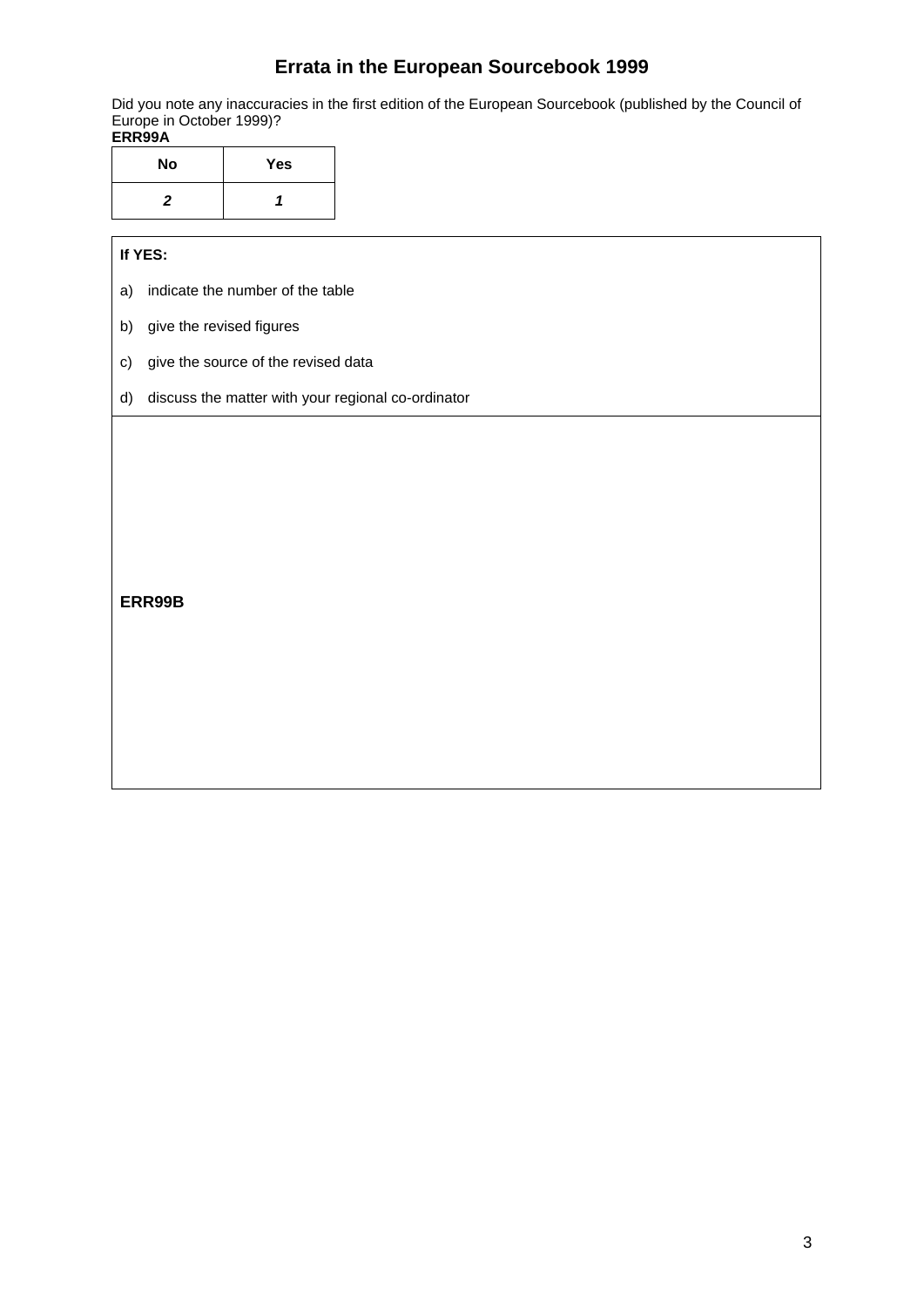#### **1. Periods covered by the statistics**

- 1.1 The reference periods or dates may change depending on the subject. Some tables cover several years. For example, in Table 1.1 (offences recorded by the police) separate data are requested for 1995, 1996, 1997, 1998, 1999 and 2000. Other tables refer solely to 1999 or the situation at 1 January 1999 or 1 September 1999.
- 1.2 If information is not available for the date (or year) requested, please give information for a date (or year) as close as possible to that requested, and indicate clearly the date (or year) of the information you have given. Please also indicate if the information supplied is provisional or estimated.

#### **2. Please make every effort to avoid ambiguity in replies**

- 2.1 For any particular item for which you cannot reply, please state whether the item does not apply to your country (e.g. refers to a concept which does not exist in your criminal law or statistical system), or whether no figures are available. In other words, do not leave any question blank. Each item should be accompanied by one of the following references:
	- a number, which may be 0. Zero means the cases are null (e.g. no homicides during that year)
	- "**\***" to indicate that the statistical information is not (yet) available or that the question/concept does not apply.
	- Do not use signs whose meaning is not explicit, such as "**-**", "**/**", etc. Avoid using abbreviations such as "n.a" without an explanation.
- 2.2 Where a breakdown is requested (for example, by type of offence) and figures for one item cannot be supplied, please do not answer "information not available". Instead, indicate whether you have counted these cases (for which you have no breakdown) under another heading, perhaps under the heading "Other" or whether you have not included them in the breakdown.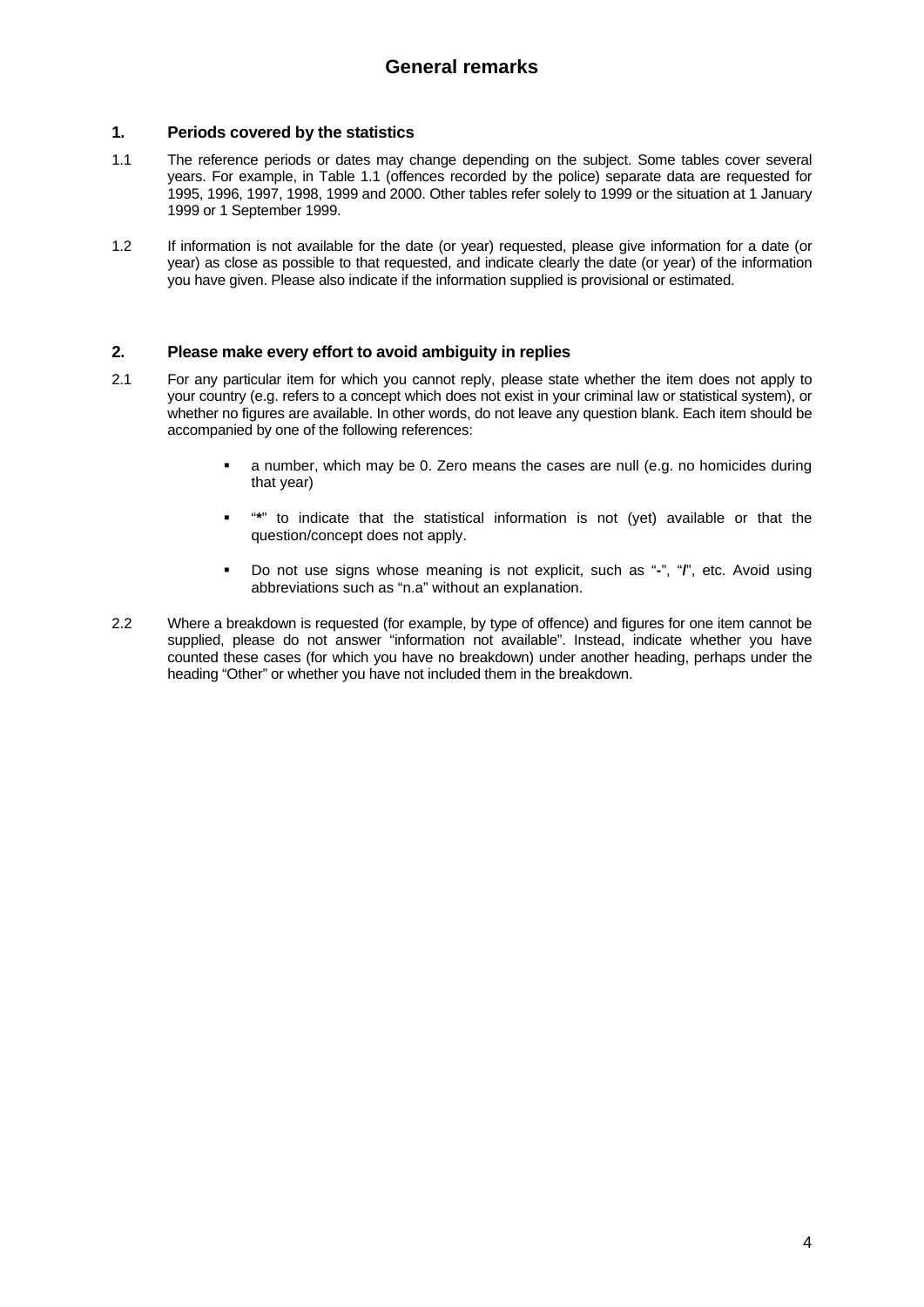#### **3. Back up your replies with documentation where appropriate**

- 3.1 You are asked in the questionnaire to comment on the tables to be completed. While there is no point in enclosing documents, which would be difficult to use (especially if they are not in a Council of Europe language), some clarification may be helpful. In particular, where you feel that more explanation is needed on the definition supplied. If there is insufficient space on the questionnaire, please use an additional sheet of paper.
- 3.2 In the case of time series, please explain any gaps (missing data, changes in orders of magnitude from one year to another) and variations in trends (observed over several years). Reference should be made to major legislative, administrative and even political developments, which may explain such trends.
- 3.3 You are also asked to indicate **the source** of the data supplied for each table. These indications should be in English or French, and should consist solely of the following: name of the institution and source department; name of the statistical system used; if the data have been published, the date of publication.

*Example:*

 Source: Ministry of Justice - Directorate of Prison Administration - Department of Communication, Studies and International Relations: National Register of Prisoners, not published.

or

Source: Based on data taken from "Criminal Statistics England & Wales 2000".

#### **4. Please meet the deadline**

4.1 The procedure for collecting international statistics is necessarily complex: collection at the national level of data from the various services or departments, centralisation with the co-ordinators (who check the validity of the figures, return them as necessary, and correct them), processing, production, interpretation and distribution. This is a long chain of events. If there is too great a lapse of time between the reference date for the data and their processing, statistics lose much if not all of their value.

#### **5. Relations between national correspondents and the co-ordinators**

5.1 Where difficulties arise, the regional co-ordinator should be informed, for example where the definitions used in the questionnaire appear to you ambiguous or where the deadline for replies cannot be met.

#### **6. Access to the data**

6.1 All the information compiled from the national correspondents of the Council of Europe Member states will be made available to these national correspondents and national governments in accordance with rules for access to data which will be communicated at a later date. The names of national correspondents will also appear in the Sourcebook productions as contributors.

#### **In conclusion, any comments on this questionnaire would be welcome.**

**Thank you for your help**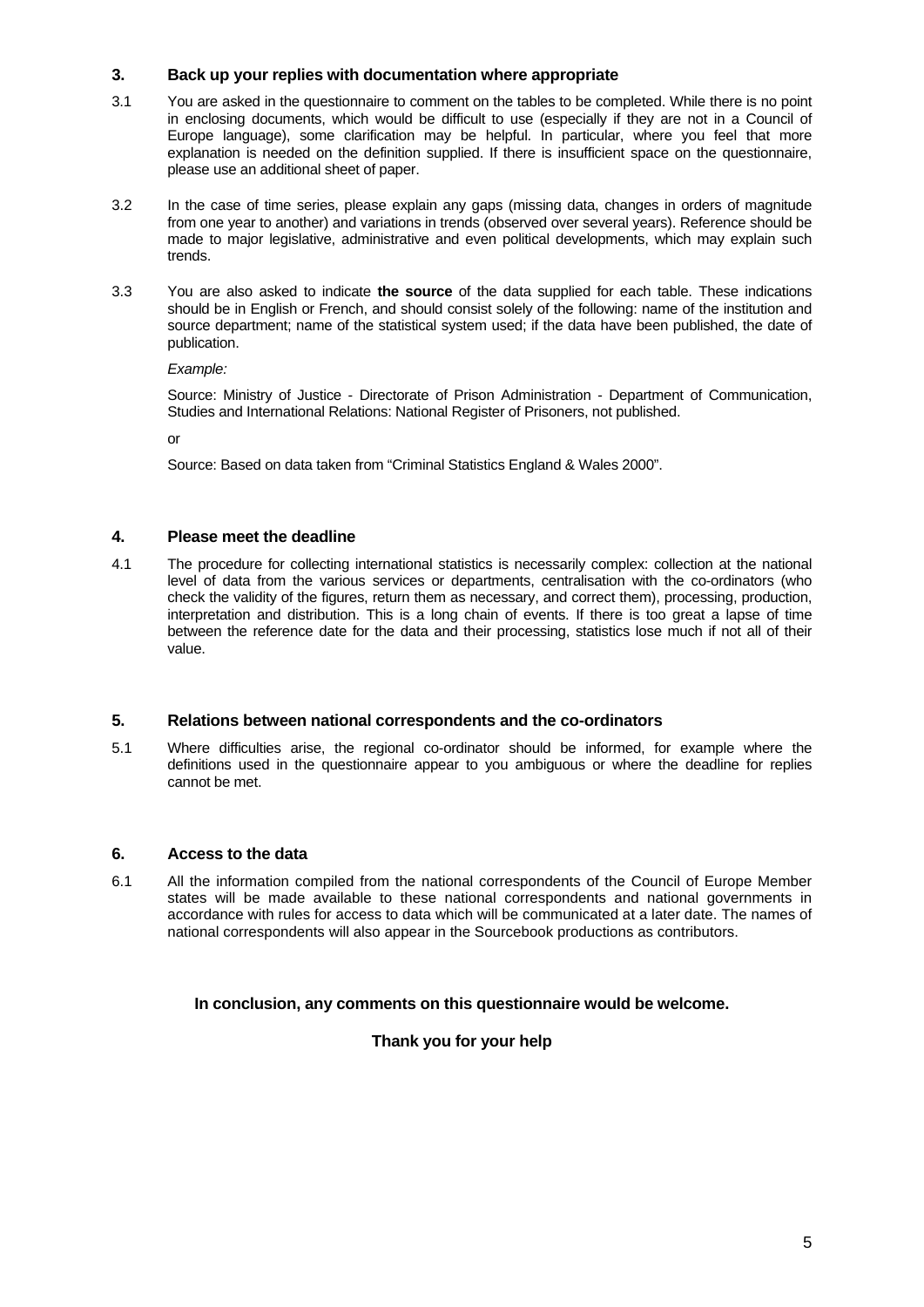#### **1. Contents**

1.1 The questionnaire comprises the following sections:

#### **Definitions**

- A. Offence definitions
- B. Changes in definitions
- **Part 1 Police statistics**
- **Part 2 Prosecution statistics**
- **Part 3 Conviction statistics**
- **Part 4 Correctional statistics**

**Comments on the questionnaire**

- 1.2 Each part contains tables for entering data and a set of questions. Questions may be 'closed', i.e. when you are requested to choose one of the suggested replies, or 'open', i.e. when you are requested to draft your own reply. A space is left after each set of questions for any comments or additional information.
- 1.3 You will note that frequently similar questions occur in different parts of the questionnaire. For example, under 'Definitions' you are asked to define a number of offences, but since definitions may change depending on the type of statistics (e.g. police or convictions), you will be asked each time whether this is the case.
- 1.4 In addition, the text of three of these questions may be understood in different ways. Below is some explanatory information on how they should be interpreted.

#### **2. When are the data in this table collected for the statistics?**

2.1 It is important to determine when the data collection takes place in the criminal justice process. For example, as regards police statistics, great differences exist depending on whether data are recorded when the offence is reported to the police (input) or at a later date, for example when the police have completed their investigation (output).

#### **3. Is a principal offence rule applied?**

3.1 It is essential to know the counting system used in cases of simultaneous offences. For example, how do the statistics reflect the case of an offender who in the course of theft also causes damage to property? Where a principal offence rule is applied, the statistics will show one offence. Where there is no such rule, there will be a separate count for each offence.

#### **4. How is a person who is suspected or convicted for multiple offences counted (e.g. offences of the same kind, often called serial offences)**

4.1 Cases of multiple or serial offences can also pose problems. For example, if a woman reports to the police that her husband has beaten her ten times in the last year, is this recorded as one or as ten offences?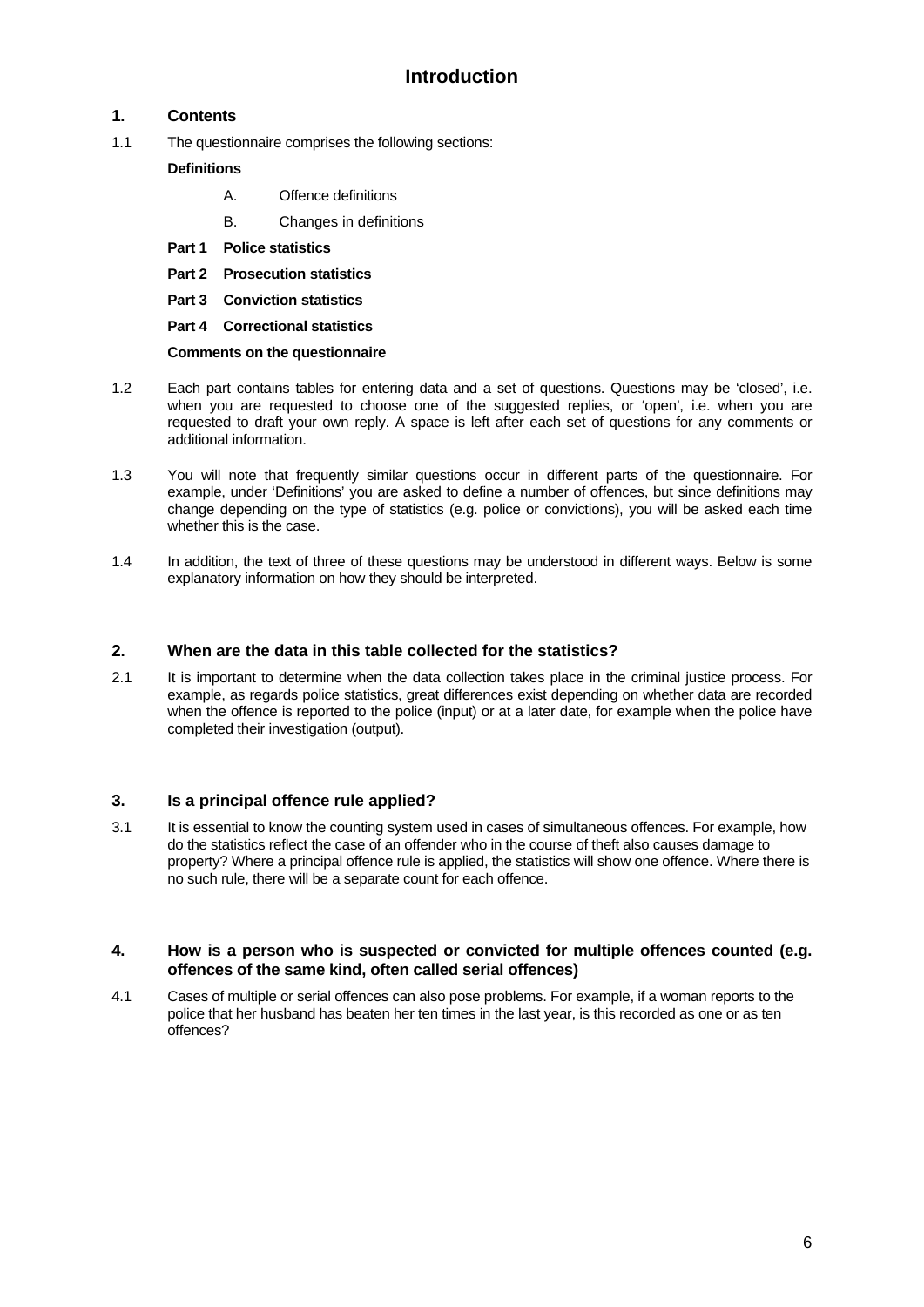# **Definitions**

#### **A. Offence definitions**

The following definitions are **not** legal definitions. They serve merely to make international statistical comparisons as feasible as possible and to help in providing the figures for the tables contained in this questionnaire.

For each offence the general definition will be complemented with a list of specific items, some of which you are requested to include or (where appropriate) exclude from your figures. For each offence, use the figures which come as close as possible to the relevant definitions.

Tables should refer to the legal definition of the offence in 2000. If the situation has changed, give full details in Section B "Changes in definition".

The data should refer to the period **1995 to 2000** and relate to **police statistics**.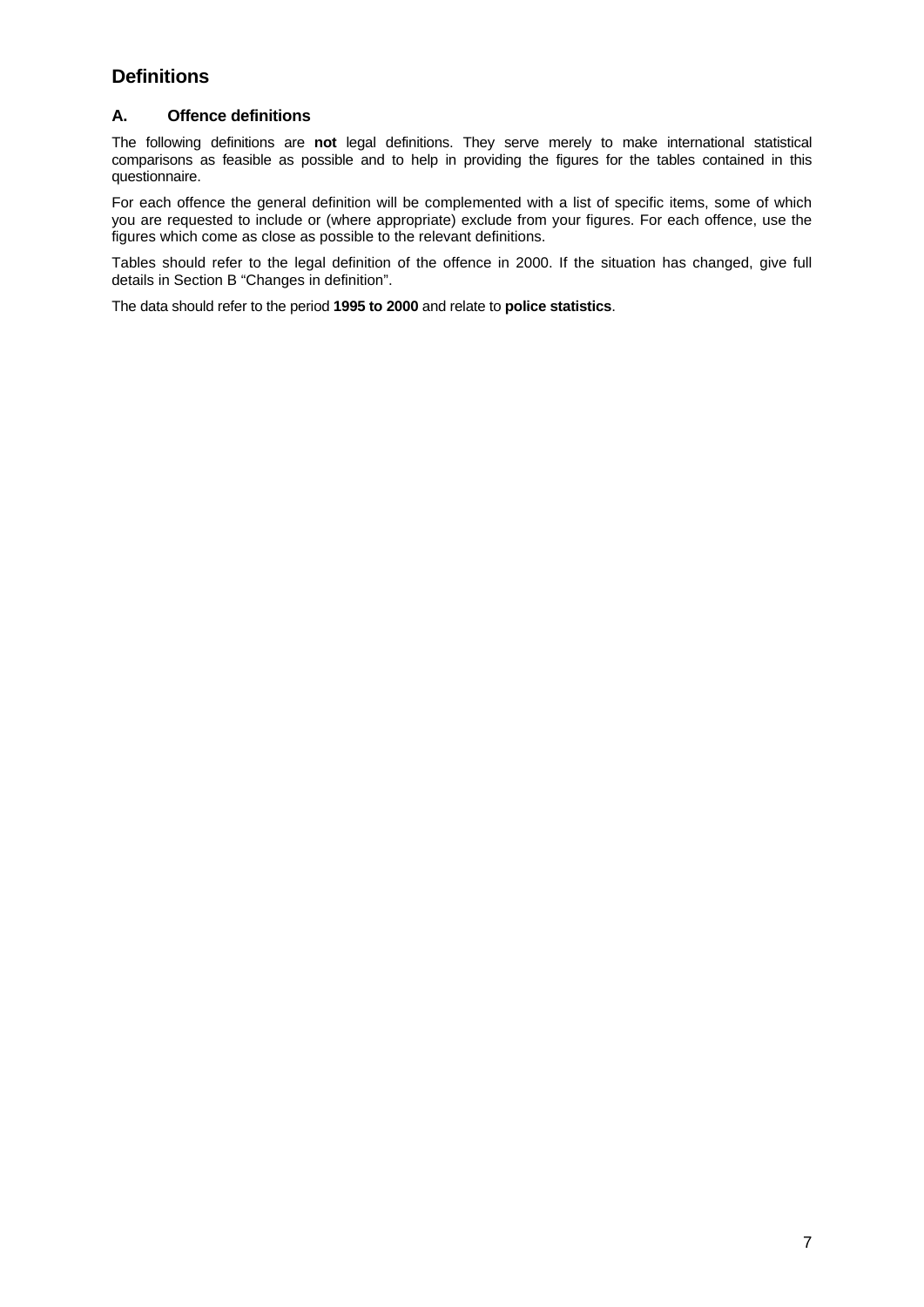#### **Total criminal offences recorded by the police**

**Include** the following:

- offences defined as criminal by the law (which may be processed as a criminal act by the public prosecutor or a judge). These are more serious offences. In many countries, these are defined as against the "penal code" or the "criminal code" and exclude less serious crimes (misdemeanours) recorded by the police or other authorities e.g. customs, tax authorities
- traffic offences defined as criminal by the law (which may be processed as a criminal act by the public prosecutor or a judge)

#### **Exclude** the following:

- other less serious traffic offences (for example, those processed directly by the police)
- breaches of public order regulations

| Total criminal offences recorded by the police |                                            |                                                    |                                  |                                         |  |  |  |  |  |
|------------------------------------------------|--------------------------------------------|----------------------------------------------------|----------------------------------|-----------------------------------------|--|--|--|--|--|
|                                                | offences defined as<br>criminal by the law | traffic offences defined<br>as criminal by the law | less serious traffic<br>offences | breaches of public order<br>regulations |  |  |  |  |  |
| 1 = Included<br>$2$ = Excluded                 | <b>DTC00A</b>                              | DTC00B                                             | DTC00C                           | DTC00D                                  |  |  |  |  |  |

| Total criminal offences recorded by the police |                                                                                        |                                                                                                       |                                                           |                                                  |                                                                          |                                                                                |                                                                                                    |  |  |
|------------------------------------------------|----------------------------------------------------------------------------------------|-------------------------------------------------------------------------------------------------------|-----------------------------------------------------------|--------------------------------------------------|--------------------------------------------------------------------------|--------------------------------------------------------------------------------|----------------------------------------------------------------------------------------------------|--|--|
| Question                                       | Are there written<br>rules regulating<br>the way in which<br>this data is<br>recorded? | When is the data<br>collected for the<br>statistics?                                                  | What is the<br>counting<br>unit used<br>in this<br>table? | Is a<br>principal<br>offence<br>rule<br>applied? | How are<br>multiple<br>offences<br>counted?                              | How is an<br>offence<br>committed<br>by more<br>than one<br>person<br>counted? | Have the data<br>recording<br>methods been<br>substantially<br>modified<br>between 1995 &<br>2000? |  |  |
| Possible<br>answers                            | 1: Yes<br>2: No                                                                        | 1: When the<br>offence is<br>reported to the<br>police<br>2: Subsequently<br>3:After<br>investigation | 1: Offence<br>2: Case<br>3: Decision<br>4: Other          | 1: Yes<br>2: No                                  | 1: As one<br>offence<br>2: As two or<br>more<br>offences<br>3: Uncertain | 1: As one<br>offence<br>2: As two or<br>more<br>offences                       | 1: Yes<br>2: No                                                                                    |  |  |
| <b>ANSWER</b>                                  | <b>DTC00K</b>                                                                          | <b>DTC00L</b>                                                                                         | <b>DTC00M</b>                                             | <b>DTC00N</b>                                    | DTC00O                                                                   | <b>DTC00P</b>                                                                  | DTC00Q                                                                                             |  |  |

**Total criminal offences recorded by the police:** remarks

**DTC00R**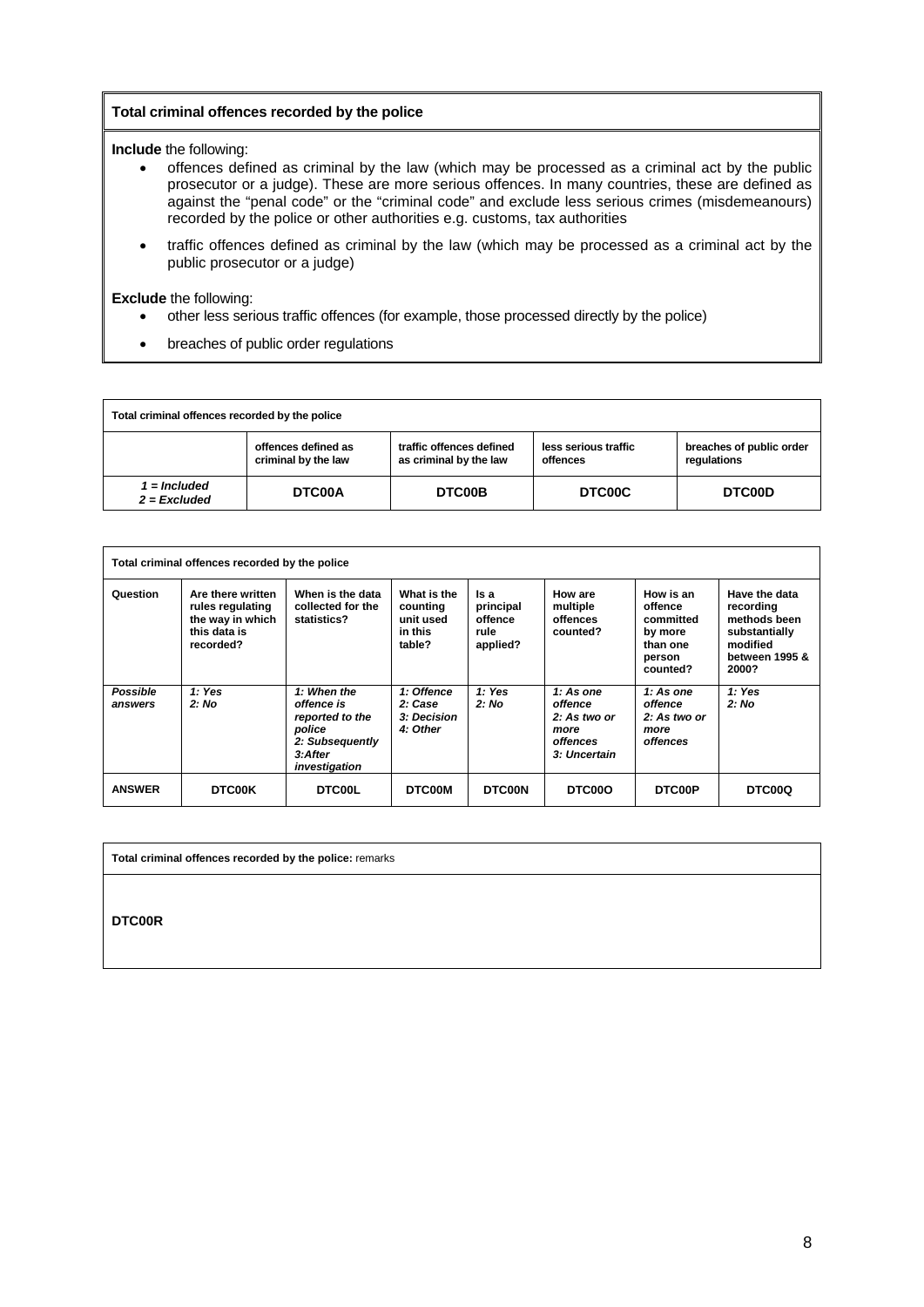#### **Intentional homicide (including attempts):** intentional killing of a person

#### **Include** the following:

- assault leading to death
- euthanasia
- infanticide

#### **Exclude** the following:

• assistance with suicide

| Intentional homicide (including attempts): intentional killing of a person       |        |        |        |        |  |  |  |  |  |
|----------------------------------------------------------------------------------|--------|--------|--------|--------|--|--|--|--|--|
| assistance with suicide<br>assault leading to death<br>infanticide<br>euthanasia |        |        |        |        |  |  |  |  |  |
| = Included<br>$2 = Excluded$                                                     | DHO00A | DHO00B | DHO00C | DHO00D |  |  |  |  |  |

| Intentional homicide (including attempts): intentional killing of a person |                                                                                        |                                                                                                       |                                                           |                                                  |                                                                          |                                                                                |                                                                                                    |  |  |
|----------------------------------------------------------------------------|----------------------------------------------------------------------------------------|-------------------------------------------------------------------------------------------------------|-----------------------------------------------------------|--------------------------------------------------|--------------------------------------------------------------------------|--------------------------------------------------------------------------------|----------------------------------------------------------------------------------------------------|--|--|
| Question                                                                   | Are there written<br>rules regulating<br>the way in which<br>this data is<br>recorded? | When is the data<br>collected for the<br>statistics?                                                  | What is the<br>countina<br>unit used<br>in this<br>table? | ls a<br>principal<br>offence<br>rule<br>applied? | How are<br>multiple<br>offences<br>counted?                              | How is an<br>offence<br>committed<br>by more<br>than one<br>person<br>counted? | Have the data<br>recording<br>methods been<br>substantially<br>modified<br>between 1995 &<br>2000? |  |  |
| <b>Possible</b><br>answers                                                 | 1: Yes<br>2: No                                                                        | 1: When the<br>offence is<br>reported to the<br>police<br>2: Subsequently<br>3:After<br>investigation | 1: Offence<br>2: Case<br>3: Decision<br>4: Other          | 1: Yes<br>2: No                                  | 1: As one<br>offence<br>2: As two or<br>more<br>offences<br>3: Uncertain | 1: As one<br>offence<br>2: As two or<br>more<br><b>offences</b>                | 1: Yes<br>2: No                                                                                    |  |  |
| <b>ANSWER</b>                                                              | <b>DHO00K</b>                                                                          | <b>DHO00L</b>                                                                                         | <b>DHO00M</b>                                             | <b>DHO00N</b>                                    | DHO00O                                                                   | <b>DHO00P</b>                                                                  | DHO00Q                                                                                             |  |  |

**Intentional homicide (including attempts):** remarks

**DHO00R**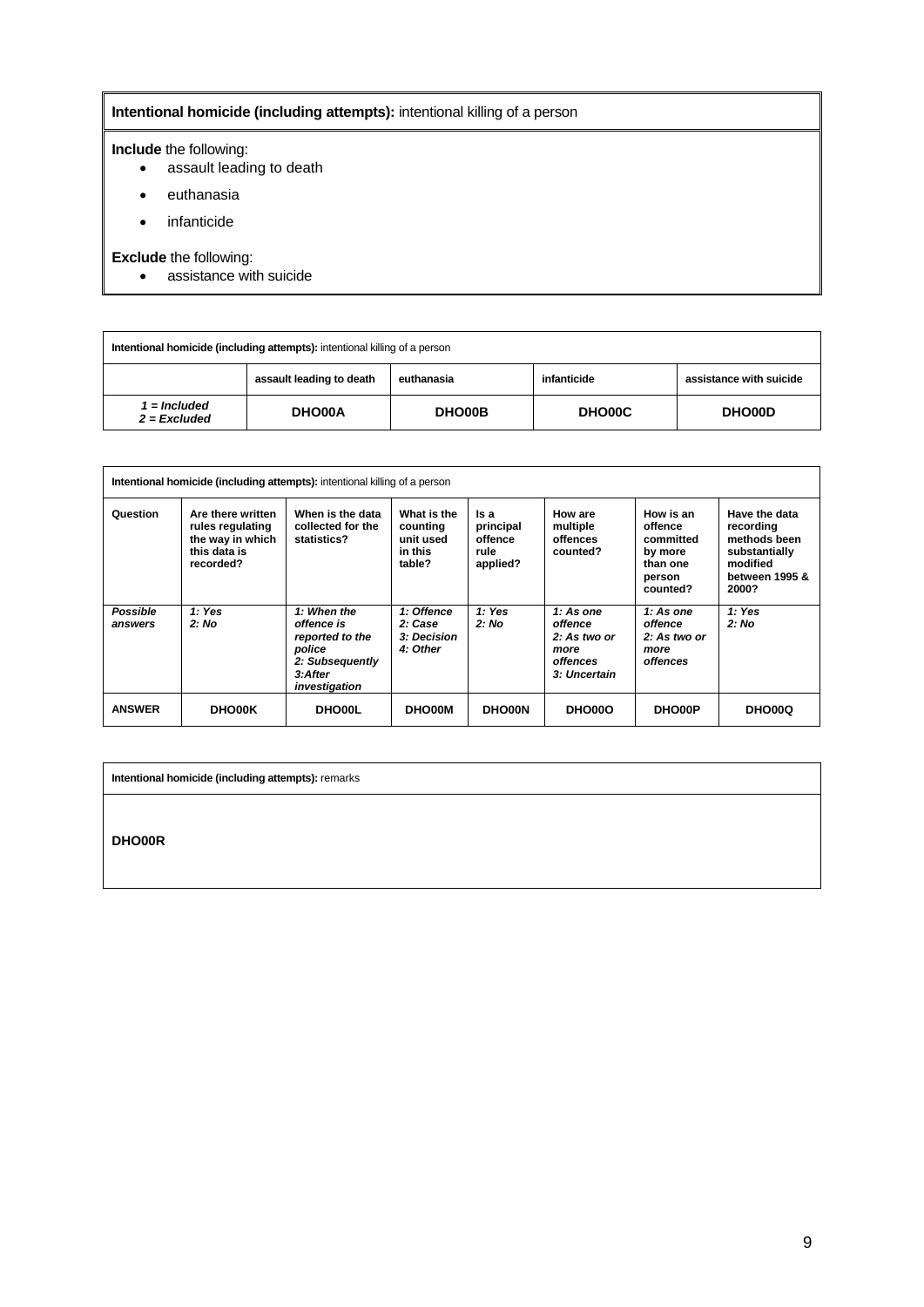#### **Assault:** inflicting bodily injury on another person with intent

#### **Exclude** the following:

- assault leading to death
- threats
- only causing pain
- slapping or punching
- sexual assault

| Assault: inflicting bodily injury on another person with intent                                          |               |        |               |               |               |  |  |  |  |  |
|----------------------------------------------------------------------------------------------------------|---------------|--------|---------------|---------------|---------------|--|--|--|--|--|
| assault leading to<br>only causing pain<br>threats<br>slapping or<br>sexual assault<br>punching<br>death |               |        |               |               |               |  |  |  |  |  |
| 1 = Included<br>$2 = Excluded$                                                                           | <b>DAS00A</b> | DAS00B | <b>DAS00C</b> | <b>DAS00D</b> | <b>DAS00E</b> |  |  |  |  |  |

| <b>Assault:</b> inflicting bodily injury on another person with intent |                                                                                        |                                                                                                       |                                                           |                                                  |                                                                                 |                                                                                |                                                                                                    |  |  |  |
|------------------------------------------------------------------------|----------------------------------------------------------------------------------------|-------------------------------------------------------------------------------------------------------|-----------------------------------------------------------|--------------------------------------------------|---------------------------------------------------------------------------------|--------------------------------------------------------------------------------|----------------------------------------------------------------------------------------------------|--|--|--|
| Question                                                               | Are there written<br>rules regulating<br>the way in which<br>this data is<br>recorded? | When is the data<br>collected for the<br>statistics?                                                  | What is the<br>counting<br>unit used<br>in this<br>table? | ls a<br>principal<br>offence<br>rule<br>applied? | How are<br>multiple<br>offences<br>counted?                                     | How is an<br>offence<br>committed<br>by more<br>than one<br>person<br>counted? | Have the data<br>recording<br>methods been<br>substantially<br>modified<br>between 1995 &<br>2000? |  |  |  |
| Possible<br>answers                                                    | 1: Yes<br>2: No                                                                        | 1: When the<br>offence is<br>reported to the<br>police<br>2: Subsequently<br>3:After<br>investigation | 1: Offence<br>2: Case<br>3: Decision<br>4: Other          | 1: Yes<br>2: No                                  | 1: As one<br>offence<br>2: As two or<br>more<br><i>offences</i><br>3: Uncertain | 1: As one<br>offence<br>2: As two or<br>more<br><b>offences</b>                | 1: Yes<br>2: No                                                                                    |  |  |  |
| <b>ANSWER</b>                                                          | <b>DAS00K</b>                                                                          | <b>DAS00L</b>                                                                                         | <b>DAS00M</b>                                             | <b>DAS00N</b>                                    | DAS00O                                                                          | <b>DAS00P</b>                                                                  | <b>DAS00Q</b>                                                                                      |  |  |  |

**Assault:** inflicting bodily injury on another person with intent

**DAS00R**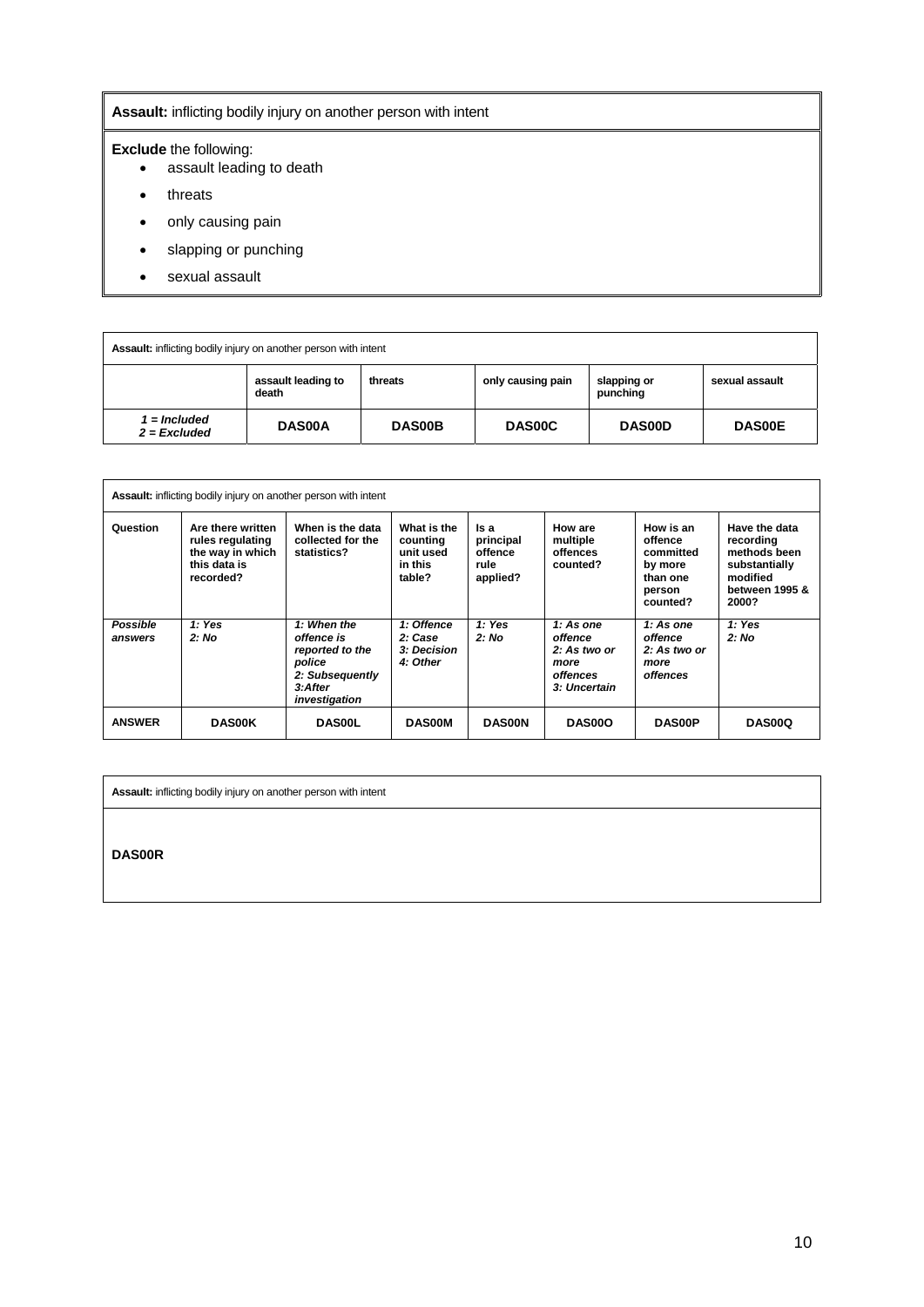**Rape:** sexual intercourse with a person against her/his will (*per vaginam* or other)

**Include** the following:

- other than vaginal penetration (e.g. buggery)
- violent intra-marital sexual intercourse
- sexual intercourse without force with a helpless person
- sexual intercourse with force with a minor
- incestual sexual intercourse with or without force with a minor

#### **Exclude** the following:

- sexual intercourse with a minor without force
- other forms of sexual assault

| <b>Rape:</b> sexual intercourse with a person against her/his will (per vaginam or other) |                                      |                                                 |                                                                        |                                                     |                                                                                |                                                        |                                     |  |  |  |
|-------------------------------------------------------------------------------------------|--------------------------------------|-------------------------------------------------|------------------------------------------------------------------------|-----------------------------------------------------|--------------------------------------------------------------------------------|--------------------------------------------------------|-------------------------------------|--|--|--|
|                                                                                           | other than<br>vaginal<br>penetration | violent intra-<br>marital sexual<br>intercourse | sexual<br>intercourse<br>without force<br>with a<br>helpless<br>person | sexual<br>intercourse<br>with force<br>with a minor | incestual<br>sexual<br>intercourse<br>with or<br>without force<br>with a minor | sexual<br>intercourse<br>with a minor<br>without force | other forms<br>of sexual<br>assault |  |  |  |
| $1 =$ Included<br>$2$ = Excluded                                                          | DRA00A                               | DRA00B                                          | DRA00C                                                                 | DRA00D                                              | DRA00E                                                                         | <b>DRA00F</b>                                          | DRA00G                              |  |  |  |

| <b>Rape:</b> sexual intercourse with a person against her/his will (per vaginam or other) |                                                                                        |                                                                                                       |                                                           |                                                  |                                                                                 |                                                                                |                                                                                                    |  |  |
|-------------------------------------------------------------------------------------------|----------------------------------------------------------------------------------------|-------------------------------------------------------------------------------------------------------|-----------------------------------------------------------|--------------------------------------------------|---------------------------------------------------------------------------------|--------------------------------------------------------------------------------|----------------------------------------------------------------------------------------------------|--|--|
| Question                                                                                  | Are there written<br>rules regulating<br>the way in which<br>this data is<br>recorded? | When is the data<br>collected for the<br>statistics?                                                  | What is the<br>counting<br>unit used<br>in this<br>table? | ls a<br>principal<br>offence<br>rule<br>applied? | How are<br>multiple<br>offences<br>counted?                                     | How is an<br>offence<br>committed<br>by more<br>than one<br>person<br>counted? | Have the data<br>recording<br>methods been<br>substantially<br>modified<br>between 1995 &<br>2000? |  |  |
| Possible<br>answers                                                                       | 1: Yes<br>2: No                                                                        | 1: When the<br>offence is<br>reported to the<br>police<br>2: Subsequently<br>3:After<br>investigation | 1: Offence<br>2: Case<br><b>3: Decision</b><br>4: Other   | 1: Yes<br>2: No                                  | 1: As one<br>offence<br>2: As two or<br>more<br><b>offences</b><br>3: Uncertain | 1: As one<br>offence<br>2: As two or<br>more<br>offences                       | 1: Yes<br>2: No                                                                                    |  |  |
| <b>ANSWER</b>                                                                             | DRA00K                                                                                 | DRA00L                                                                                                | DR A00M                                                   | DRA00N                                           | DRA00O                                                                          | DRA00P                                                                         | DRA00Q                                                                                             |  |  |

**Rape:** remarks

**DRA00R**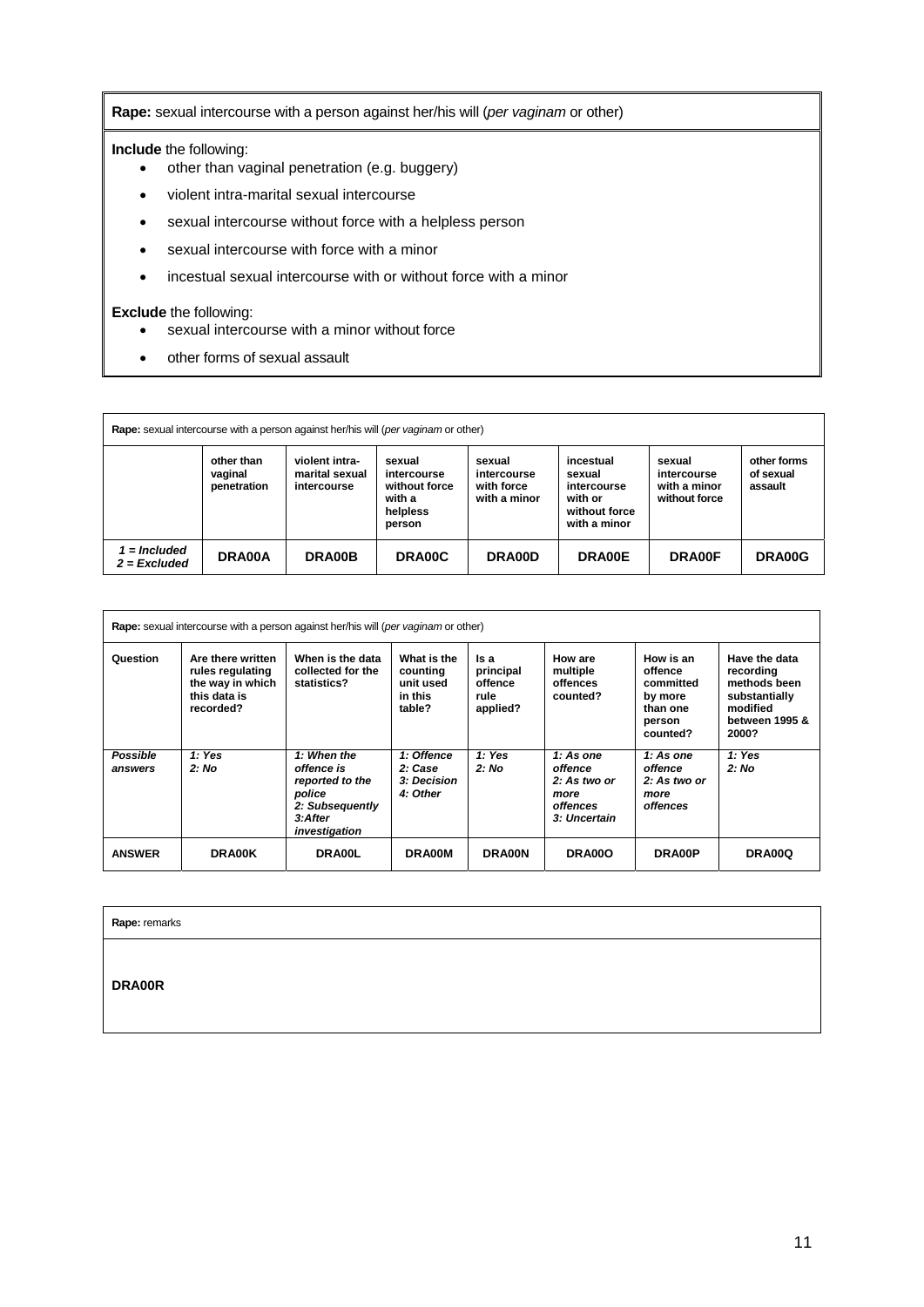#### **Robbery:** stealing from a person with force or threat of force

#### **Include** the following:

- muggings (bag-snatchings)
- theft immediately followed by violence

#### **Exclude** the following:

- pick-pocketing
- extortion
- blackmailing

| <b>Robbery:</b> stealing from a person with force or threat of force                                                       |        |        |        |        |               |  |  |  |  |  |
|----------------------------------------------------------------------------------------------------------------------------|--------|--------|--------|--------|---------------|--|--|--|--|--|
| theft immediately<br>pick-pocketing<br>blackmailing<br>muggings (bag<br>extortion<br>followed by<br>snatching)<br>violence |        |        |        |        |               |  |  |  |  |  |
| 1 = Included<br>$2$ = Excluded                                                                                             | DRO00A | DRO00B | DRO00C | DRO00D | <b>DRO00E</b> |  |  |  |  |  |

| <b>Robbery:</b> stealing from a person with force or threat of force |                                                                                        |                                                                                                       |                                                           |                                                  |                                                                                 |                                                                                |                                                                                                    |  |  |  |
|----------------------------------------------------------------------|----------------------------------------------------------------------------------------|-------------------------------------------------------------------------------------------------------|-----------------------------------------------------------|--------------------------------------------------|---------------------------------------------------------------------------------|--------------------------------------------------------------------------------|----------------------------------------------------------------------------------------------------|--|--|--|
| Question                                                             | Are there written<br>rules regulating<br>the way in which<br>this data is<br>recorded? | When is the data<br>collected for the<br>statistics?                                                  | What is the<br>counting<br>unit used<br>in this<br>table? | ls a<br>principal<br>offence<br>rule<br>applied? | How are<br>multiple<br>offences<br>counted?                                     | How is an<br>offence<br>committed<br>by more<br>than one<br>person<br>counted? | Have the data<br>recording<br>methods been<br>substantially<br>modified<br>between 1995 &<br>2000? |  |  |  |
| Possible<br>answers                                                  | 1: Yes<br>2: No                                                                        | 1: When the<br>offence is<br>reported to the<br>police<br>2: Subsequently<br>3:After<br>investigation | 1: Offence<br>2: Case<br>3: Decision<br>4: Other          | 1: Yes<br>2: No                                  | 1: As one<br>offence<br>2: As two or<br>more<br><b>offences</b><br>3: Uncertain | 1: As one<br>offence<br>2: As two or<br>more<br>offences                       | 1: Yes<br>2: No                                                                                    |  |  |  |
| <b>ANSWER</b>                                                        | <b>DRO00K</b>                                                                          | <b>DRO00L</b>                                                                                         | <b>DRO00M</b>                                             | <b>DRO00N</b>                                    | DRO00O                                                                          | DRO00P                                                                         | DRO00Q                                                                                             |  |  |  |

**Robbery:** remarks

**DRO00R**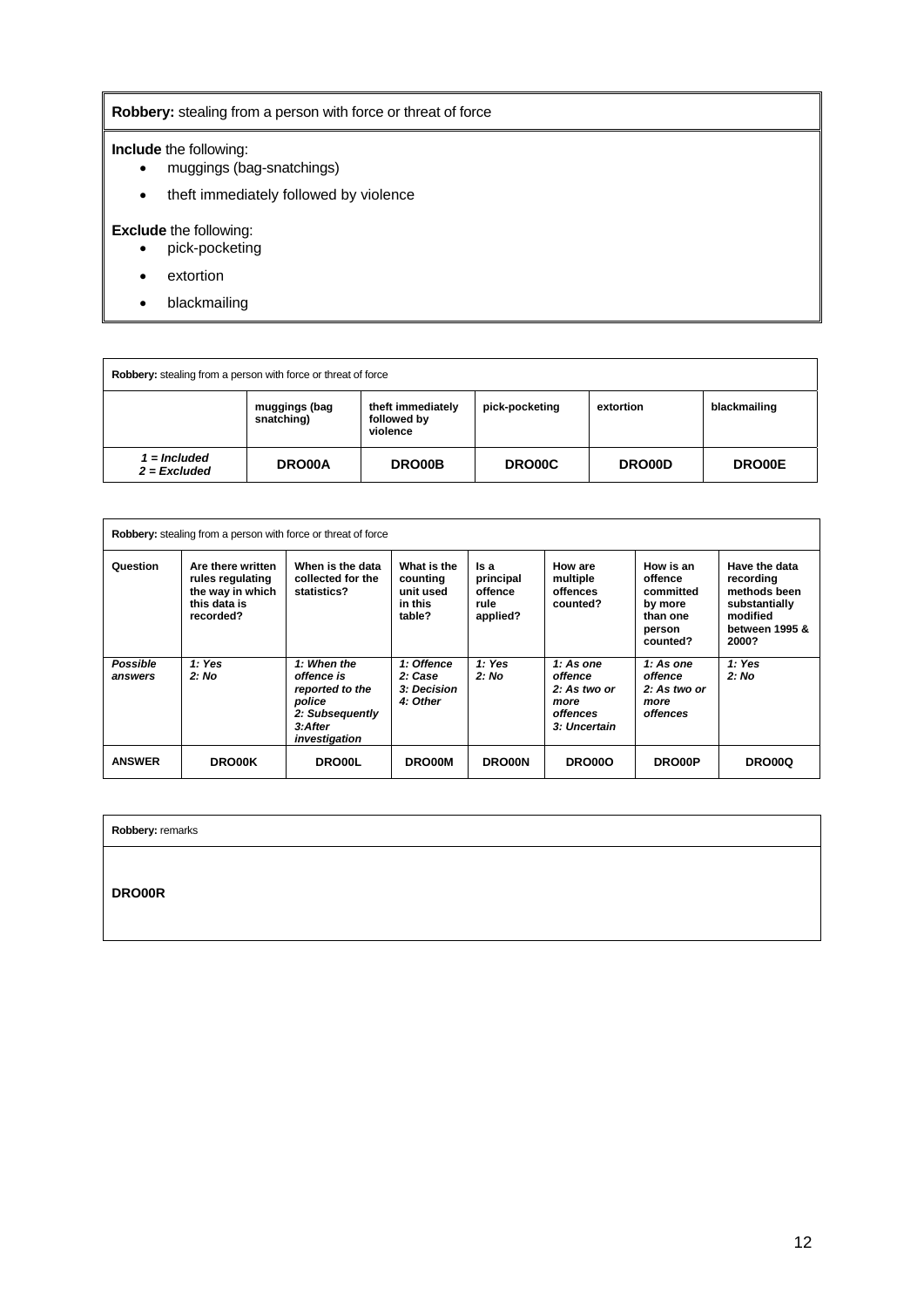#### **Theft (including attempts):** depriving a person/organisation of property without force with the intent to keep it

#### **Include** the following:

- burglary
- theft of motor vehicles
- theft of other items
- theft of small value

#### **Exclude** the following:

- embezzlement (including theft by employees)
- receiving/handling stolen goods

| Theft (including attempts): depriving a person/organisation of property without force with the intent to keep it |          |                            |                         |                         |              |                        |
|------------------------------------------------------------------------------------------------------------------|----------|----------------------------|-------------------------|-------------------------|--------------|------------------------|
|                                                                                                                  | burglary | theft of motor<br>vehicles | theft of other<br>items | theft of small<br>value | embezzlement | receiving/<br>handling |
| $1 =$ Included<br>$2$ = Excluded                                                                                 | DTH00A   | DTH00B                     | DTH00C                  | DTH00D                  | DTH00E       | DTH00F                 |

|                            | Theft (including attempts): depriving a person/organisation of property without force with the intent to keep it |                                                                                                       |                                                           |                                                  |                                                                          |                                                                                |                                                                                                    |
|----------------------------|------------------------------------------------------------------------------------------------------------------|-------------------------------------------------------------------------------------------------------|-----------------------------------------------------------|--------------------------------------------------|--------------------------------------------------------------------------|--------------------------------------------------------------------------------|----------------------------------------------------------------------------------------------------|
| Question                   | Are there written<br>rules regulating<br>the way in which<br>this data is<br>recorded?                           | When is the data<br>collected for the<br>statistics?                                                  | What is the<br>counting<br>unit used<br>in this<br>table? | ls a<br>principal<br>offence<br>rule<br>applied? | How are<br>multiple<br>offences<br>counted?                              | How is an<br>offence<br>committed<br>by more<br>than one<br>person<br>counted? | Have the data<br>recording<br>methods been<br>substantially<br>modified<br>between 1995 &<br>2000? |
| <b>Possible</b><br>answers | 1: Yes<br>2: No                                                                                                  | 1: When the<br>offence is<br>reported to the<br>police<br>2: Subsequently<br>3:After<br>investigation | 1: Offence<br>2: Case<br><b>3: Decision</b><br>4: Other   | 1: Yes<br>2: No                                  | 1: As one<br>offence<br>2: As two or<br>more<br>offences<br>3: Uncertain | 1: As one<br>offence<br>2: As two or<br>more<br>offences                       | 1: Yes<br>2: No                                                                                    |
| <b>ANSWER</b>              | DTH00K                                                                                                           | DTH00L                                                                                                | <b>DTHOOM</b>                                             | <b>DTHOON</b>                                    | DTH00O                                                                   | DTH00P                                                                         | DTH00Q                                                                                             |

**Theft (including attempts):** remarks

**DTH00R**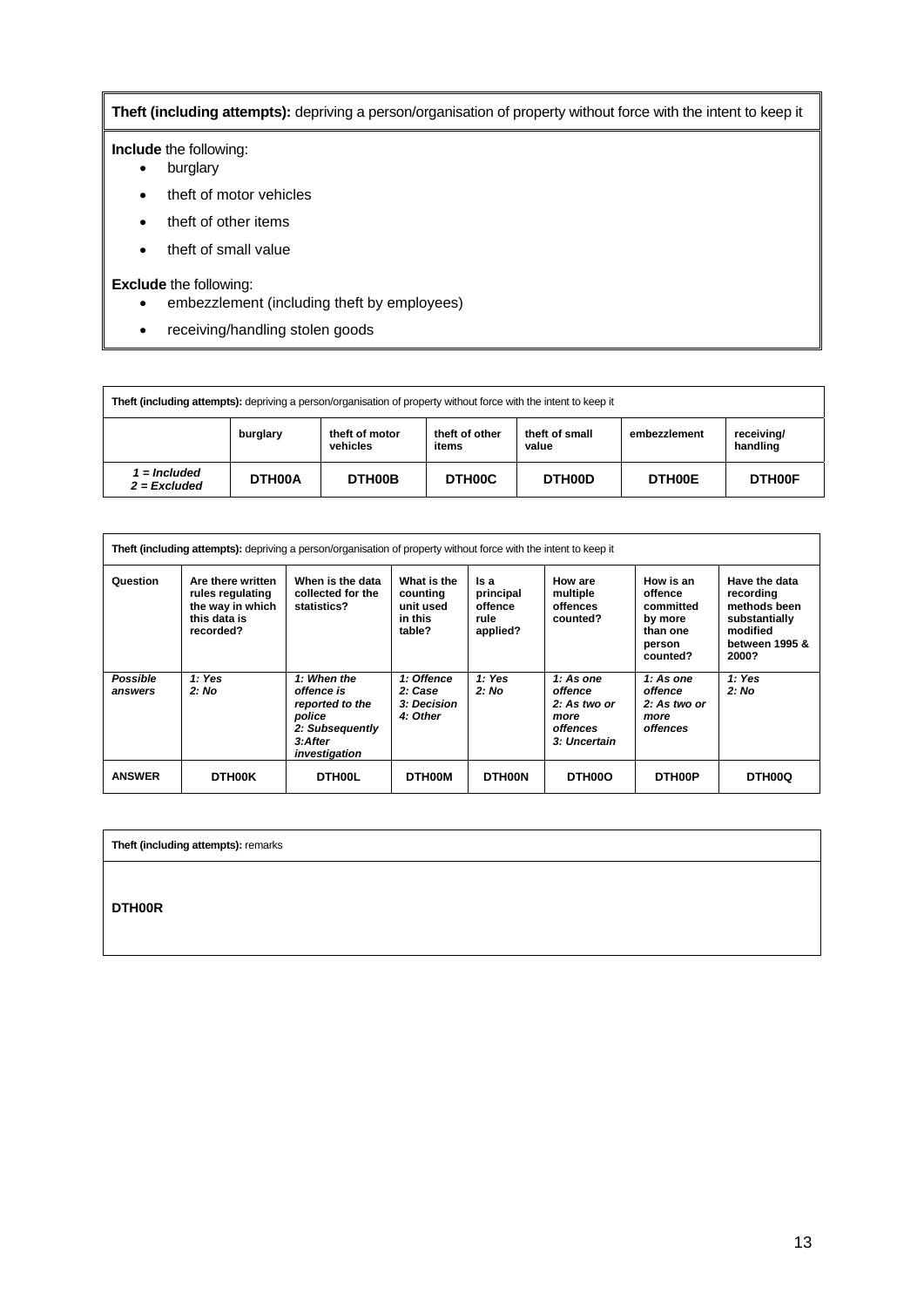**Theft of motor vehicle:** depriving a person/organisation of a motor vehicle without force with the intent to keep or to use it

**Include** the following:

• joyriding

**Exclude** the following:

- motorboats
- receiving/handling a stolen vehicle

| Theft of motor vehicle: depriving a person/organisation of a motor vehicle without force with the intent to keep or to use it |        |        |        |  |
|-------------------------------------------------------------------------------------------------------------------------------|--------|--------|--------|--|
| receiving/handling<br>joyriding<br>motorboats                                                                                 |        |        |        |  |
| 1 = Included<br>$2 = Excluded$                                                                                                | DTV00A | DTV00B | DTV00C |  |

|                            | Theft of motor vehicle: depriving a person/organisation of a motor vehicle without force with the intent to keep or to use it |                                                                                                       |                                                           |                                                  |                                                                                 |                                                                                |                                                                                                    |
|----------------------------|-------------------------------------------------------------------------------------------------------------------------------|-------------------------------------------------------------------------------------------------------|-----------------------------------------------------------|--------------------------------------------------|---------------------------------------------------------------------------------|--------------------------------------------------------------------------------|----------------------------------------------------------------------------------------------------|
| Question                   | Are there written<br>rules regulating<br>the way in which<br>this data is<br>recorded?                                        | When is the data<br>collected for the<br>statistics?                                                  | What is the<br>counting<br>unit used<br>in this<br>table? | ls a<br>principal<br>offence<br>rule<br>applied? | How are<br>multiple<br>offences<br>counted?                                     | How is an<br>offence<br>committed<br>by more<br>than one<br>person<br>counted? | Have the data<br>recording<br>methods been<br>substantially<br>modified<br>between 1995 &<br>2000? |
| <b>Possible</b><br>answers | 1: Yes<br>2: No                                                                                                               | 1: When the<br>offence is<br>reported to the<br>police<br>2: Subsequently<br>3:After<br>investigation | 1: Offence<br>2: Case<br><b>3: Decision</b><br>4: Other   | 1: Yes<br>2: No                                  | 1: As one<br>offence<br>2: As two or<br>more<br><b>offences</b><br>3: Uncertain | 1: As one<br>offence<br>2: As two or<br>more<br>offences                       | 1: Yes<br>2: No                                                                                    |
| <b>ANSWER</b>              | <b>DTV00K</b>                                                                                                                 | <b>DTV00L</b>                                                                                         | <b>DTV00M</b>                                             | DTV00N                                           | DTV00O                                                                          | DTV00P                                                                         | DTV00Q                                                                                             |

| Theft motor vehicle: remarks |  |  |
|------------------------------|--|--|
|                              |  |  |
| <b>DTV00R</b>                |  |  |
|                              |  |  |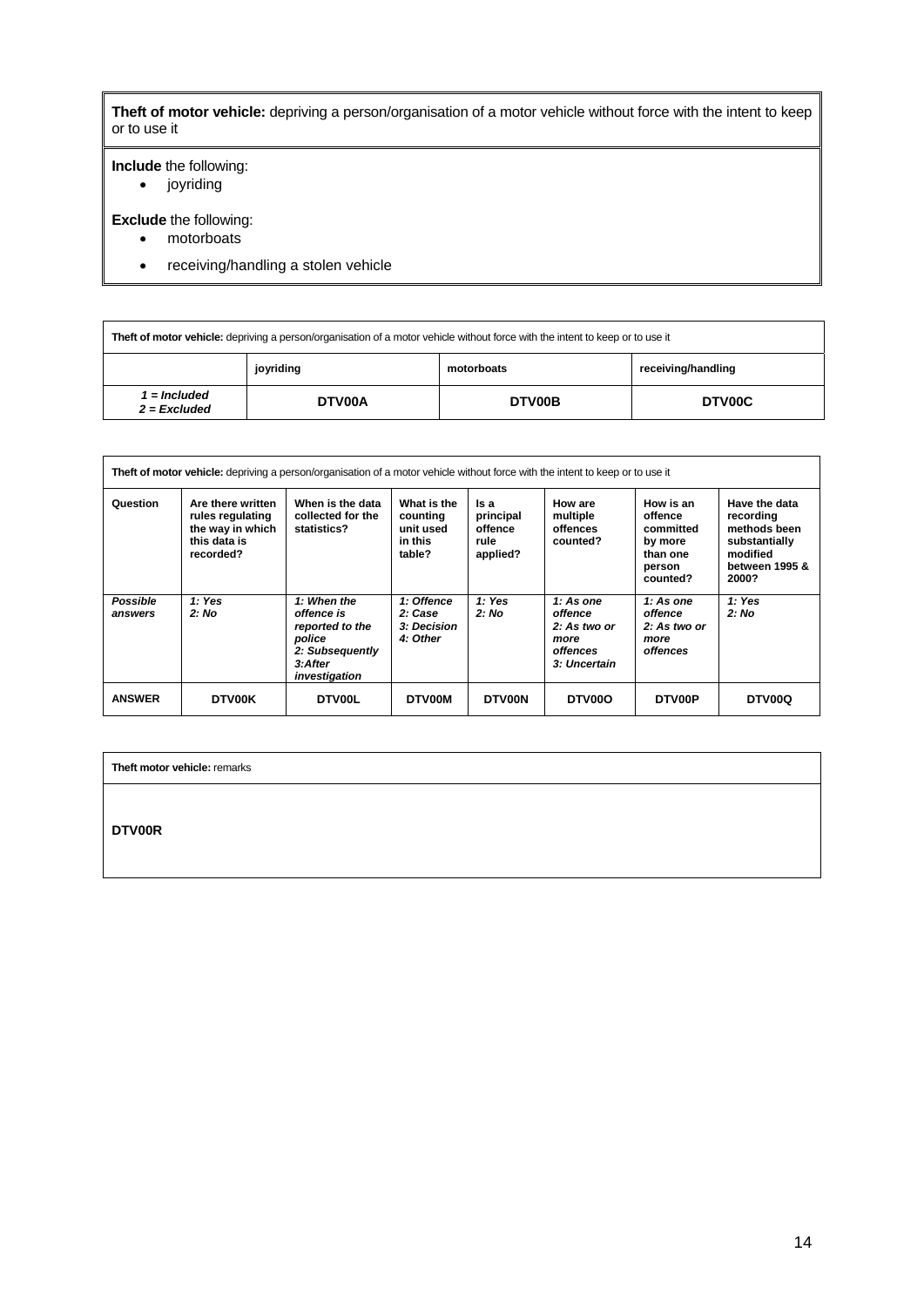**Burglary:** gaining access to a closed part of a building or other premises by use of force with the objective to steal goods. In some countries, burglary is known as "aggravated theft".

**Include** the following:

- theft from a factory, shop, office, etc.
- theft from a military establishment
- theft by using false keys

#### **Exclude** the following:

- theft from a car
- theft from a container
- theft from a vending machine
- theft from a parking meter
- theft from a fenced meadow/compound

*of which* **Domestic burglary:** gaining access to private premises by use of force with the objective to steal goods.

**Include** the following:

- theft from an attic or basement in a multi-dwelling building
- theft from a secondary residence (even it is unoccupied)

**Exclude** the following:

- theft from a factory, shop, office, etc.
- theft from a detached garage, shed, barn or stable
- theft from a fenced meadow/compound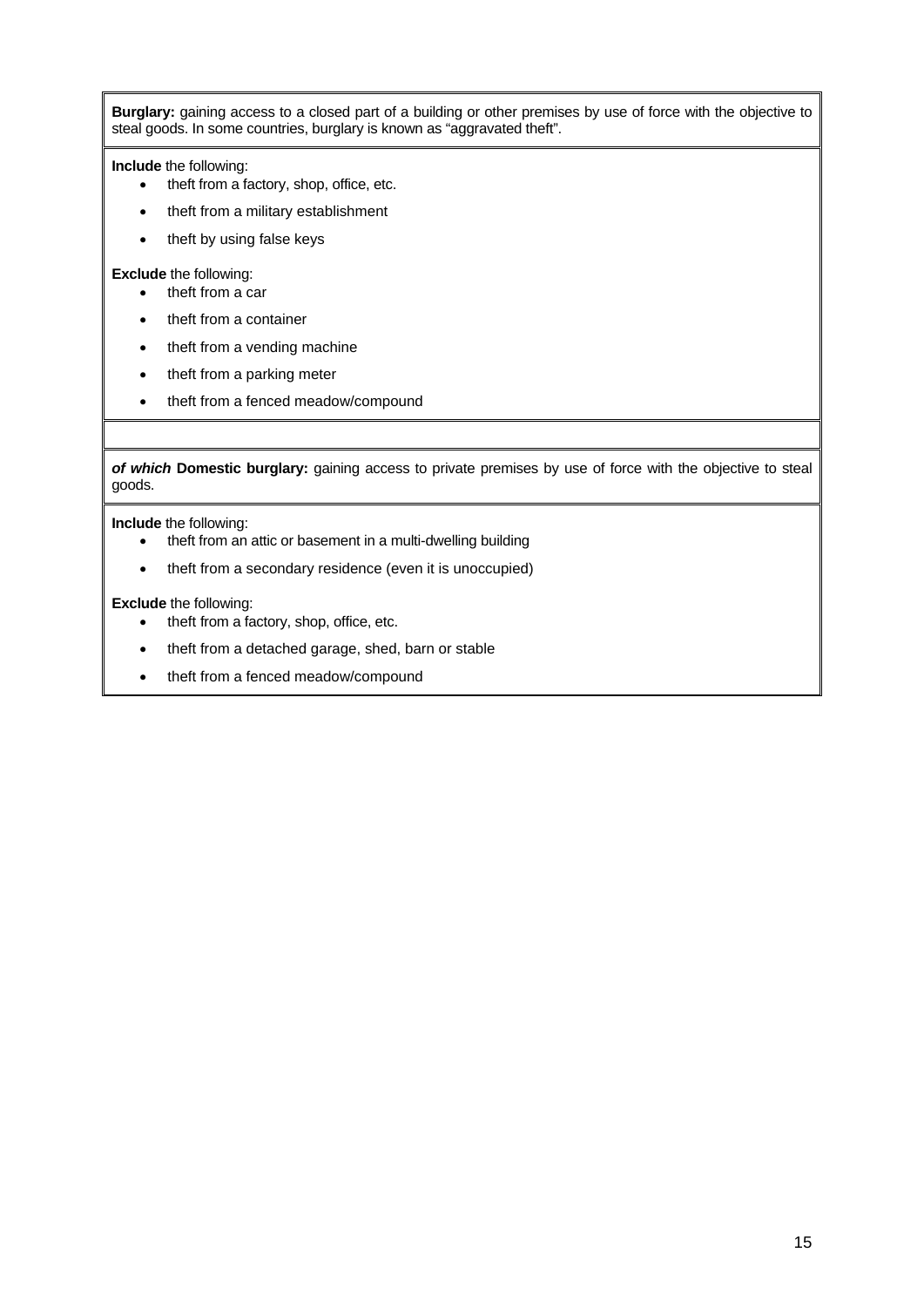**Burglary:** gaining access to a closed part of a building or other premises by use of force with the objective to steal goods. In some countries, burglary is known as "aggravated theft".

|                                | theft from<br>a factory,<br>shop,<br>office, etc. | theft from a<br>military<br>establishment | theft<br>by<br>using<br>false<br>keys | theft<br>from<br>a car | theft from a<br>container | theft from<br>a vending<br>machine | theft<br>from a<br>parking<br>meter | theft from a<br>fenced<br>meadow/<br>compound |
|--------------------------------|---------------------------------------------------|-------------------------------------------|---------------------------------------|------------------------|---------------------------|------------------------------------|-------------------------------------|-----------------------------------------------|
| 1 = Included<br>$2$ = Excluded | <b>DBU00A</b>                                     | <b>DBU00B</b>                             | <b>DBU0</b><br>0C                     | <b>DBU</b><br>00D      | <b>DBU00E</b>             | <b>DBU00F</b>                      | DBU00<br>G                          | <b>DBU00H</b>                                 |

**Burglary:** gaining access to a closed part of a building or other premises by use of force with the objective to steal goods. In some countries, burglary is known as "aggravated theft".

| Question            | Are there written<br>rules regulating<br>the way in which<br>this data is<br>recorded? | When is the data<br>collected for the<br>statistics?                                                  | What is the<br>counting<br>unit used<br>in this<br>table? | ls a<br>principal<br>offence<br>rule<br>applied? | How are<br>multiple<br>offences<br>counted?                                     | How is an<br>offence<br>committed<br>by more<br>than one<br>person<br>counted? | Have the data<br>recording<br>methods been<br>substantially<br>modified<br>between 1995 &<br>2000? |
|---------------------|----------------------------------------------------------------------------------------|-------------------------------------------------------------------------------------------------------|-----------------------------------------------------------|--------------------------------------------------|---------------------------------------------------------------------------------|--------------------------------------------------------------------------------|----------------------------------------------------------------------------------------------------|
| Possible<br>answers | 1: Yes<br>2: No                                                                        | 1: When the<br>offence is<br>reported to the<br>police<br>2: Subsequently<br>3:After<br>investigation | 1: Offence<br>2: Case<br><b>3: Decision</b><br>4: Other   | 1: Yes<br>2: No                                  | 1: As one<br>offence<br>2: As two or<br>more<br><b>offences</b><br>3: Uncertain | 1: As one<br>offence<br>2: As two or<br>more<br><b>offences</b>                | 1: Yes<br>2: No                                                                                    |
| <b>ANSWER</b>       | <b>DBU00K</b>                                                                          | <b>DBU00L</b>                                                                                         | <b>DBU00M</b>                                             | <b>DBU00N</b>                                    | DBU00O                                                                          | <b>DBU00P</b>                                                                  | <b>DBU00Q</b>                                                                                      |

**Burglary:** remarks

**DBU00R**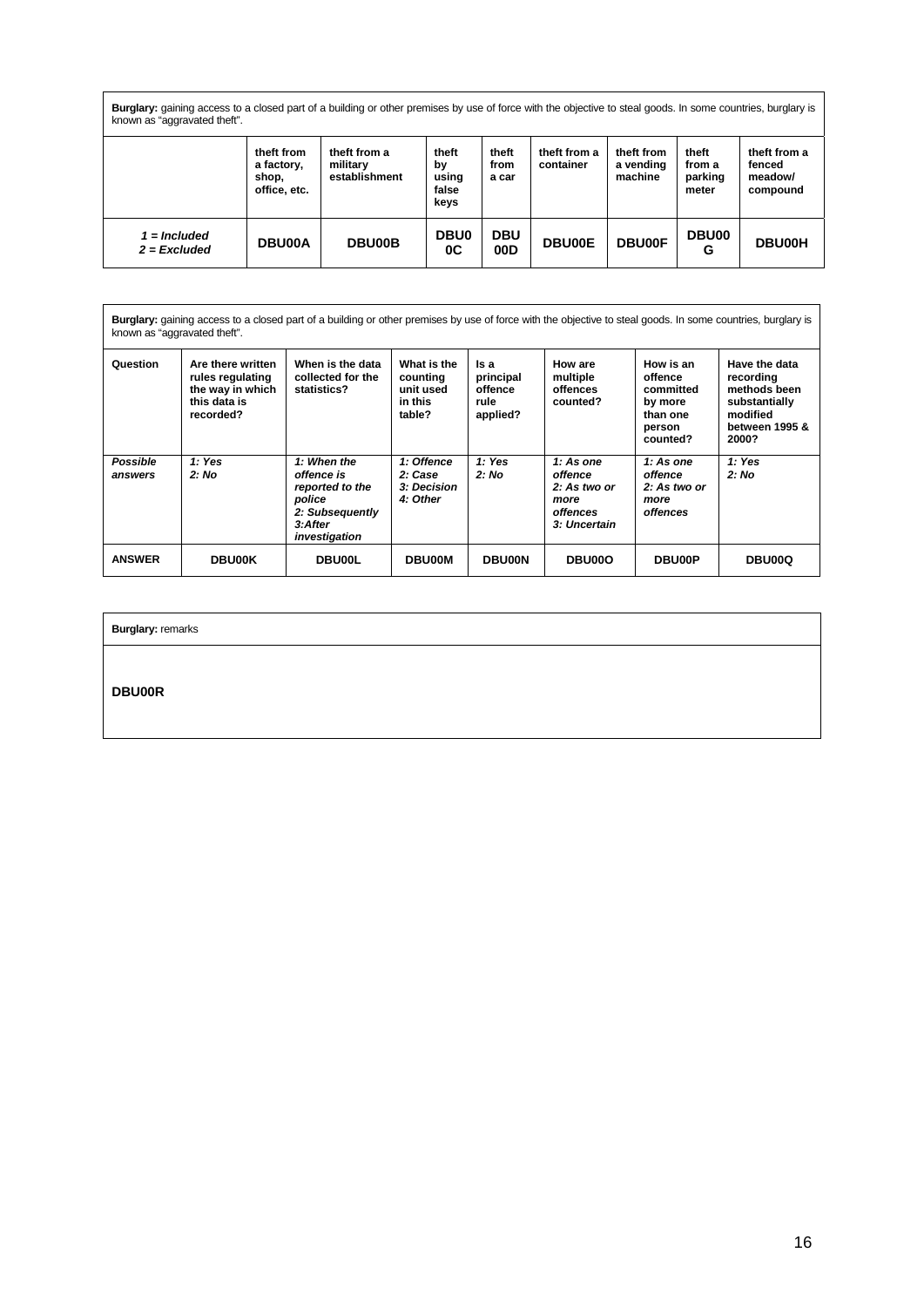| <b>Domestic burglary:</b> gaining access to private premises by use of force with the objective to steal goods |                                                                        |                                        |                                                |                                                             |                                            |
|----------------------------------------------------------------------------------------------------------------|------------------------------------------------------------------------|----------------------------------------|------------------------------------------------|-------------------------------------------------------------|--------------------------------------------|
|                                                                                                                | theft from an attic,<br>or basement in a<br>multi-dwelling<br>building | theft from a<br>secondary<br>residence | theft from a<br>factory, shop,<br>office, etc. | theft from a<br>detached garage,<br>shed, barn or<br>stable | theft from a fenced<br>meadow/<br>compound |
| 1 = Included<br>$2$ = Excluded                                                                                 | <b>DBD00A</b>                                                          | <b>DBD00B</b>                          | <b>DBD00C</b>                                  | <b>DBD00D</b>                                               | <b>DBD00E</b>                              |

|                     | <b>Domestic burglary:</b> gaining access to private premises by use of force with the objective to steal goods |                                                                                                       |                                                           |                                                  |                                                                                 |                                                                                |                                                                                                    |
|---------------------|----------------------------------------------------------------------------------------------------------------|-------------------------------------------------------------------------------------------------------|-----------------------------------------------------------|--------------------------------------------------|---------------------------------------------------------------------------------|--------------------------------------------------------------------------------|----------------------------------------------------------------------------------------------------|
| Question            | Are there written<br>rules regulating<br>the way in which<br>this data is<br>recorded?                         | When is the data<br>collected for the<br>statistics?                                                  | What is the<br>counting<br>unit used<br>in this<br>table? | ls a<br>principal<br>offence<br>rule<br>applied? | How are<br>multiple<br>offences<br>counted?                                     | How is an<br>offence<br>committed<br>by more<br>than one<br>person<br>counted? | Have the data<br>recording<br>methods been<br>substantially<br>modified<br>between 1995 &<br>2000? |
| Possible<br>answers | 1: Yes<br>2: No                                                                                                | 1: When the<br>offence is<br>reported to the<br>police<br>2: Subsequently<br>3:After<br>investigation | 1: Offence<br>2: Case<br>3: Decision<br>4: Other          | 1: Yes<br>2: No                                  | 1: As one<br>offence<br>2: As two or<br>more<br><i>offences</i><br>3: Uncertain | 1: As one<br>offence<br>2: As two or<br>more<br><b>offences</b>                | 1: Yes<br>2: No                                                                                    |
| <b>ANSWER</b>       | <b>DBD00K</b>                                                                                                  | <b>DBD00L</b>                                                                                         | <b>DBD00M</b>                                             | <b>DBD00N</b>                                    | DBD00O                                                                          | <b>DBD00P</b>                                                                  | <b>DBD00Q</b>                                                                                      |

**Domestic burglary:** remarks

**DBD00R**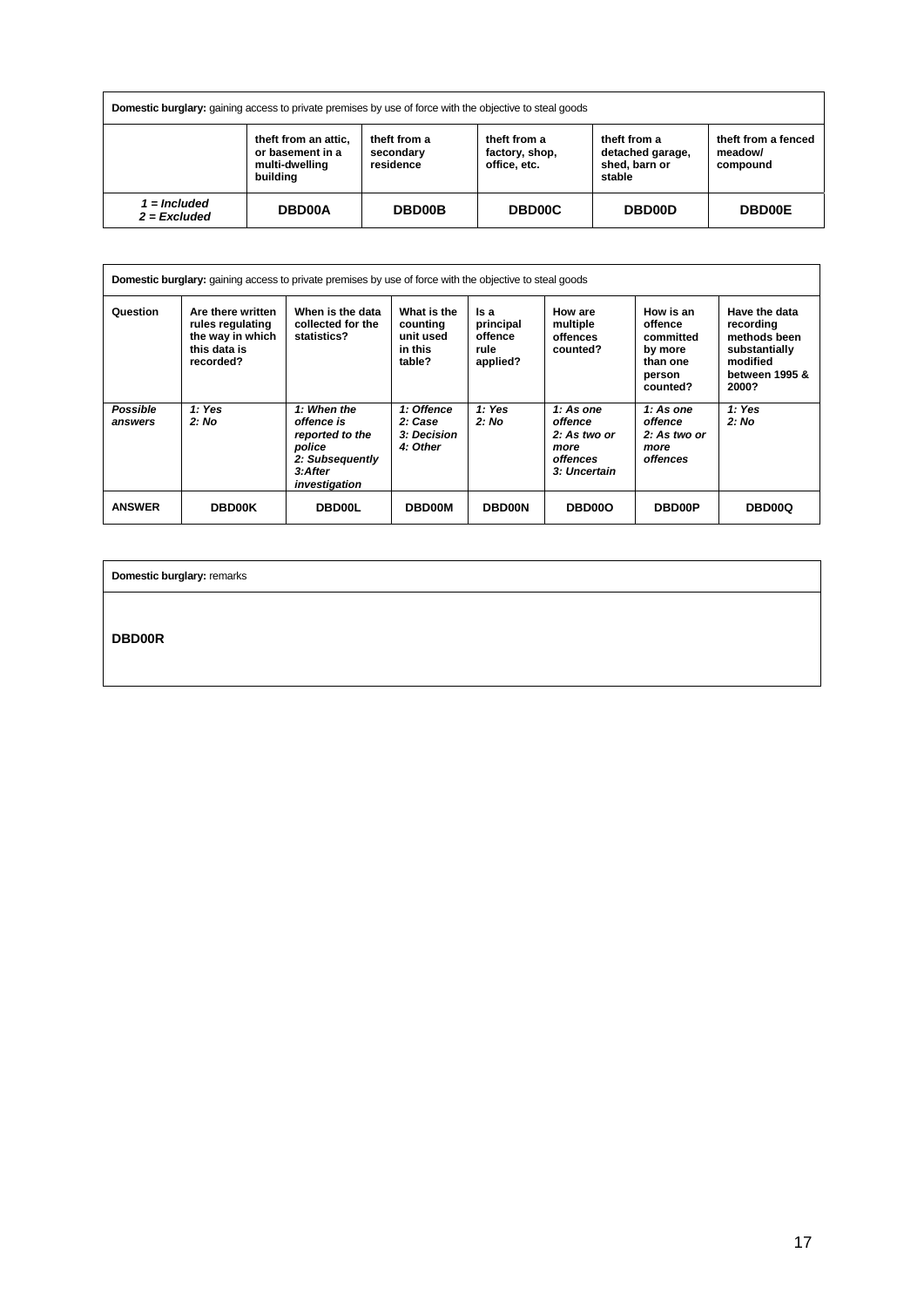**Drug offences:** the definition is largely uniform through international conventions

#### **Include** the following:

- possession
- cultivation
- production
- sale
- supplying
- transportation
- importation
- exportation
- financing of drug operations

*of which* **Drug trafficking:** in most countries such acts are punishable as an aggravated offence (usually called "trafficking") **if** the act is not in connection with personal use.

Specify how this concept is defined in your country:

**DDT00**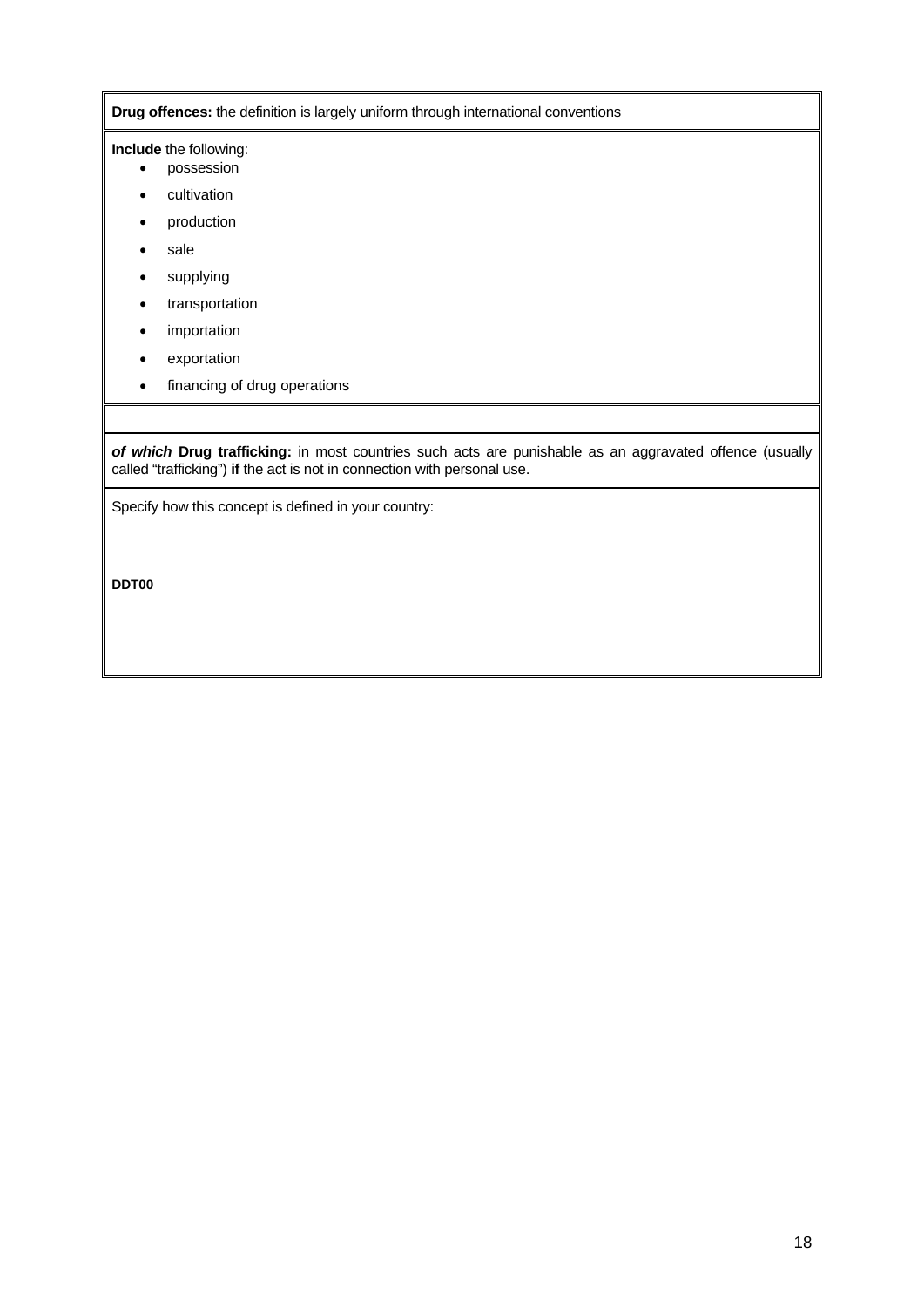| <b>Drug offences:</b> the definition is largely uniform through international conventions |               |               |                     |                       |               |               |                        |                        |                   |
|-------------------------------------------------------------------------------------------|---------------|---------------|---------------------|-----------------------|---------------|---------------|------------------------|------------------------|-------------------|
|                                                                                           | possession    | cultivation   | production          | sale                  | supplying     | transport     | import                 | export                 | finance           |
| = Included<br>$2 =$<br><b>Excluded</b>                                                    | <b>DDR00A</b> | <b>DDR00B</b> | DDR <sub>00</sub> C | DD<br><b>R00</b><br>D | <b>DDR00E</b> | <b>DDR00F</b> | DDR <sub>0</sub><br>0G | DDR <sub>0</sub><br>0H | DDR <sub>00</sub> |

|                     | <b>Drug offences:</b> the definition is largely uniform through international conventions |                                                                                                       |                                                           |                                                  |                                                                                 |                                                                                |                                                                                                    |
|---------------------|-------------------------------------------------------------------------------------------|-------------------------------------------------------------------------------------------------------|-----------------------------------------------------------|--------------------------------------------------|---------------------------------------------------------------------------------|--------------------------------------------------------------------------------|----------------------------------------------------------------------------------------------------|
| Question            | Are there written<br>rules regulating<br>the way in which<br>this data is<br>recorded?    | When is the data<br>collected for the<br>statistics?                                                  | What is the<br>counting<br>unit used<br>in this<br>table? | Is a<br>principal<br>offence<br>rule<br>applied? | How are<br>multiple<br>offences<br>counted?                                     | How is an<br>offence<br>committed<br>by more<br>than one<br>person<br>counted? | Have the data<br>recording<br>methods been<br>substantially<br>modified<br>between 1995 &<br>2000? |
| Possible<br>answers | 1: Yes<br>2: No                                                                           | 1: When the<br>offence is<br>reported to the<br>police<br>2: Subsequently<br>3:After<br>investigation | 1: Offence<br>2: Case<br>3: Decision<br>4: Other          | 1: Yes<br>2: No                                  | 1: As one<br>offence<br>2: As two or<br>more<br><b>offences</b><br>3: Uncertain | 1: As one<br>offence<br>2: As two or<br>more<br><b>offences</b>                | 1: Yes<br>2: No                                                                                    |
| <b>ANSWER</b>       | <b>DDR00K</b>                                                                             | <b>DDR00L</b>                                                                                         | <b>DDR00M</b>                                             | <b>DDR00N</b>                                    | DDR00O                                                                          | <b>DDR00P</b>                                                                  | DDR00Q                                                                                             |

**Drug offences:** remarks

**DDR00R**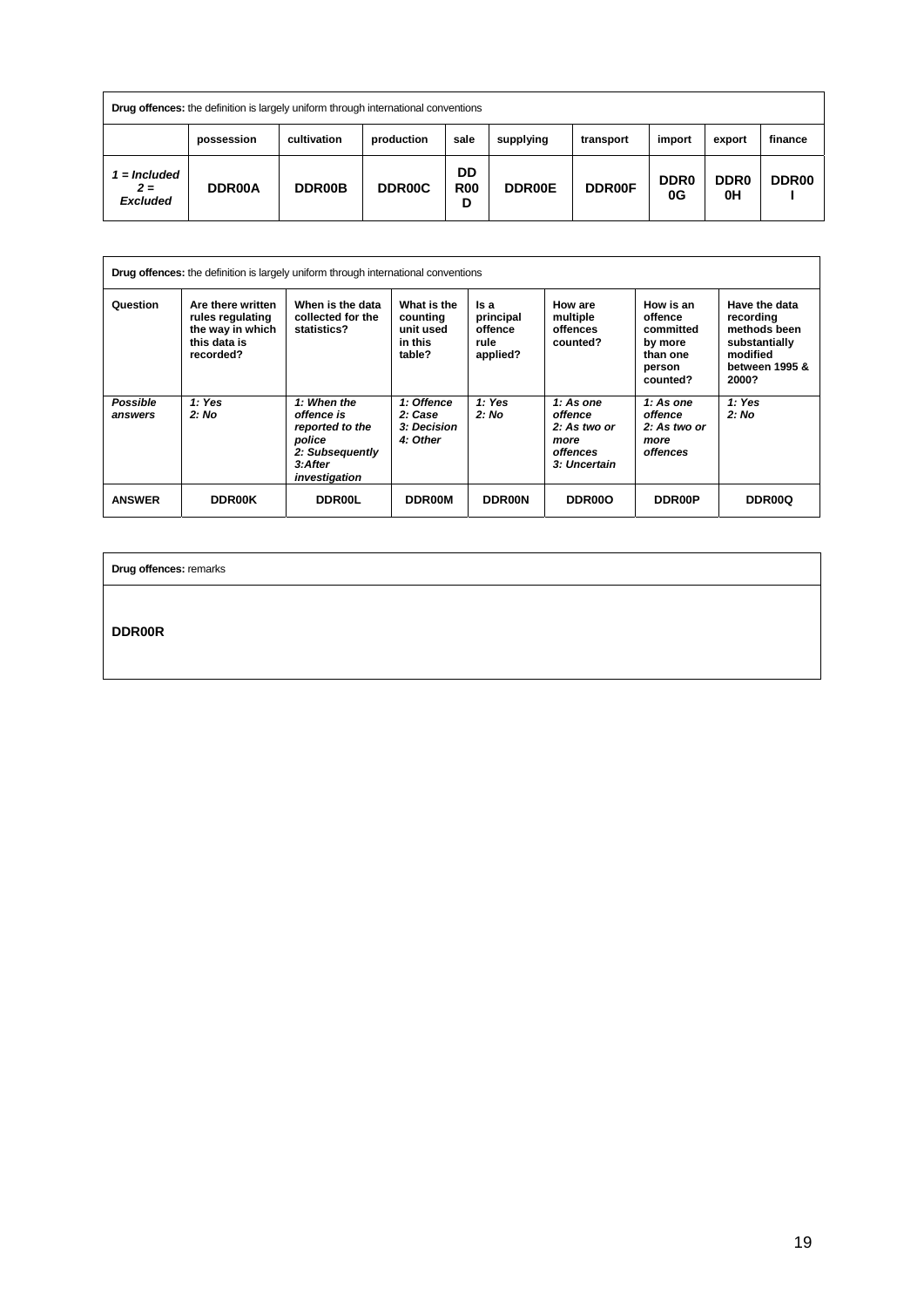#### **B. Changes in ofence definitions**

Between 1995 and 2000, were there any important changes in the definitions given above (for example, a major change in criminal law)?

#### **DCH00A**

| Yes | No |
|-----|----|
|     | 2  |

# *Explanation of the changes*  **DCH00B**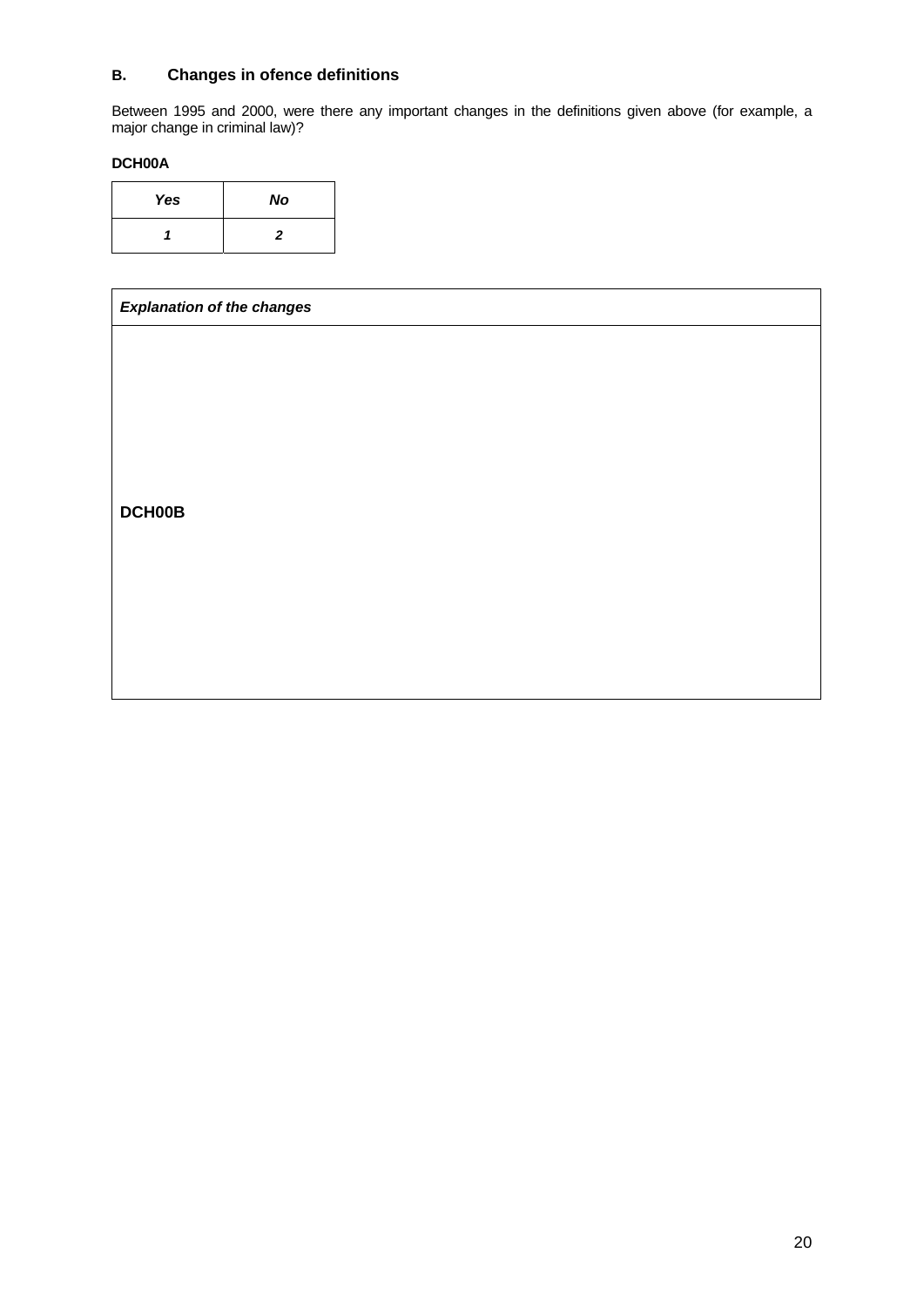### **Part 1. Police Statistics**

#### **1.1 Offences recorded by the police**

#### **Table 1.1 Offences recorded by the police**

These statistics record the number of **offences**, not of persons. At this level, many cases are never cleared up. The "Total" for criminal offences should refer to all offences and not just the offences mentioned in this table.

| Type of offence                |                                                     |                                | 1995           | 1996           | 1997           | 1998           | 1999           | 2000           |
|--------------------------------|-----------------------------------------------------|--------------------------------|----------------|----------------|----------------|----------------|----------------|----------------|
| <b>Criminal</b><br>offences    | <b>Total</b>                                        |                                |                | <b>T11TC96</b> | <b>T11TC97</b> | <b>T11TC98</b> | <b>T11TC99</b> | <b>T11TC00</b> |
|                                | of which: Traffic offences (defined as<br>criminal) |                                | T11TT95        | T11TT96        | T11TT97        | T11TT98        | T11TT99        | <b>T11TT00</b> |
| <b>Intentional</b><br>homicide | <b>Total</b>                                        |                                | T11HO95        | T11HO96        | T11HO97        | T11HO98        | T11HO99        | <b>T11HO00</b> |
|                                | of which: Completed                                 |                                | <b>T11HC95</b> | <b>T11HC96</b> | <b>T11HC97</b> | <b>T11HC98</b> | <b>T11HC99</b> | <b>T11HC00</b> |
| <b>Assault</b>                 |                                                     |                                | <b>T11AS95</b> | <b>T11AS96</b> | <b>T11AS97</b> | <b>T11AS98</b> | <b>T11AS99</b> | <b>T11AS00</b> |
| Rape                           |                                                     |                                | <b>T11RA95</b> | <b>T11RA96</b> | <b>T11RA97</b> | <b>T11RA98</b> | <b>T11RA99</b> | <b>T11RA00</b> |
| Robbery                        |                                                     |                                | T11RO95        | <b>T11RO96</b> | T11RO97        | <b>T11RO98</b> | <b>T11RO99</b> | <b>T11RO00</b> |
| <b>Theft</b>                   | <b>Total</b>                                        |                                | <b>T11TH95</b> | <b>T11TH96</b> | <b>T11TH97</b> | <b>T11TH98</b> | <b>T11TH99</b> | <b>T11TH00</b> |
|                                | of which: Theft of a motor vehicle                  |                                | <b>T11TV95</b> | <b>T11TV96</b> | <b>T11TV97</b> | <b>T11TV98</b> | <b>T11TV99</b> | <b>T11TV00</b> |
|                                | of which:<br><b>Burglary</b>                        | <b>Total</b>                   | T11BU95        | <b>T11BU96</b> | T11BU97        | <b>T11BU98</b> | T11BU99        | <b>T11BU00</b> |
|                                |                                                     | of which: Domestic<br>burglary | <b>T11BD95</b> | <b>T11BD96</b> | T11BD97        | <b>T11BD98</b> | T11BD99        | <b>T11BD00</b> |
| <b>Drug</b><br>offences        | <b>Total</b>                                        |                                | <b>T11DR95</b> | <b>T11DR96</b> | <b>T11DR97</b> | <b>T11DR98</b> | <b>T11DR99</b> | <b>T11DR00</b> |
|                                | of which: Drug trafficking                          |                                | <b>T11DT95</b> | <b>T11DT96</b> | <b>T11DT97</b> | <b>T11DT98</b> | T11DT99        | <b>T11DT00</b> |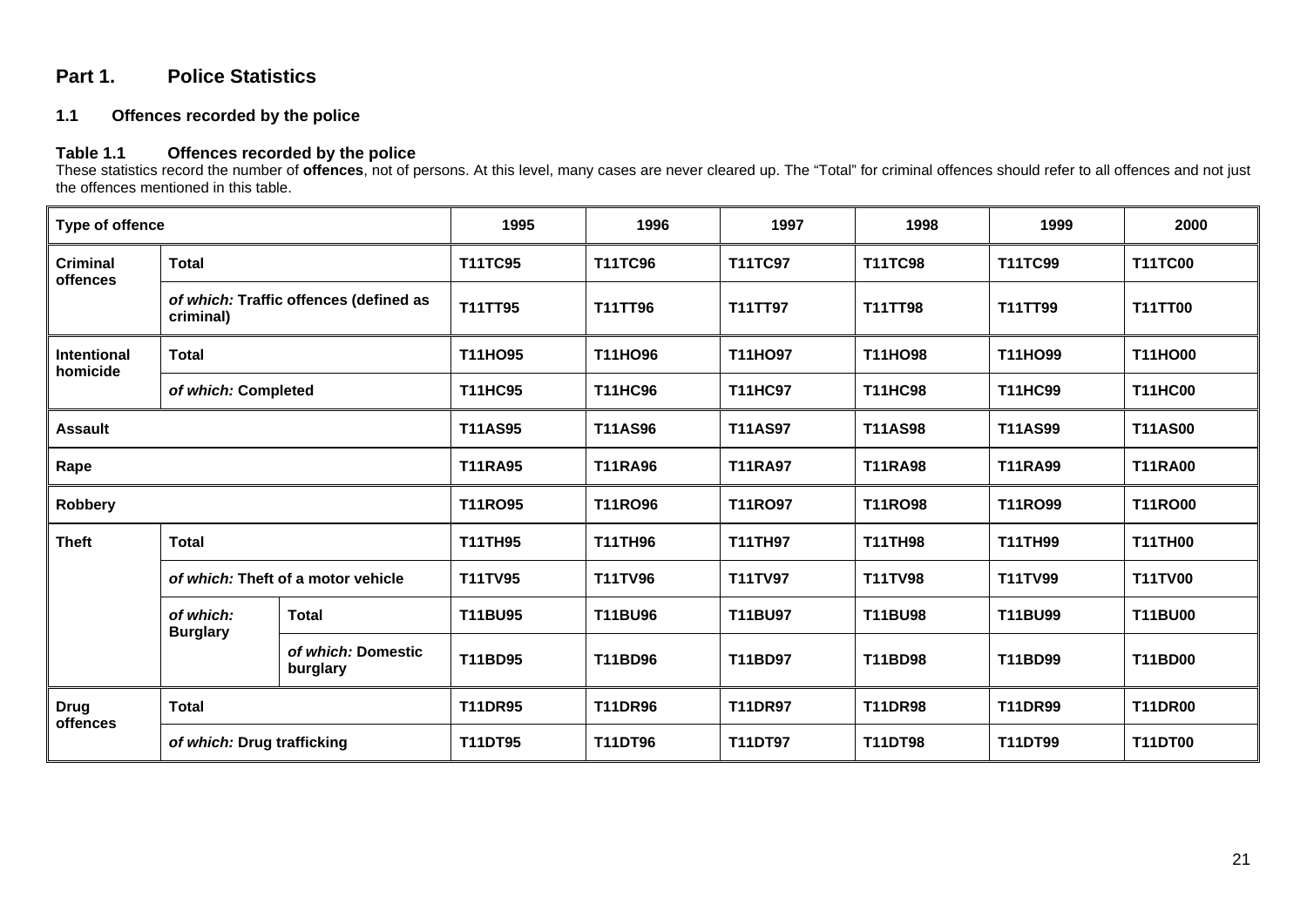## **ST1100**

Comments on Table 1.1 – see General Remarks (paragraph 3)

**CT1100**

**A.** Are there written rules regulating the way in which the data shown in Table 1.1 are recorded? **CT11A00**

| Yes | No |  |
|-----|----|--|
|     | 2  |  |

**B.** When are the data in Table 1.1 collected for the statistics? - see Introduction (paragraph 2) **CT11B00**

| When the offence is reported to the police | Subsequently | After investigation |  |
|--------------------------------------------|--------------|---------------------|--|
|                                            |              |                     |  |

**C.** What is the counting unit used in Table 1.1? **CT11C00**

| Offence | Case | Decision | Other |
|---------|------|----------|-------|
|         |      |          |       |

**D.** Is a principal offence rule applied? - see Introduction (paragraph 3) **CT11DA00**

| Yes | No                      |
|-----|-------------------------|
|     | $\overline{\mathbf{z}}$ |

| Explanation of the rule |  |  |
|-------------------------|--|--|
|                         |  |  |
|                         |  |  |
| <b>CT11DB00</b>         |  |  |
|                         |  |  |
|                         |  |  |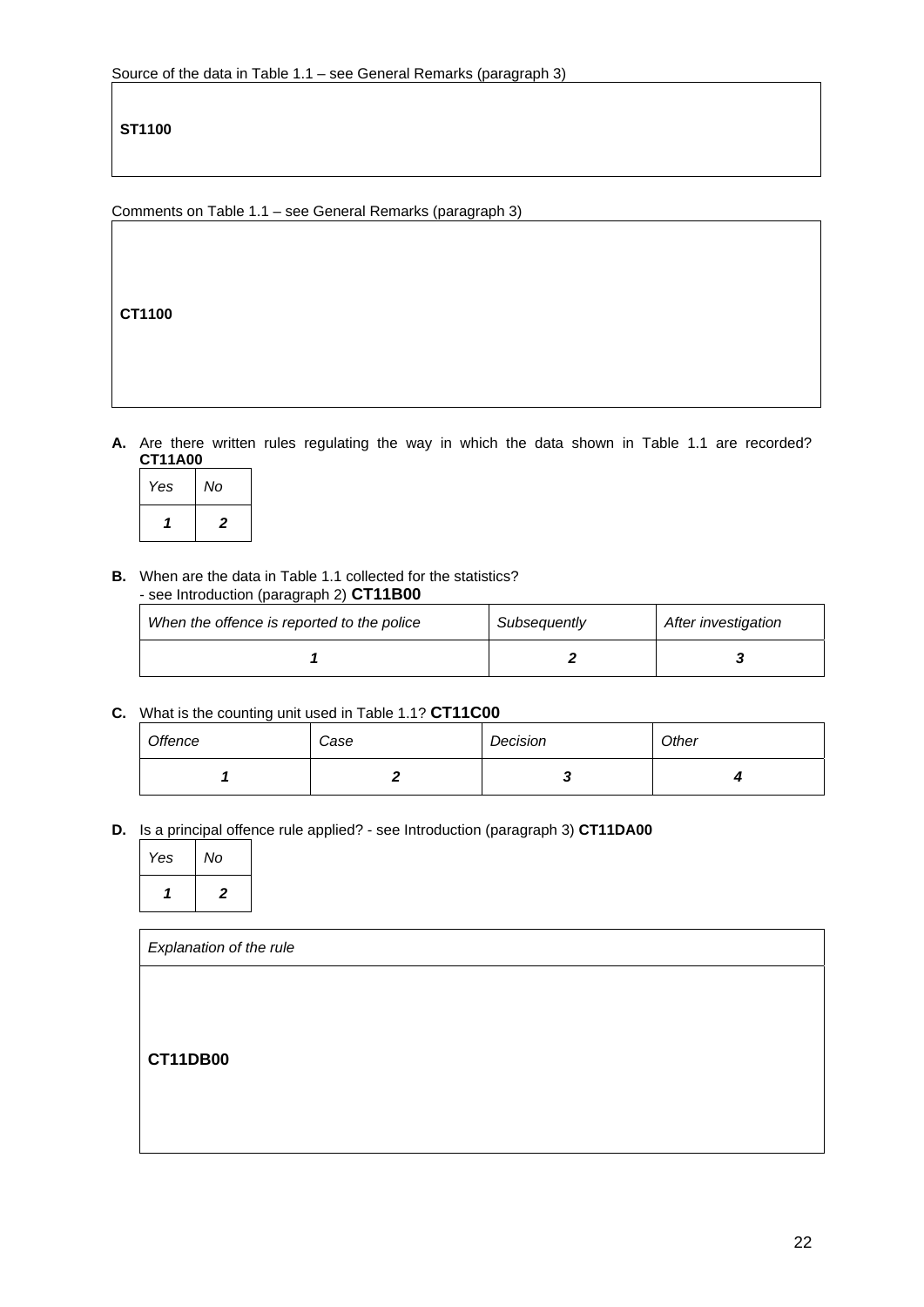**E.** How are multiple offences counted? - see Introduction (paragraph 4) **CT11E00**

| As one offence | As two or more offences |  |  |
|----------------|-------------------------|--|--|
|                |                         |  |  |

**F.** How is an offence committed by more than one person counted? - see Introduction (paragraph 4) **CT11F00**

| As one offence | As two or more offences |  |
|----------------|-------------------------|--|
|                |                         |  |

**G.** Have the data recording methods described above been substantially modified between 1995 and 2000? - see General Remarks (paragraph 3) **CT11GA00**

| Yes | No |
|-----|----|
|     | 2  |

| Explanation of the changes |  |  |
|----------------------------|--|--|
|                            |  |  |
|                            |  |  |
| <b>CT11GB00</b>            |  |  |
|                            |  |  |
|                            |  |  |

Additional comments on questions A - G

**CT11GC00**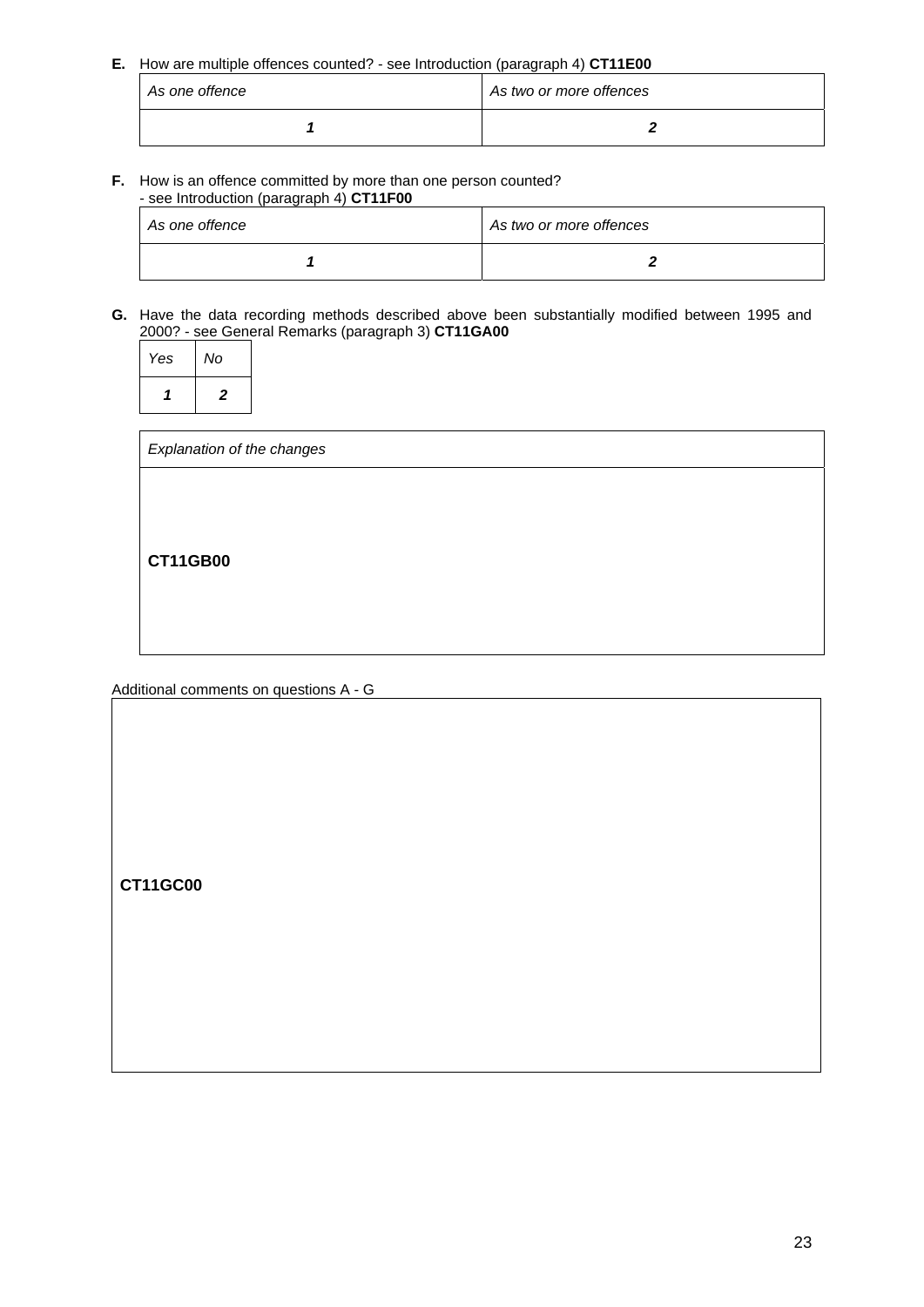#### **1.2 Characteristic of suspected offenders**

#### **Table 1.2.1 Total suspected offenders**

The counting unit here is the **person**. The table should therefore show the number of suspected offenders for the offences listed in the different tables. As a rule, a person suspected of more than one offence in a year will be counted more than once. In the case of multiple offences (see Introduction paragraph 4), a suspect will be counted only once under the principal offence. The "Total" for criminal offences should refer to the number of suspects for all offences and not just the offences mentioned in this table.

| <b>Type of offence</b>      |                                                     |                                | 1995           | 1996           | 1997           | 1998           | 1999           | 2000           |
|-----------------------------|-----------------------------------------------------|--------------------------------|----------------|----------------|----------------|----------------|----------------|----------------|
| <b>Criminal</b><br>offences | <b>Total</b>                                        |                                | <b>T12TC95</b> | <b>T12TC96</b> | <b>T12TC97</b> | <b>T12TC98</b> | <b>T12TC99</b> | <b>T12TC00</b> |
|                             | of which: Traffic offences (defined as<br>criminal) |                                | T12TT95        | T12TT96        | T12TT97        | T12TT98        | T12TT99        | <b>T12TT00</b> |
| Intentional<br>homicide     | <b>Total</b>                                        |                                | T12HO95        | T12HO96        | T12HO97        | T12HO98        | T12HO99        | T12HO00        |
|                             | of which: Completed                                 |                                | <b>T12HC95</b> | <b>T12HC96</b> | <b>T12HC97</b> | <b>T12HC98</b> | <b>T12HC99</b> | <b>T12HC00</b> |
| <b>Assault</b>              |                                                     |                                | <b>T12AS95</b> | <b>T12AS96</b> | <b>T12AS97</b> | <b>T12AS98</b> | <b>T12AS99</b> | <b>T12AS00</b> |
| Rape                        |                                                     |                                | <b>T12RA95</b> | <b>T12RA96</b> | <b>T12RA97</b> | <b>T12RA98</b> | <b>T12RA99</b> | <b>T12RA00</b> |
| Robbery                     |                                                     |                                | T12RO95        | T12RO96        | T12RO97        | <b>T12RO98</b> | T12RO99        | <b>T12RO00</b> |
| <b>Theft</b>                | <b>Total</b>                                        |                                | <b>T12TH95</b> | <b>T12TH96</b> | <b>T12TH97</b> | <b>T12TH98</b> | <b>T12TH99</b> | <b>T12TH00</b> |
|                             | of which: Theft of a motor vehicle                  |                                | <b>T12TV95</b> | <b>T12TV96</b> | T12TV97        | <b>T12TV98</b> | T12TV99        | <b>T12TV00</b> |
|                             | of which:<br><b>Burglary</b>                        | <b>Total</b>                   | <b>T12BU95</b> | <b>T12BU96</b> | T12BU97        | <b>T12BU98</b> | T12BU99        | <b>T12BU00</b> |
|                             |                                                     | of which: Domestic<br>burglary | T12BD95        | T12BD96        | T12BD97        | T12BD98        | T12BD99        | <b>T12BD00</b> |
| <b>Drug</b>                 | <b>Total</b>                                        |                                | <b>T12DR95</b> | <b>T12DR96</b> | <b>T12DR97</b> | <b>T12DR98</b> | <b>T12DR99</b> | <b>T12DR00</b> |
| offences                    | of which: Drug trafficking                          |                                | T12DT95        | T12DT96        | T12DT97        | T12DT98        | T12DT99        | <b>T12DT00</b> |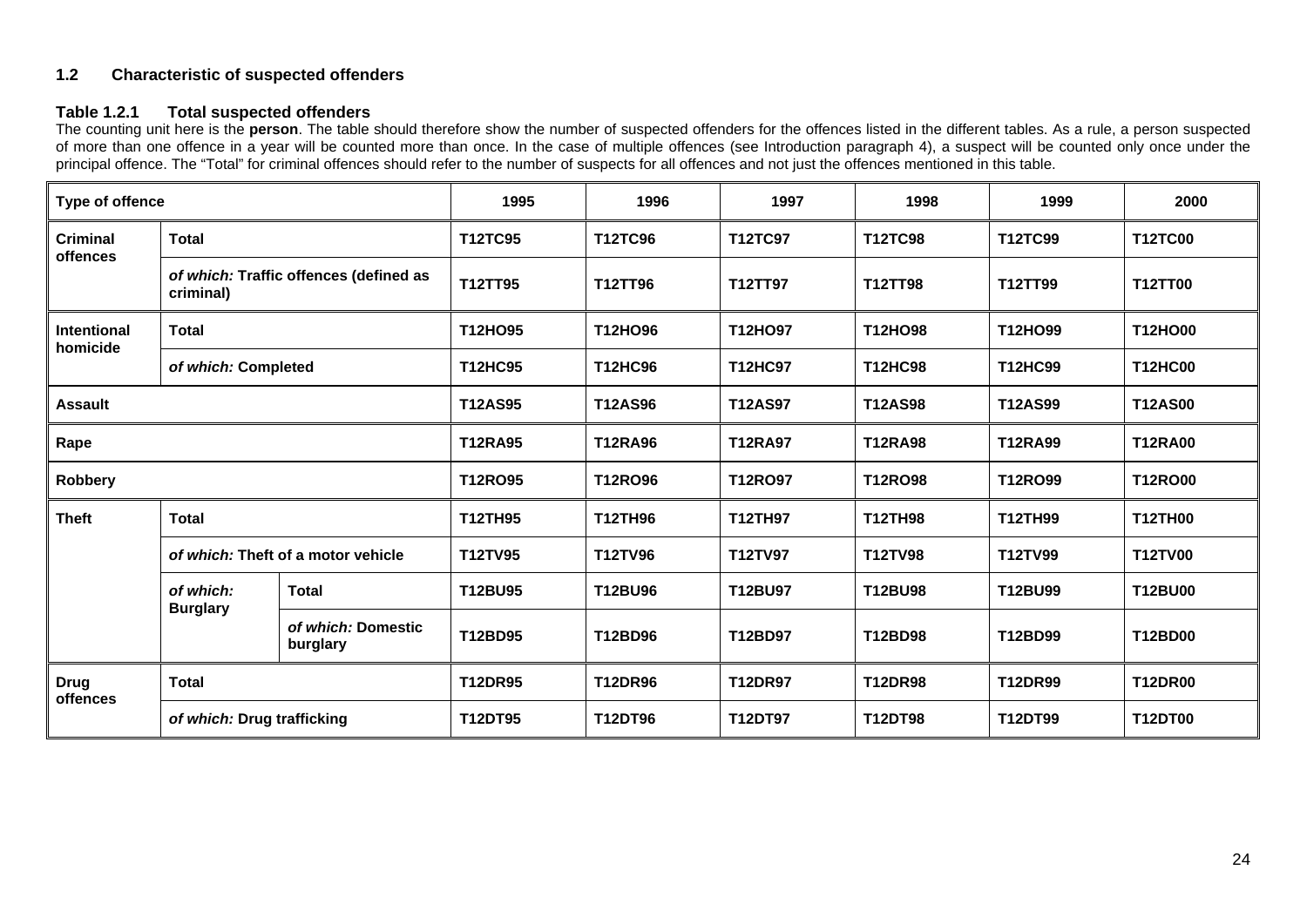**ST1200** 

Comments on Table 1.2.1 – see General Remarks (paragraph 3)

**CT1200**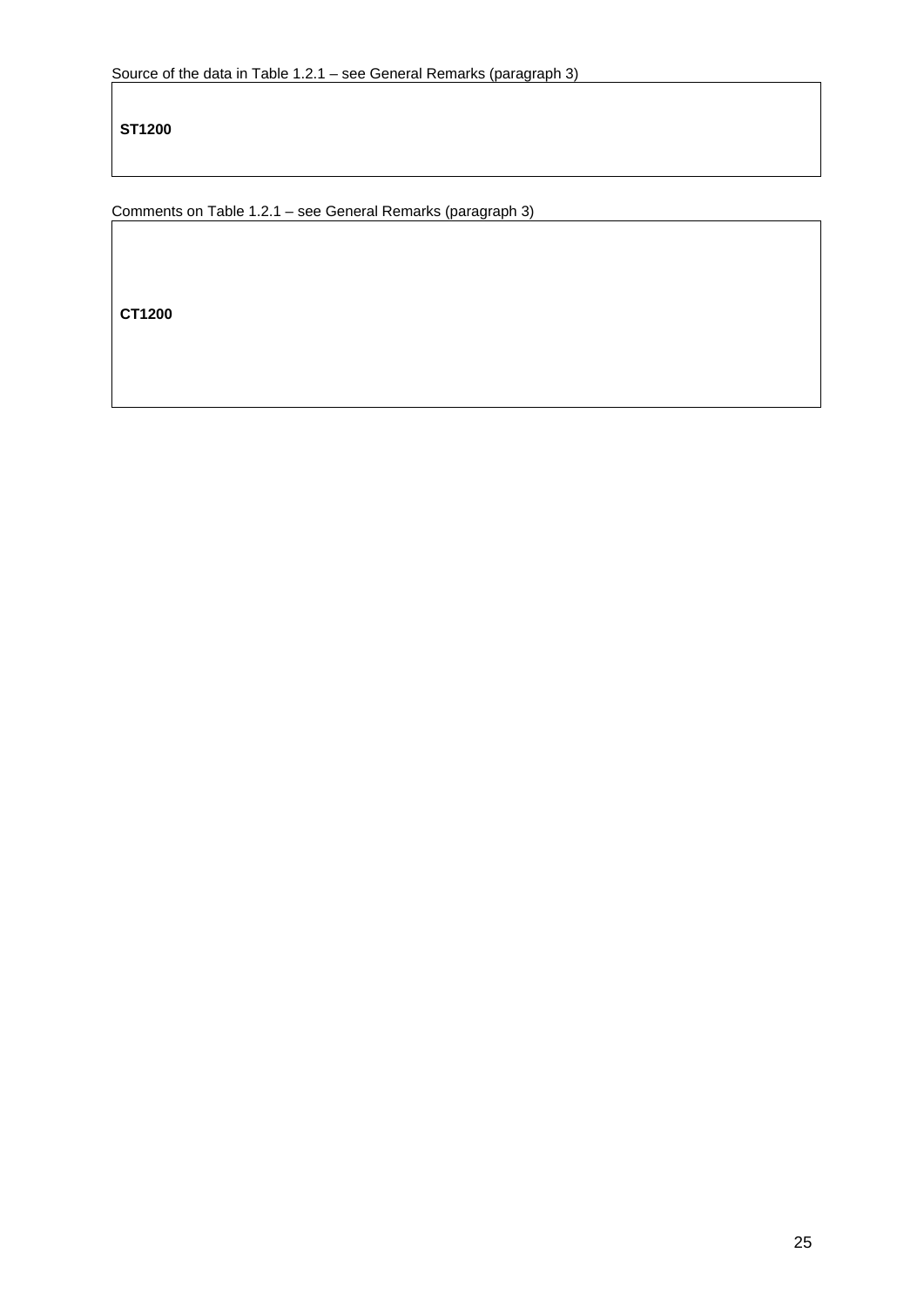#### **Table 1.2.2 Number of women, minors and aliens among suspected offenders in 1999 (or latest available year)**

The "Total" for criminal offences should refer to the number of suspects for all offences and not just the offences mentioned in this table.

| Year of data            |                                                     |                                       |                                    |                         |                         |
|-------------------------|-----------------------------------------------------|---------------------------------------|------------------------------------|-------------------------|-------------------------|
| Type of offence         |                                                     |                                       | <b>Number of women</b>             | <b>Number of minors</b> | <b>Number of aliens</b> |
| <b>Criminal</b>         | <b>Total</b>                                        |                                       | <b>T13TCW99</b>                    | <b>T13TCM99</b>         | <b>T13TCA99</b>         |
| offences                | of which: Traffic offences (defined as<br>criminal) |                                       | T13TTW99                           | T13TTM99                | <b>T13TTA99</b>         |
| Intentional<br>homicide | <b>Total</b>                                        |                                       | <b>T13HOW99</b>                    | <b>T13HOM99</b>         | <b>T13HOA99</b>         |
|                         | of which: Completed                                 |                                       | <b>T13HCW99</b>                    | <b>T13HCM99</b>         | <b>T13HCA99</b>         |
| <b>Assault</b>          |                                                     |                                       | <b>T13ASM99</b><br><b>T13ASW99</b> |                         | <b>T13ASA99</b>         |
| Rape                    |                                                     |                                       | <b>T13RAW99</b>                    | <b>T13RAM99</b>         | <b>T13RAA99</b>         |
| Robbery                 |                                                     |                                       | <b>T13ROW99</b>                    | <b>T13ROM99</b>         | <b>T13ROA99</b>         |
| <b>Theft</b>            | <b>Total</b>                                        |                                       | <b>T13THW99</b>                    | <b>T13THM99</b>         | <b>T13THA99</b>         |
|                         | of which: Theft of a motor vehicle                  |                                       | <b>T13TVW99</b>                    | <b>T13TVM99</b>         | <b>T13TVA99</b>         |
|                         | of which:<br><b>Burglary</b>                        | <b>Total</b>                          | <b>T13BUW99</b>                    | T13BUM99                | <b>T13BUA99</b>         |
|                         |                                                     | of which:<br><b>Domestic burglary</b> | <b>T13BDW99</b>                    | T13BDM99                | <b>T13BDA99</b>         |
| <b>Drug</b>             | <b>Total</b>                                        |                                       | <b>T13DRW99</b>                    | <b>T13DRM99</b>         | <b>T13DRA99</b>         |
| offences                | of which: Drug trafficking                          |                                       | <b>T13DTW99</b>                    | T13DT99                 | <b>T13DTA99</b>         |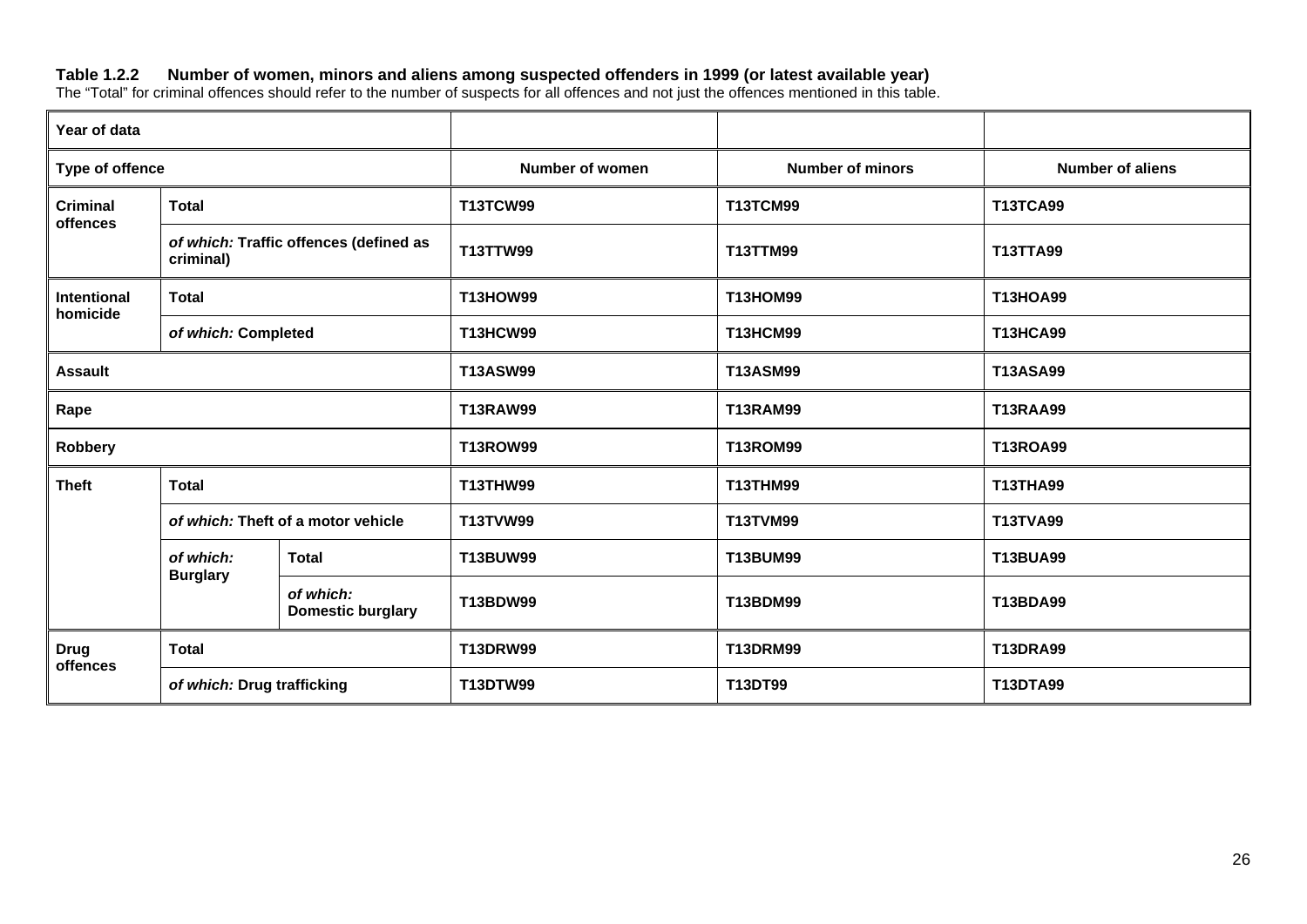**ST1300** 

Specify the age brackets used in Table 1.2.2 (i.e. the minimum and maximum age for minor offenders)

**CT13AGOO** 

Comment on whether criminal offences committed by minors are included in the police statistics

**CT13MIOO** 

What is the definition of an alien?

**CT13ALOO**

Comments on Table 1.2.2 – see General Remarks (paragraph 3)

**CT13OO**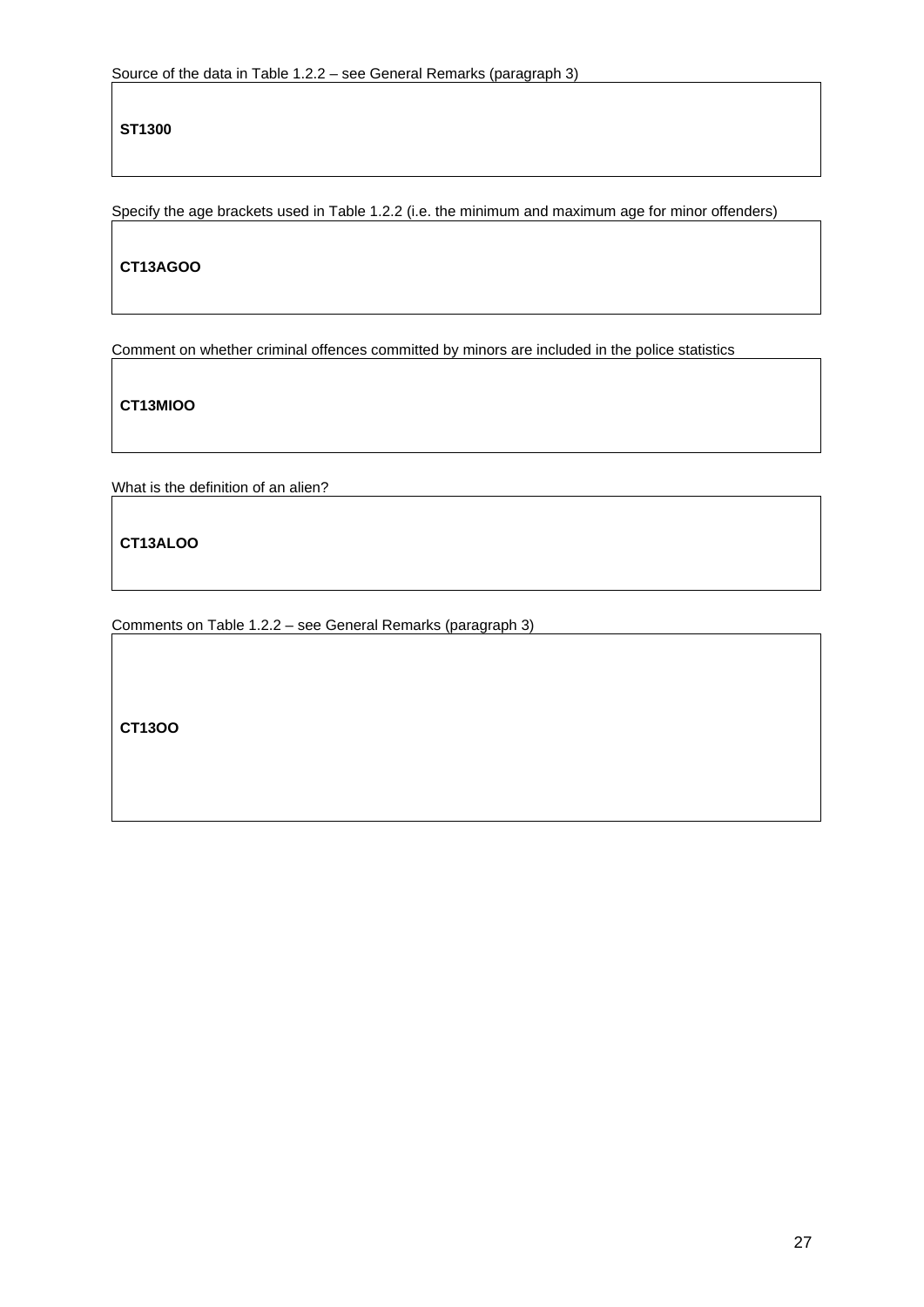#### **A.** Do the offence definitions used in Table 1.2.2 differ from those in the "Definitions" section? **CT13AAOO**

| Yes | No |
|-----|----|
| 7   | 2  |

| Explanation of the differences |  |
|--------------------------------|--|
|                                |  |
|                                |  |
| CT13ABOO                       |  |
|                                |  |
|                                |  |
|                                |  |

**B.** Are there written rules regulating the way in which the data shown in Table 1.2.2 are recorded? **CT13BOO**

| Yes | No             |
|-----|----------------|
|     | $\overline{2}$ |

**C.** Is a principal offence rule applied? - see Introduction (paragraph 3) **CT13CAOO**

| Yes | No |
|-----|----|
|     | 2  |

| Explanation of the rule |  |  |
|-------------------------|--|--|
|                         |  |  |
|                         |  |  |
| CT13CBOO                |  |  |
|                         |  |  |
|                         |  |  |

**D.** How is a person suspected of multiple offences counted? - see Introduction (paragraph 4) **CT13DOO**

| As one person | people | As two or more   Other (please explain) |
|---------------|--------|-----------------------------------------|
|               | 2      | 3                                       |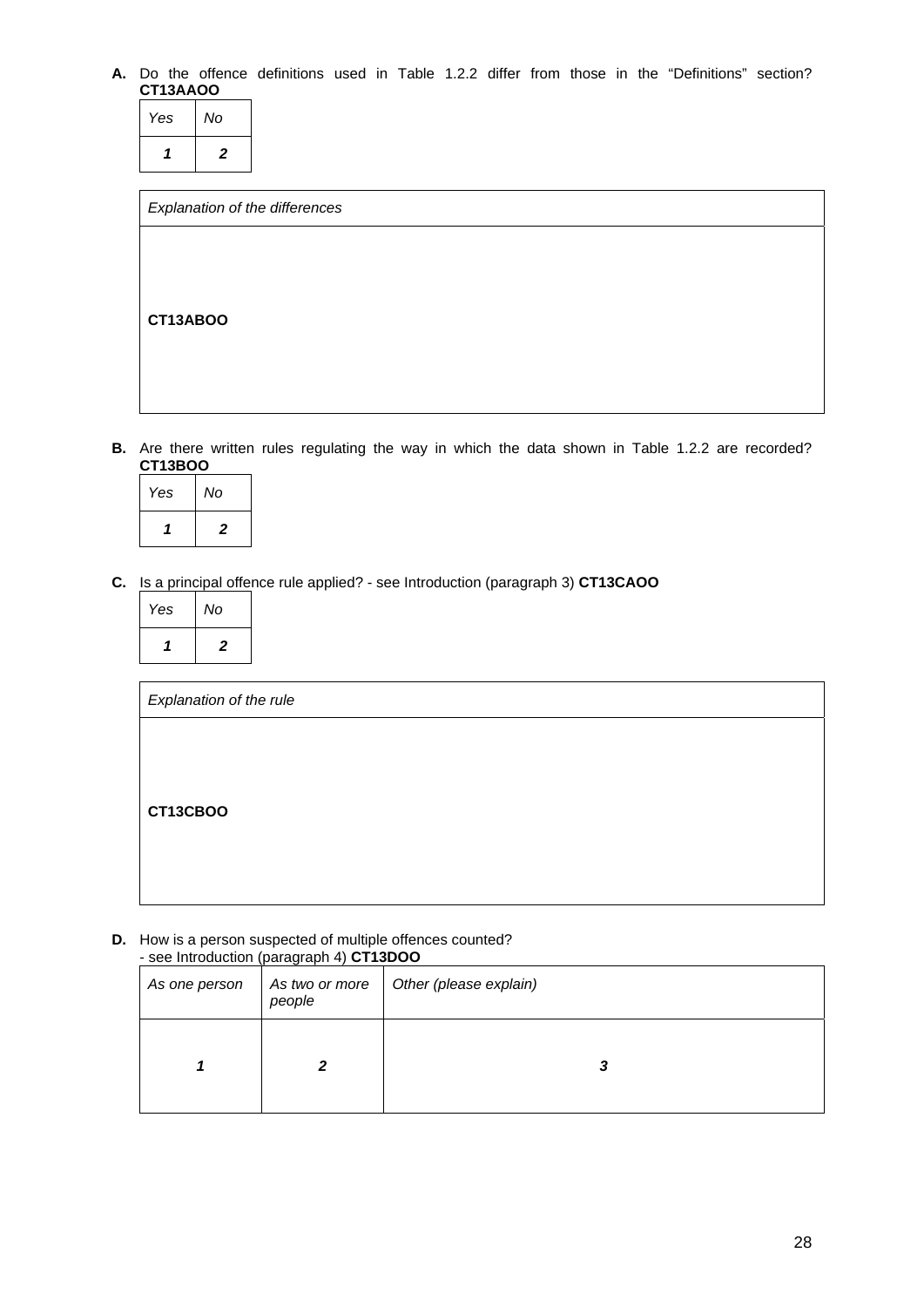**E.** How is a person suspected of more than one offence in the same year counted? - see Introduction (paragraph 4) **CT13EOO**

| As one person | As two or more<br>people | Other (please explain) |
|---------------|--------------------------|------------------------|
|               |                          | З                      |

**F.** Have the data recording methods described above been substantially modified between 1995 and 2000? - see General Remarks (paragraph 3) **CT13FAOO**

| Yes | No                      |
|-----|-------------------------|
|     | $\overline{\mathbf{z}}$ |

| Explanation of the changes |  |
|----------------------------|--|
|                            |  |
|                            |  |
| CT13FBOO                   |  |
|                            |  |
|                            |  |

Additional comments on questions A - F

**CT13FCOO**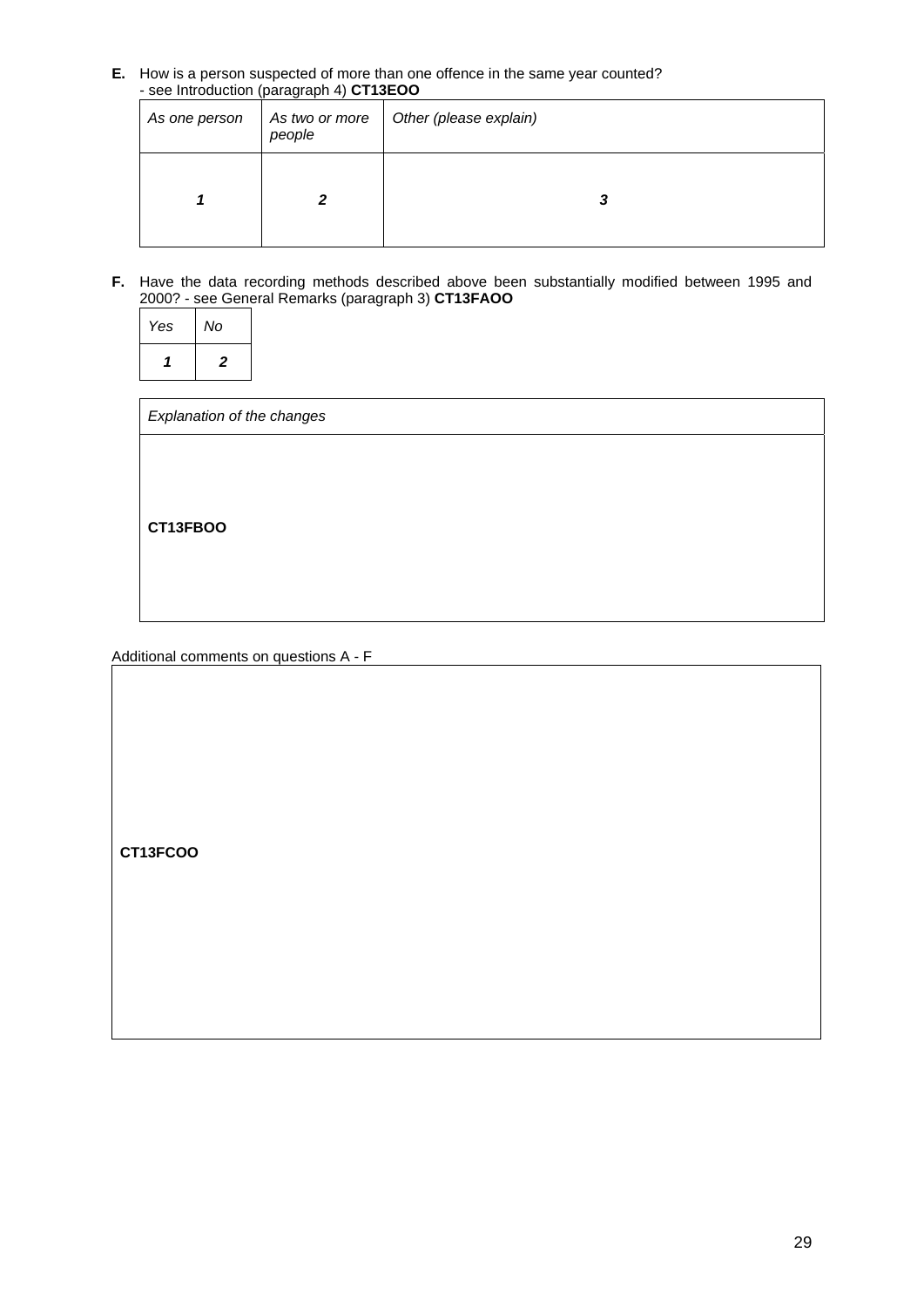#### **1.3 Police staff**

#### **Police officers:**

"Police officers" is used as a generic term and relates to **all ranks** of police personnel

#### **Include** the following:

- criminal police
- traffic police
- border police
- gendarmerie
- uniformed police
- city guard or municipal police

#### **Exclude** the following:

- customs officers
- tax police
- military police
- secret service police
- part-time officers
- police reserves
- cadet police officers
- court police

| <b>Police officers</b>           |                                   |                                  |               |                     |                          |                                    |                  |                     |                                    |                                 |                                  |  |                 |
|----------------------------------|-----------------------------------|----------------------------------|---------------|---------------------|--------------------------|------------------------------------|------------------|---------------------|------------------------------------|---------------------------------|----------------------------------|--|-----------------|
|                                  | traffic police<br>criminal police |                                  | border police |                     | gendarmerie              |                                    | uniformed police |                     | city guard,<br>municipal<br>police |                                 |                                  |  |                 |
| $1 =$ Included<br>$2$ = Excluded | <b>D14OPA00</b>                   |                                  |               | <b>D14OPB00</b>     | <b>D14OPC00</b>          | <b>D14OPD00</b><br><b>D14OPE00</b> |                  |                     | <b>D14OPF00</b>                    |                                 |                                  |  |                 |
|                                  | customs<br>officers               | tax<br>police                    |               | military<br>police  | secret service<br>police | part-time<br><b>officers</b>       |                  | police<br>reserves  |                                    | cadet police<br><b>officers</b> |                                  |  | court<br>police |
| $1 =$ Included<br>$2$ = Excluded | <b>D14OP</b><br>G <sub>00</sub>   | D <sub>14</sub> O<br><b>PH00</b> |               | <b>D14OP</b><br>100 | <b>D14OPJ00</b>          | <b>D14OP</b><br><b>K00</b>         | 00               | D <sub>14</sub> OPL | <b>D14OPM00</b>                    |                                 | D <sub>14</sub> O<br><b>PN00</b> |  |                 |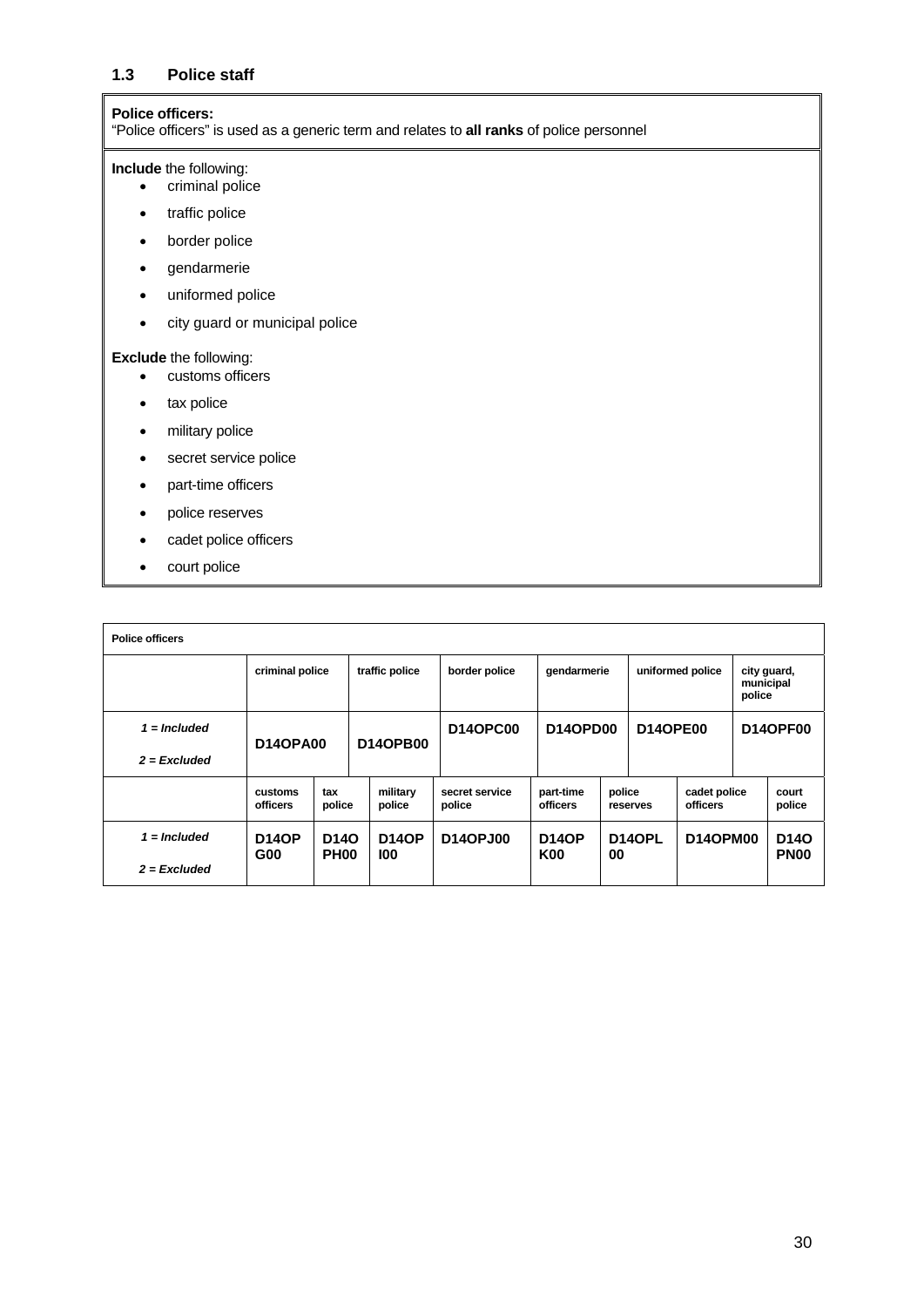#### **Civilians:**

**Include** the following:

- cadet police officers
- clerical staff
- technical staff
- maintenance staff (cars)

**Exclude** the following:

- traffic wardens
- domestic staff (including cleaners and caterers)

| <b>Civilians</b>                                |                          |                 |                 |                      |                 |                 |
|-------------------------------------------------|--------------------------|-----------------|-----------------|----------------------|-----------------|-----------------|
|                                                 | cadet police<br>officers | clerical staff  | technical staff | maintenance<br>staff | traffic wardens | domestic staff  |
| Indicate whether<br>"included" or<br>"excluded" | <b>D14CPA00</b>          | <b>D14CPB00</b> | <b>D14CPC00</b> | D14CPD00             | <b>D14CPE00</b> | <b>D14CPF00</b> |

## **Table 1.3 Police staff**

|                              | 1995           | 1996           | 1997           | 1998           | 1999           | 2000           |
|------------------------------|----------------|----------------|----------------|----------------|----------------|----------------|
| Number of<br>police officers | <b>T14OP95</b> | <b>T14OP96</b> | <b>T14OP97</b> | <b>T14OP98</b> | T14OP99        | <b>T14OP00</b> |
| Number of<br>civilians       | <b>T14CP95</b> | <b>T14CP96</b> | <b>T14CP97</b> | <b>T14CP98</b> | <b>T14CP99</b> | <b>T14CP00</b> |

Source of the data in Table 1.3 – see General Remarks (paragraph 3)

**ST1400** 

Comments on Table 1.3 – see General Remarks (paragraph 3)

**CT1400**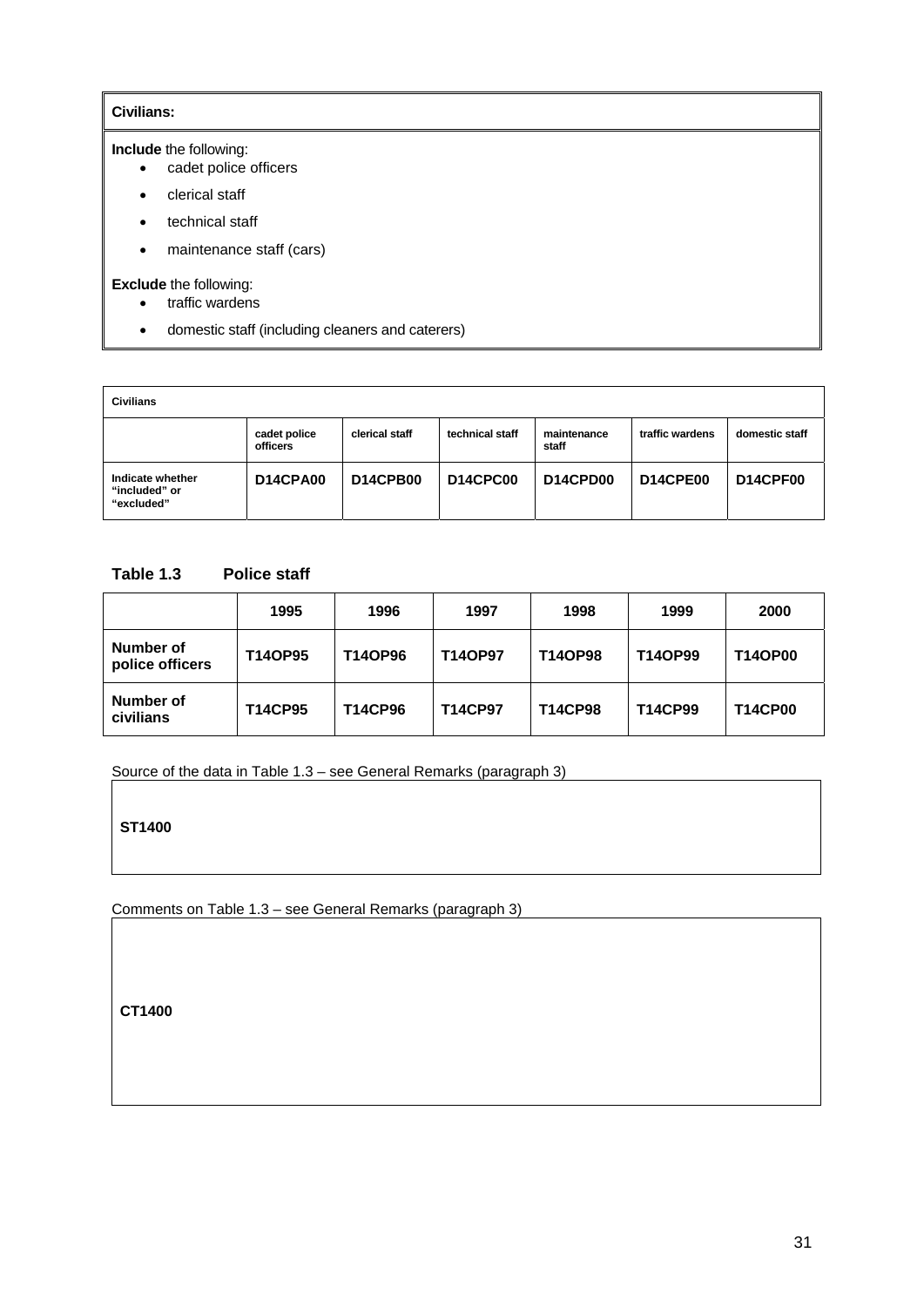# **Part 2 Prosecution statistics**

The counting unit required here is the **case** (in the sense of proceedings relating to one person only). Where this is not possible, proceedings should be used.

|  | What is the counting unit used? D2PSA00 |
|--|-----------------------------------------|
|--|-----------------------------------------|

| Persons | Proceedings | Both |
|---------|-------------|------|
|         |             |      |

One case may combine several offences; one offence may lead to several cases. Unlike most of the other tables, Table 2.1.1 has no limit on the type of offence. It therefore covers **all criminal offences** handled by the prosecuting authority (prosecutors/examining magistrates). The aim is to highlight the decision made by the prosecuting authority.

It is important to distinguish between "input" and "output" statistics. The "output", i.e. disposals made by the prosecuting authority is the preferred statistic. In addition, the figures for pending cases, i.e. those cases that enter the prosecution stage in one year but are not disposed of in the same year should be provided if possible.

#### **Definitions**

#### **Input**

all cases of criminal offences which are passed to the prosecuting authority for disposal

**Output**

all disposals made by the prosecuting authority (if possible, use this statistic)

Which authority collects these statistics?

**D2PSB00**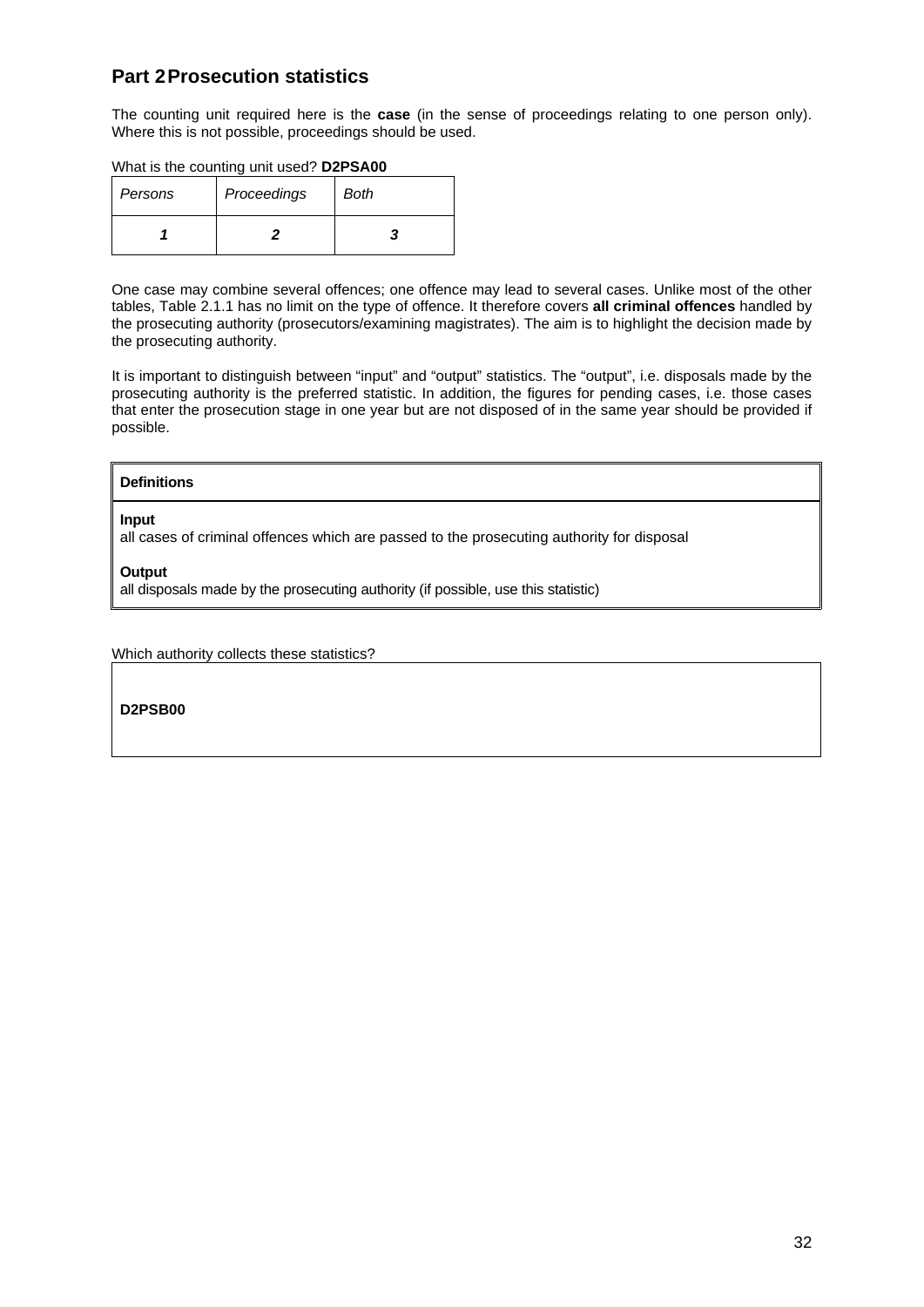| Concerning the criminal cases handled by the prosecuting authority                                               |                                  |
|------------------------------------------------------------------------------------------------------------------|----------------------------------|
|                                                                                                                  | $1 = Included$<br>$2 =$ excluded |
| <b>Include</b> the following:                                                                                    |                                  |
| Cases reported to the prosecuting authority by other institutions,<br>e.g. customs, other non-police authorities | D <sub>2</sub> CCA <sub>00</sub> |

|                                              | Concerning the criminal offences handled by the prosecuting authority          |                                  |  |
|----------------------------------------------|--------------------------------------------------------------------------------|----------------------------------|--|
|                                              |                                                                                | $1 =$ Included<br>$2 = excluded$ |  |
|                                              | <b>Include</b> more serious traffic offences, such as:                         |                                  |  |
|                                              | Drunk driving (with or without accident)                                       | D <sub>2</sub> COA <sub>00</sub> |  |
| Dangerous driving (with or without accident) |                                                                                | D <sub>2</sub> COB <sub>00</sub> |  |
|                                              |                                                                                |                                  |  |
|                                              | <b>Exclude</b> the following:                                                  |                                  |  |
|                                              | Minor traffic offences (e.g. exceeding the speed limit or parking<br>offences) | <b>D2COC00</b>                   |  |
|                                              | Offences against police or administrative regulations                          | D <sub>2</sub> COD <sub>00</sub> |  |

The differentiation between "cases brought before a court (formal charge)" and "cases ended by a sanction from the prosecuting authority" is not simple. It depends on how far the court is involved in the public prosecutor's decision making. For example, the prosecutor may be empowered to impose conditions for dropping the case, with or without the court's consent.

In other cases, sanctions can be imposed by the public prosecutor with admission of guilt by the defendant, e.g. a penal order (*Strafbefehl* in Germany or *ordonnance pénale* in France) where the prosecutor brings a motion for a fine to be issued by the court after a summary review. This could be regarded (or counted in the statistics) as a sanction of the public prosecutor or a case brought before the court.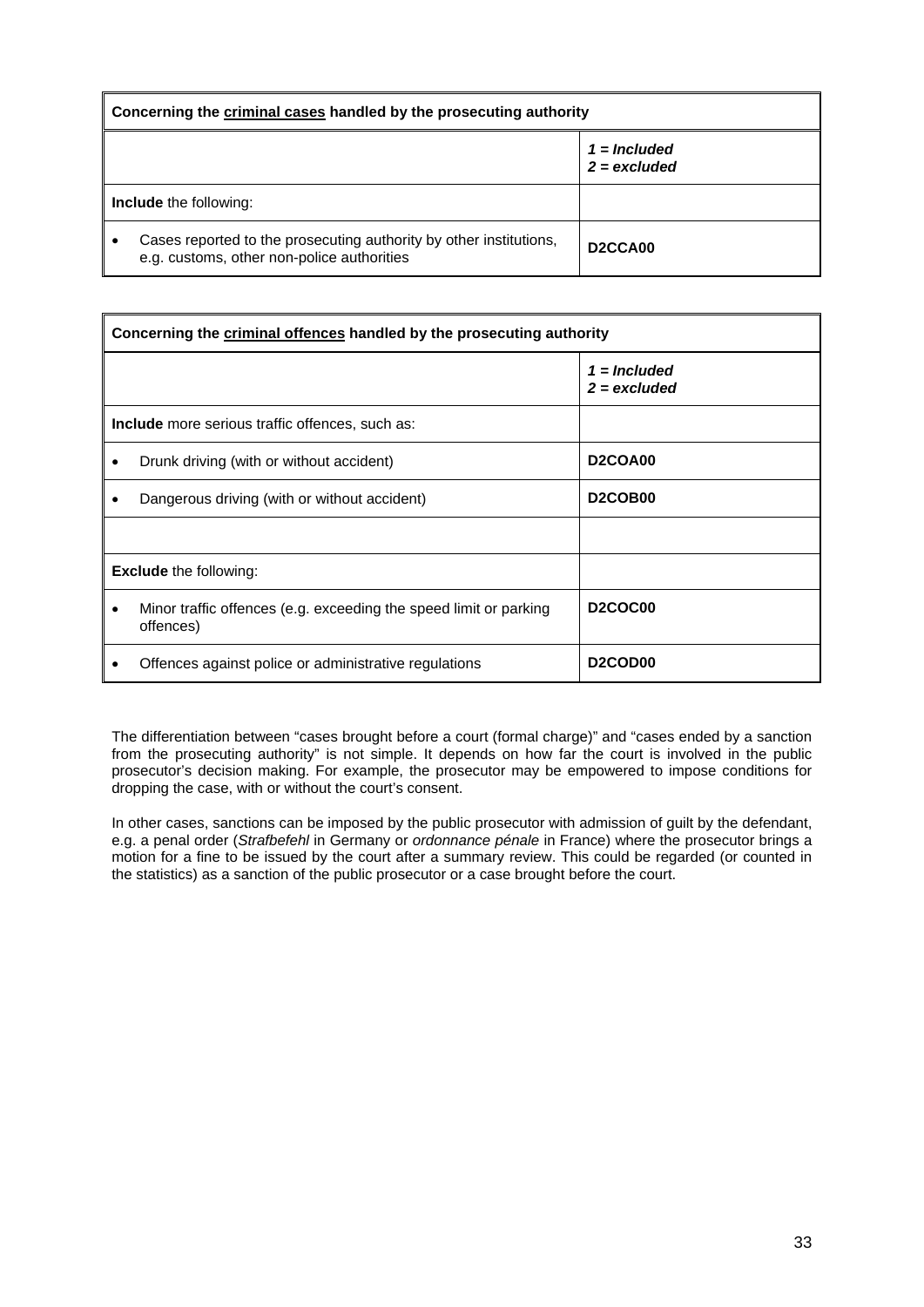|           | <b>Disposal categories</b>                                                                                                                                                           |                                               |  |  |
|-----------|--------------------------------------------------------------------------------------------------------------------------------------------------------------------------------------|-----------------------------------------------|--|--|
|           |                                                                                                                                                                                      | $1 =$ Included<br>$2 = excluded$              |  |  |
|           | *1. Cases brought before a court<br>(indictment, acte d'accusation, Anklageschrift)                                                                                                  | D <sub>2</sub> DC <sub>A00</sub>              |  |  |
|           | *2. Sanctions imposed by the prosecutor (or by the court, but<br>without a formal court hearing), based on the defendant's<br>admission of guilt<br>(Ordonnance pénale, Strafbefehl) | D <sub>2</sub> DCB <sub>00</sub>              |  |  |
|           | *3. Sanction negotiated between the prosecutor and the<br>defendant without admission of guilt                                                                                       | D <sub>2</sub> DCC <sub>00</sub>              |  |  |
|           |                                                                                                                                                                                      |                                               |  |  |
|           | Proceedings dropped - include the following:                                                                                                                                         |                                               |  |  |
| ٠         | No criminal responsibility / suspect not guilty                                                                                                                                      | D <sub>2</sub> D <sub>C</sub> D <sub>00</sub> |  |  |
| $\bullet$ | Lack of evidence                                                                                                                                                                     | D <sub>2</sub> DCE <sub>00</sub>              |  |  |
| $\bullet$ | Act not an offence                                                                                                                                                                   | D <sub>2</sub> DCF <sub>00</sub>              |  |  |
| ٠         | No complaint from victim (where this is required for a prosecution)<br>or complaint withdrawn                                                                                        | D <sub>2</sub> DCG <sub>00</sub>              |  |  |
| ٠         | No public interest (expediency principle)                                                                                                                                            | D <sub>2</sub> DCH <sub>00</sub>              |  |  |
| ٠         | Offender not available                                                                                                                                                               | <b>D2DCI00</b>                                |  |  |
|           | Offender unknown                                                                                                                                                                     | D <sub>2</sub> D <sub>CJ00</sub>              |  |  |
|           |                                                                                                                                                                                      |                                               |  |  |
|           | Other disposals - include the following:                                                                                                                                             |                                               |  |  |
| $\bullet$ | No competence                                                                                                                                                                        | D2DCK00                                       |  |  |
| ٠         | Transfer to another domestic authority                                                                                                                                               | D2DCL00                                       |  |  |
|           | Private criminal prosecution recommended                                                                                                                                             | D2DCM00                                       |  |  |
|           | Transfer to a foreign authority                                                                                                                                                      | D2DCN00                                       |  |  |

#### **\*1, \*2, \*3**

Since these concepts are not easy to understand, the working party has prepared a document "Types of decisions made by prosecutors in 8 countries" (see attachment). Please refer to this document in order tot assess the situation in your own country. If the concepts 1, 2 and 3 described above do not reflect the situation in your country, please explain what options are available to prosecutors in your country.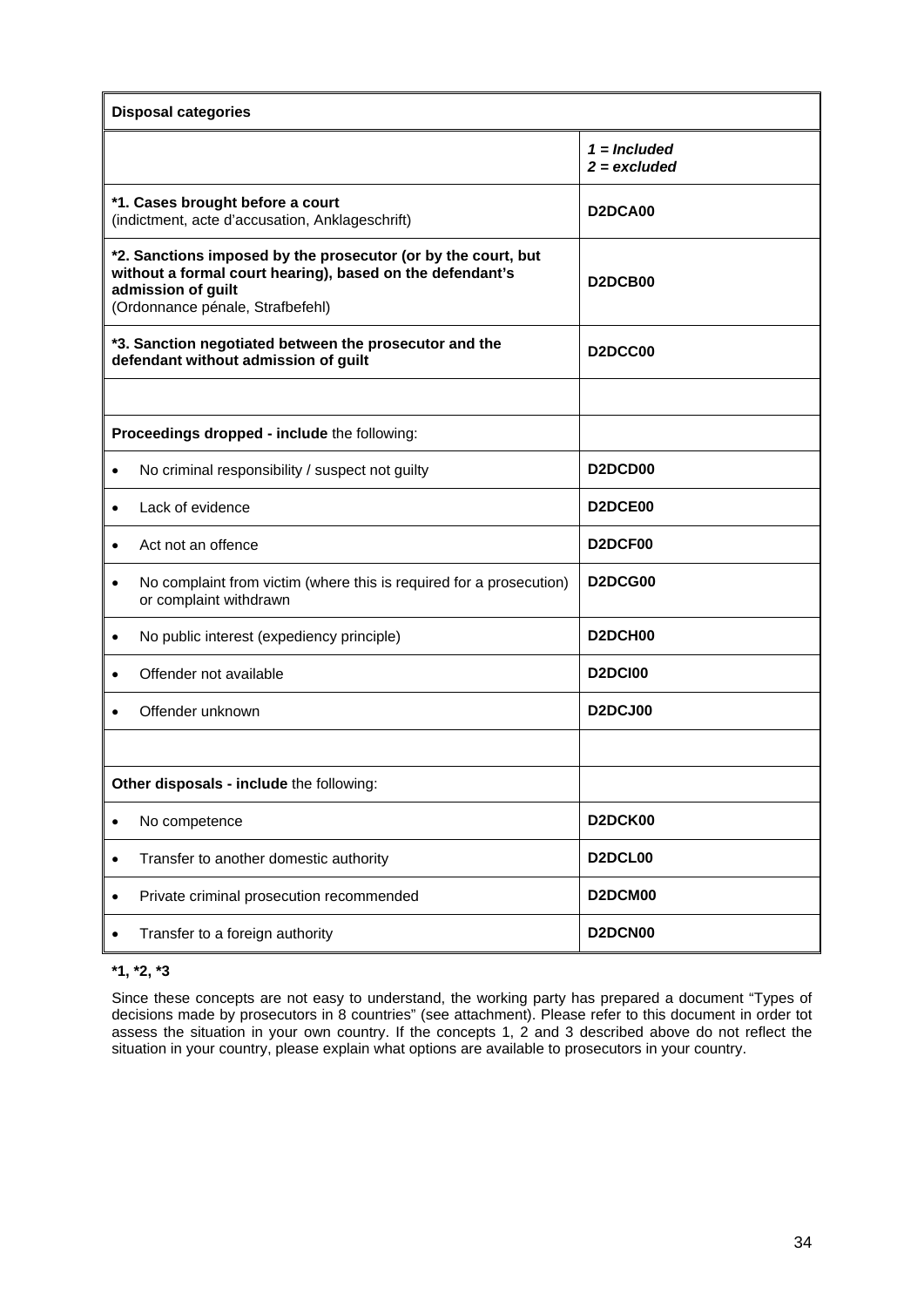Explanation of options available to prosecutors

**D2EAPOO**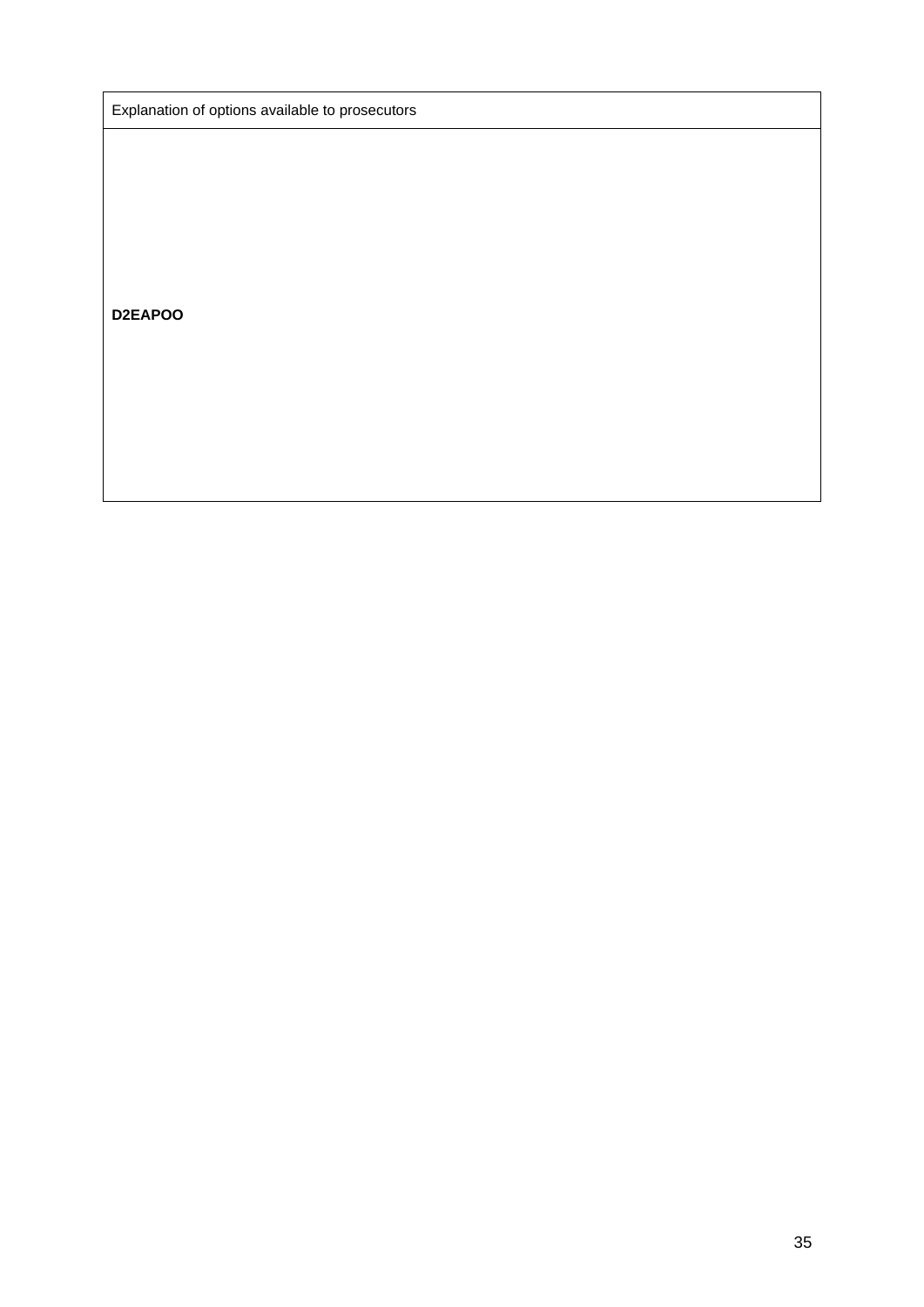# **Table 2.1.1 Criminal cases handled by the prosecuting authorities**

|                                  |                                                                                                                                           | <b>Not</b><br>applicable | 1995           | 1996           | 1997           | 1998           | 1999           | 2000           |
|----------------------------------|-------------------------------------------------------------------------------------------------------------------------------------------|--------------------------|----------------|----------------|----------------|----------------|----------------|----------------|
| <b>INPUT</b>                     | Proceedings                                                                                                                               | <b>T21PAN00</b>          | <b>T21PA95</b> | <b>T21PA96</b> | <b>T21PA97</b> | <b>T21PA98</b> | <b>T21PA99</b> | <b>T21PA00</b> |
|                                  | <b>Persons</b>                                                                                                                            | <b>T21PBN00</b>          | T21PB95        | <b>T21PB96</b> | <b>T21PB97</b> | <b>T21PB98</b> | T21PB99        | <b>T21PB00</b> |
| <b>Pending cases</b>             |                                                                                                                                           | <b>T21PCN00</b>          | <b>T21PC95</b> | <b>T21PC96</b> | <b>T21PC97</b> | <b>T21PC98</b> | <b>T21PC99</b> | <b>T21PC00</b> |
|                                  | <b>OUTPUT:</b> total number of cases disposed of                                                                                          | <b>T21PDN00</b>          | <b>T21PD95</b> | <b>T21PD96</b> | <b>T21PD97</b> | <b>T21PD98</b> | <b>T21PD99</b> | <b>T21PD00</b> |
| Cases brought before a court     | (indictment, acte d'accusation, Anklageschrift)                                                                                           | <b>T21PEN00</b>          | <b>T21PE95</b> | <b>T21PE96</b> | <b>T21PE97</b> | <b>T21PE98</b> | <b>T21PE99</b> | <b>T21PE00</b> |
| (Ordonnance pénale, Strafbefehl) | Sanctions imposed by the prosecutor (or by the court, but without a formal<br>court hearing), based on the defendant's admission of guilt | <b>T21PFN00</b>          | <b>T21PF95</b> | <b>T21PF96</b> | <b>T21PF97</b> | <b>T21PF98</b> | T21PF99        | <b>T21PF00</b> |
| admission of guilt               | Sanctions negotiated between the prosecutor and the defendant without                                                                     | <b>T21PGN00</b>          | <b>T21PG95</b> | <b>T21PG96</b> | <b>T21PG97</b> | <b>T21PG98</b> | <b>T21PG99</b> | <b>T21PG00</b> |
| Proceedings<br>dropped           | <b>Total</b>                                                                                                                              | <b>T21PHN00</b>          | <b>T21PH95</b> | <b>T21PH96</b> | <b>T21PH97</b> | <b>T21PH98</b> | <b>T21PH99</b> | <b>T21PH00</b> |
|                                  | of which: no criminal responsibility / suspect not guilty                                                                                 | <b>T21PIN00</b>          | <b>T21PI95</b> | T21PI96        | <b>T21PI97</b> | <b>T21PI98</b> | <b>T21PI99</b> | <b>T21PI00</b> |
|                                  | of which: lack of evidence                                                                                                                | <b>T21PJN00</b>          | T21PJ95        | T21PJ96        | T21PJ97        | T21PJ98        | T21PJ99        | <b>T21PJ00</b> |
|                                  | of which: act not an offence                                                                                                              | T21PKN00                 | <b>T21PK95</b> | <b>T21PK96</b> | T21PK97        | <b>T21PK98</b> | <b>T21PK99</b> | <b>T21PK00</b> |
|                                  | of which: no complaint from victim or complaint<br>withdrawn                                                                              | <b>T21PLN00</b>          | <b>T21PL95</b> | <b>T21PL96</b> | <b>T21PL97</b> | <b>T21PL98</b> | <b>T21PL99</b> | <b>T21PL00</b> |
|                                  | of which: no public interest                                                                                                              | <b>T21PMN00</b>          | <b>T21PM95</b> | T21PM96        | <b>T21PM97</b> | <b>T21PM98</b> | <b>T21PM99</b> | <b>T21PM00</b> |
|                                  | of which: offender not available                                                                                                          | <b>T21PNN00</b>          | <b>T21PN95</b> | <b>T21PN96</b> | <b>T21PN97</b> | <b>T21PN98</b> | <b>T21PN99</b> | <b>T21PN00</b> |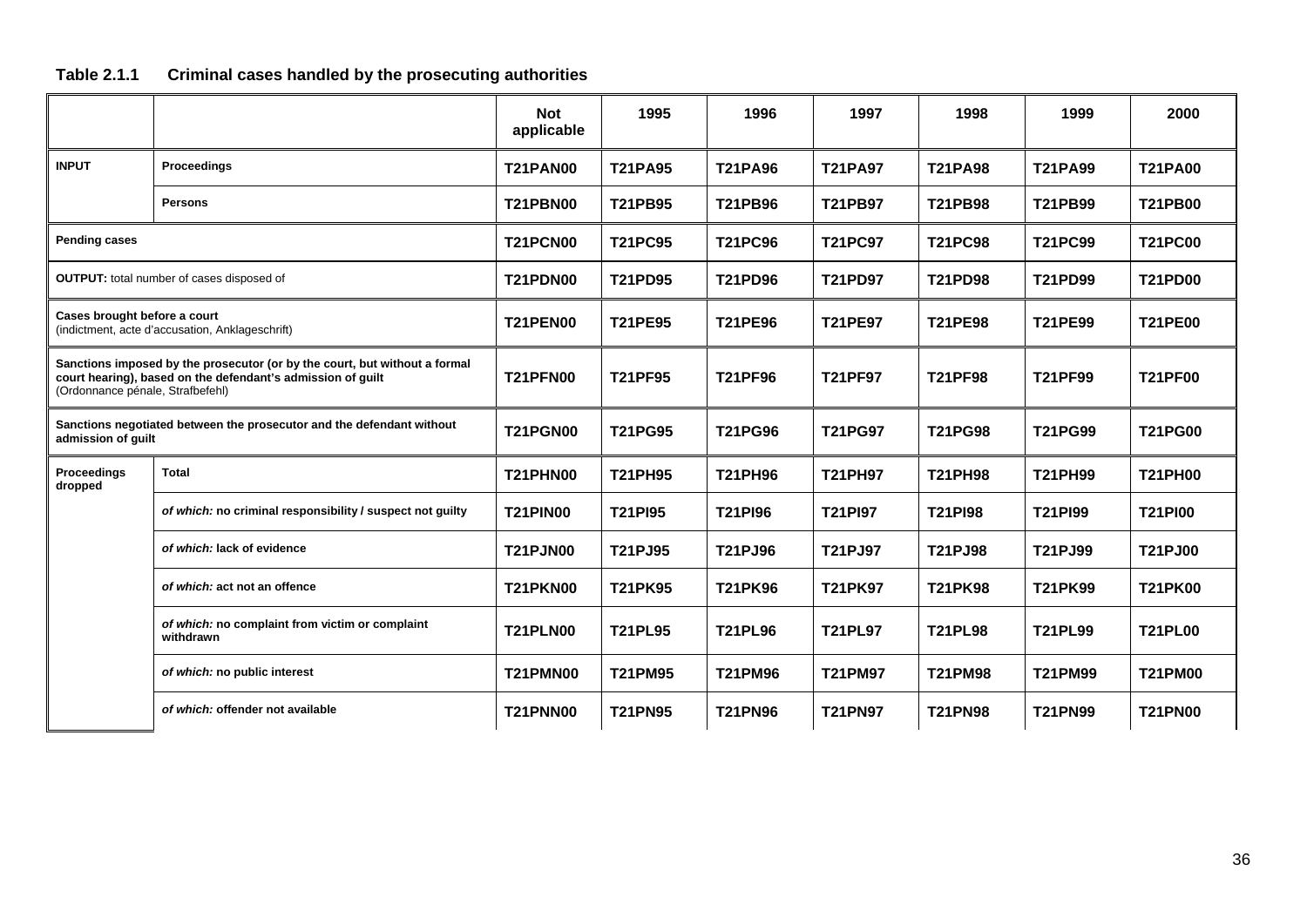|                 | of which: offender unknown                         | <b>T21PON00</b>          | T21PO95        | T21PO96        | T21PO97        | T21PO98        | T21PO99        | <b>T21PO00</b> |
|-----------------|----------------------------------------------------|--------------------------|----------------|----------------|----------------|----------------|----------------|----------------|
| Other disposals | Total                                              | <b>T21PPN00</b>          | T21PP95        | <b>T21PP96</b> | T21PP97        | <b>T21PP98</b> | T21PP99        | <b>T21PP00</b> |
|                 | of which: no competence                            | <b>T21PQN00</b>          | <b>T21PQ95</b> | T21PQ96        | T21PQ97        | <b>T21PQ98</b> | T21PQ99        | <b>T21PQ00</b> |
|                 | of which: transfer to another domestic authority   | <b>T21PRN00</b>          | <b>T21PR95</b> | <b>T21PR96</b> | <b>T21PR97</b> | <b>T21PR98</b> | <b>T21PR99</b> | <b>T21PR00</b> |
|                 | of which: private criminal prosecution recommended | <b>T21PSN00</b>          | <b>T21PS95</b> | <b>T21PS96</b> | <b>T21PS97</b> | <b>T21PS98</b> | <b>T21PS99</b> | <b>T21PS00</b> |
|                 | of which: transfer to a foreign authority          | <b>T21PTN00</b>          | T21PT95        | T21PT96        | T21PT97        | <b>T21PT98</b> | T21PT99        | <b>T21PT00</b> |
|                 |                                                    | <b>Not</b><br>applicable | 1995           | 1996           | 1997           | 1998           | 1999           | 2000           |

Source of the data in Table 2.1.1 – see General Remarks (paragraph 3)

**ST2100**

Comments on Table 2.1.1 – see General Remarks (paragraph 3)

**CT2100**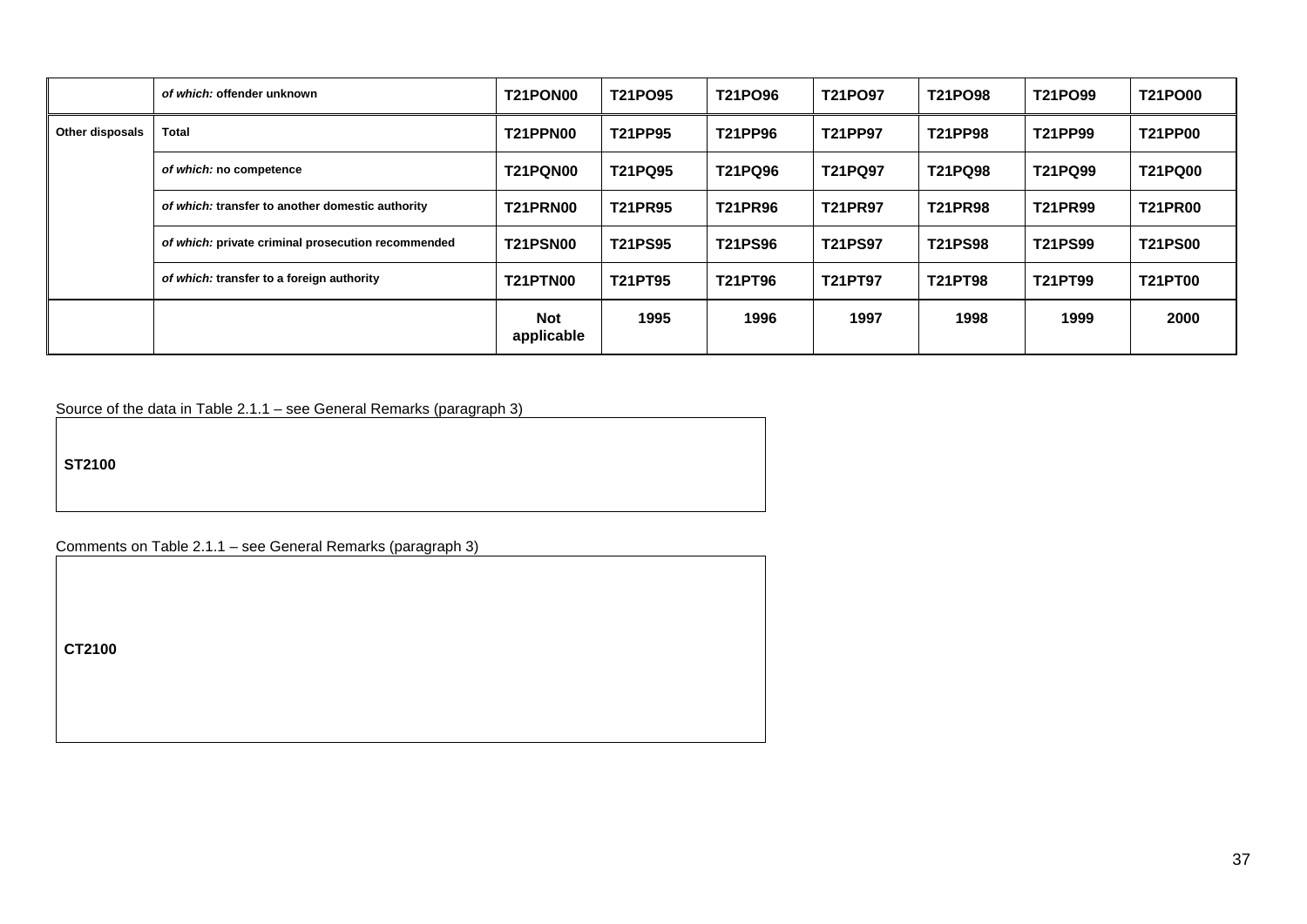**A.** Are there written rules regulating the way in which the data shown in Table 2.1.1 are recorded? **CT21A00**

| Yes | No |
|-----|----|
|     | 2  |

**B.** How are individual proceedings counted if more than one person is involved? - see Introduction (paragraph 4) **CT21B00**

| As one case | As two or more cases |
|-------------|----------------------|
|             |                      |

**C.** How are multiple offences counted? - see Introduction (paragraph 4) **CT21C00**

| As one case | As two or more cases |
|-------------|----------------------|
|             |                      |

**D.** How is a person counted who is subject to two or more proceedings in one year? - see Introduction (paragraph 4) **CT21D00**

| As one case | As two or more cases |
|-------------|----------------------|
|             |                      |

**E.** Are data collected by other authorities (apart from the prosecutor or examining judge) included? **CT21E00**

| <i>Included</i> | Excluded |
|-----------------|----------|
|                 | .,       |

**F.** Are cases disposed of by the police under the responsibility of the prosecutor included? **CT21F00**

| Included | Excluded |
|----------|----------|
|          | כי       |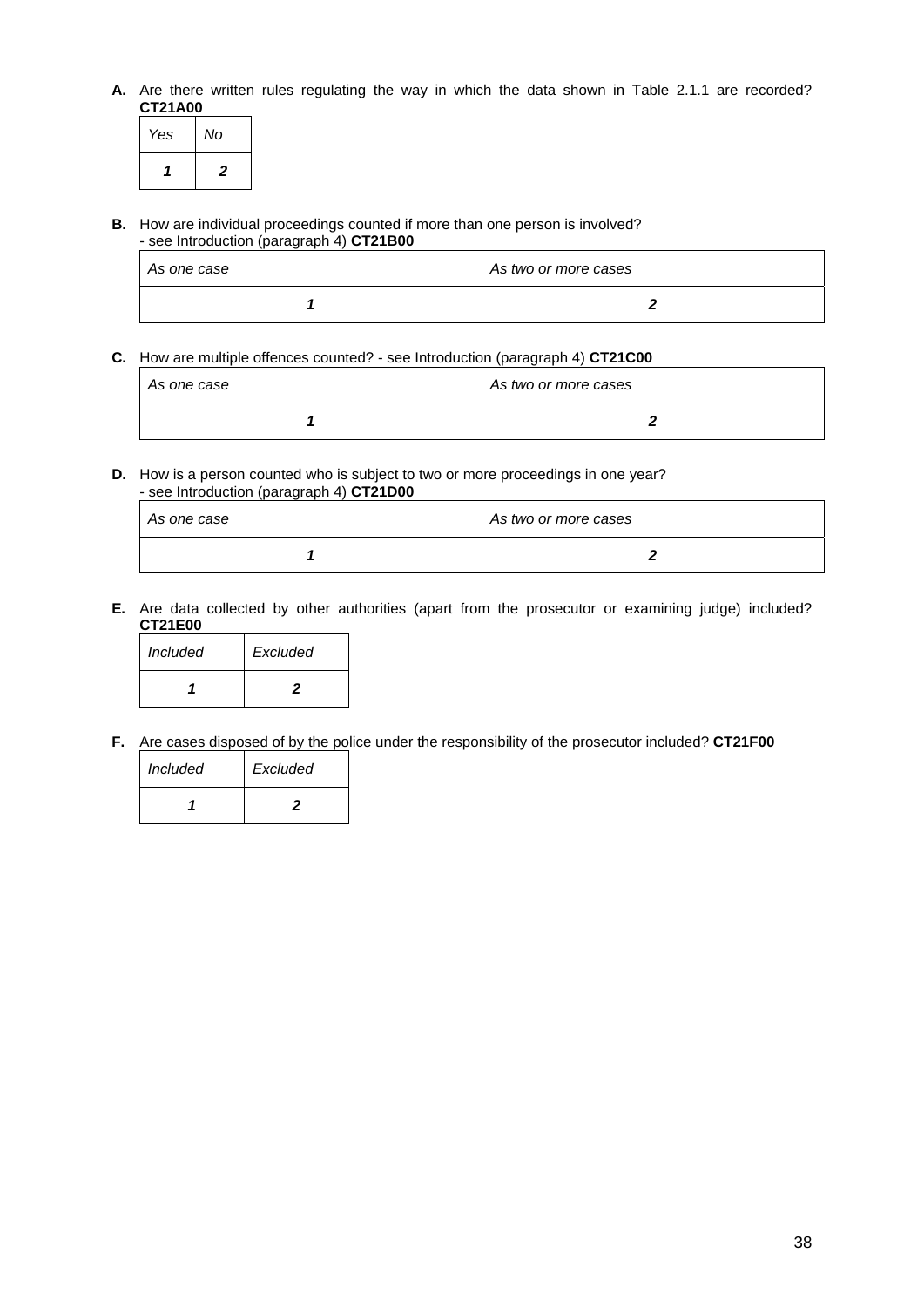**G.** Do the police have separate powers to drop proceedings by imposing sanctions themselves (e.g. cautioning in England)? **CT21GA00**

| Yes | No             |  |
|-----|----------------|--|
|     | $\overline{2}$ |  |

| Explanation of the police powers |  |  |
|----------------------------------|--|--|
|                                  |  |  |
|                                  |  |  |
| <b>CT21GB00</b>                  |  |  |
|                                  |  |  |
|                                  |  |  |

**H.** Have the data recording methods described above been substantially modified between 1995 and 2000? - see General Remarks (paragraph 3) **CT21HA00**

| Explanation of the changes |  |  |  |  |  |
|----------------------------|--|--|--|--|--|
|                            |  |  |  |  |  |
|                            |  |  |  |  |  |
| <b>CT21HB00</b>            |  |  |  |  |  |
|                            |  |  |  |  |  |
|                            |  |  |  |  |  |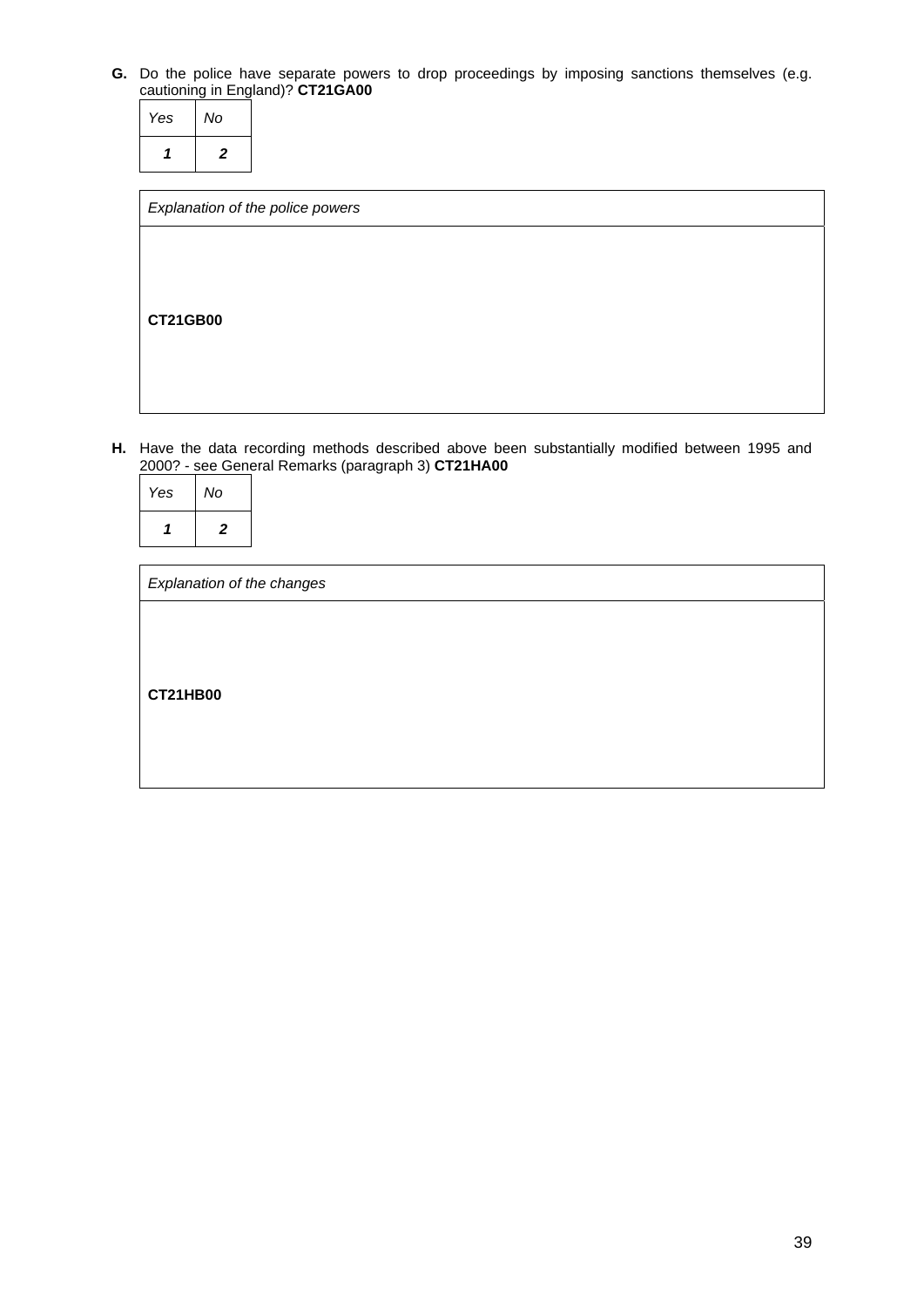**CT21HC00**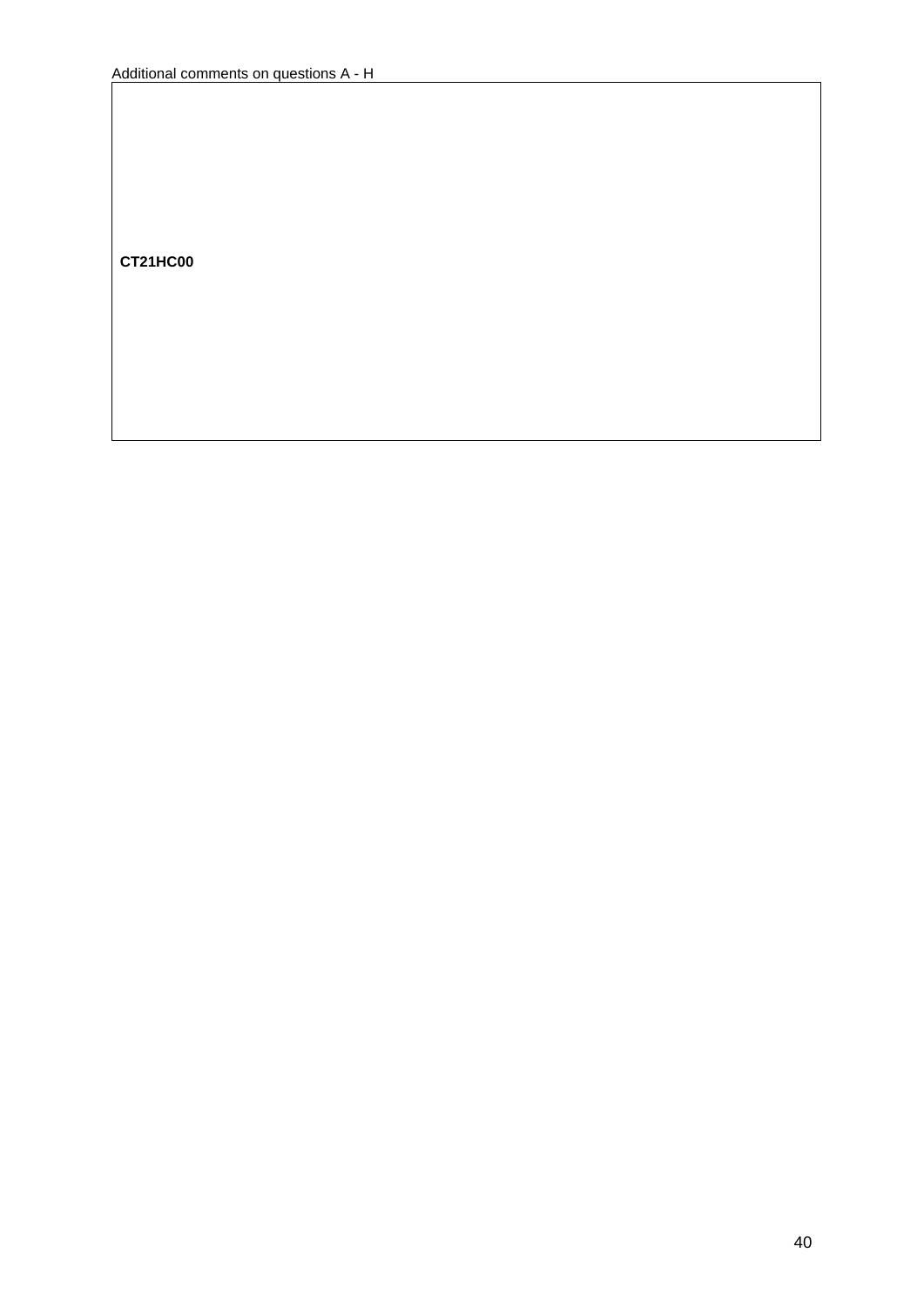#### **Table 2.2 Staff of the prosecuting authority**

|                        |                                       | 1995           | 1996           | 1997           | 1998           | 1999           | 2000           |
|------------------------|---------------------------------------|----------------|----------------|----------------|----------------|----------------|----------------|
| Number of<br>employees | Total                                 | <b>T22ET95</b> | <b>T22ET96</b> | <b>T22ET97</b> | <b>T22ET98</b> | <b>T22ET99</b> | <b>T22ET00</b> |
|                        | of which:<br>number of<br>prosecutors | <b>T22EP95</b> | <b>T22EP96</b> | <b>T22EP97</b> | <b>T22EP98</b> | T22EP99        | <b>T22EP00</b> |

Source of the data in Table 2.1.1 – see General Remarks (paragraph 3)

**ST2200**

Comments on Table 2.1.1 – see General Remarks (paragraph 3)

**CT2200**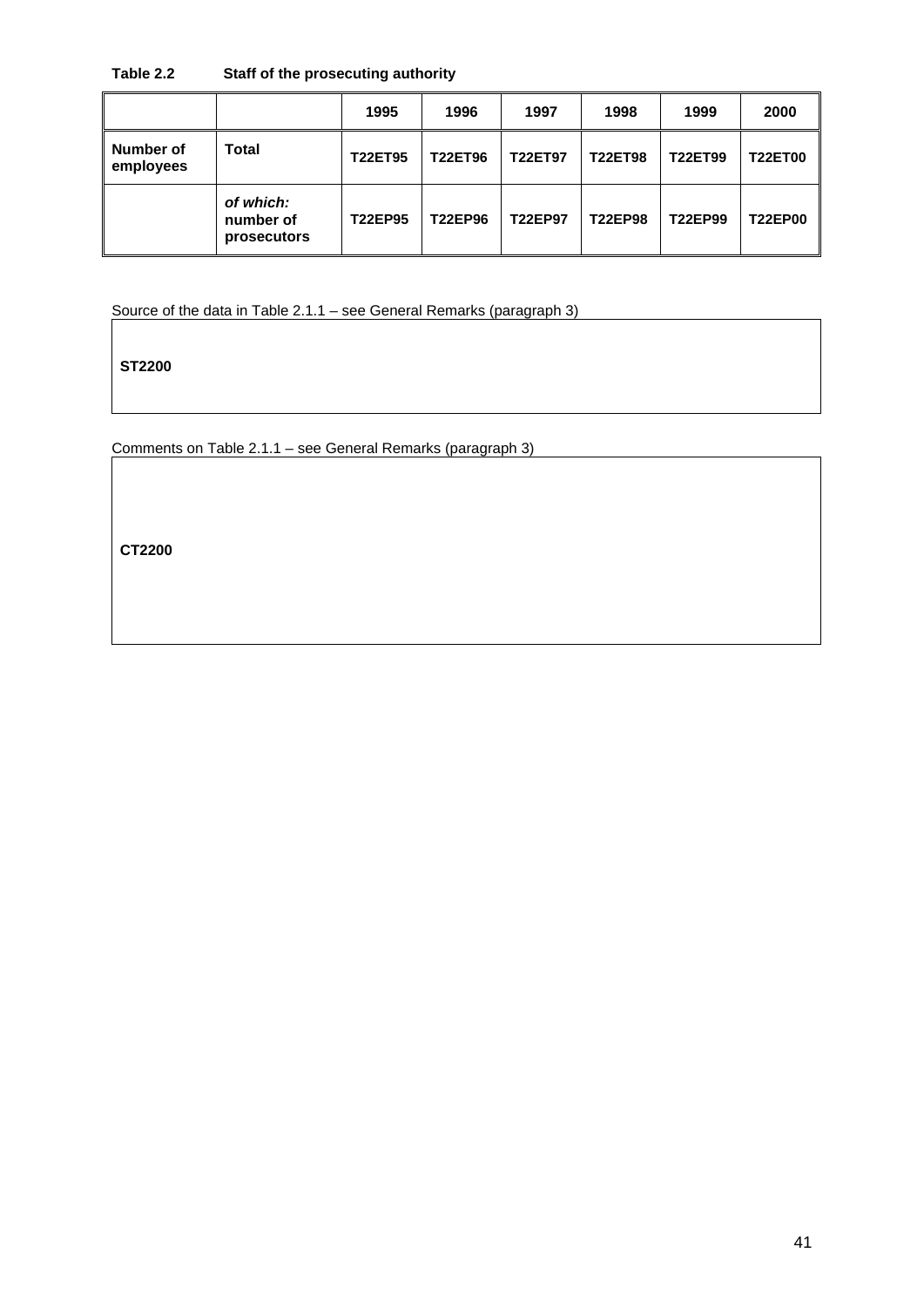# **Part 3 Conviction statistics**

#### **3.1 Persons convicted**

As in Table 1.2.1, the counting unit is the person. Therefore, the number of persons convicted for the offences listed in the tables in this section should be indicated. As a rule, a person convicted more than once in a year of having committed an offence will be counted more than once.

The following tables show the number of persons who have been convicted and, as a result, have a criminal record (i.e. those found guilty, according to the law, of having committed an offence). Usually, this decision is made by a court of law. In some countries, however, a prosecutor (or *juge d'instruction*) may also have this power in certain circumstances (if the defendant admits their guilt). See comments for Table 2.1.1.

| <b>Persons convicted</b>                                                                        |                                  |  |  |  |
|-------------------------------------------------------------------------------------------------|----------------------------------|--|--|--|
|                                                                                                 | $1 =$ Included<br>$2 = excluded$ |  |  |  |
| <b>Include</b> the following:                                                                   |                                  |  |  |  |
| sanctions/measures by the prosecutor based on admission of guilt by the<br>defendant            | D31PCA00                         |  |  |  |
|                                                                                                 |                                  |  |  |  |
| <b>Exclude the following:</b>                                                                   |                                  |  |  |  |
| sanctions/measures by the prosecutor <b>not based</b> on admission of guilt by<br>the defendant | <b>D31PCB00</b>                  |  |  |  |
| sanctions/measures by the police                                                                | D31PCD00                         |  |  |  |
| sanctions/measures by other state bodies                                                        | D31PCD00                         |  |  |  |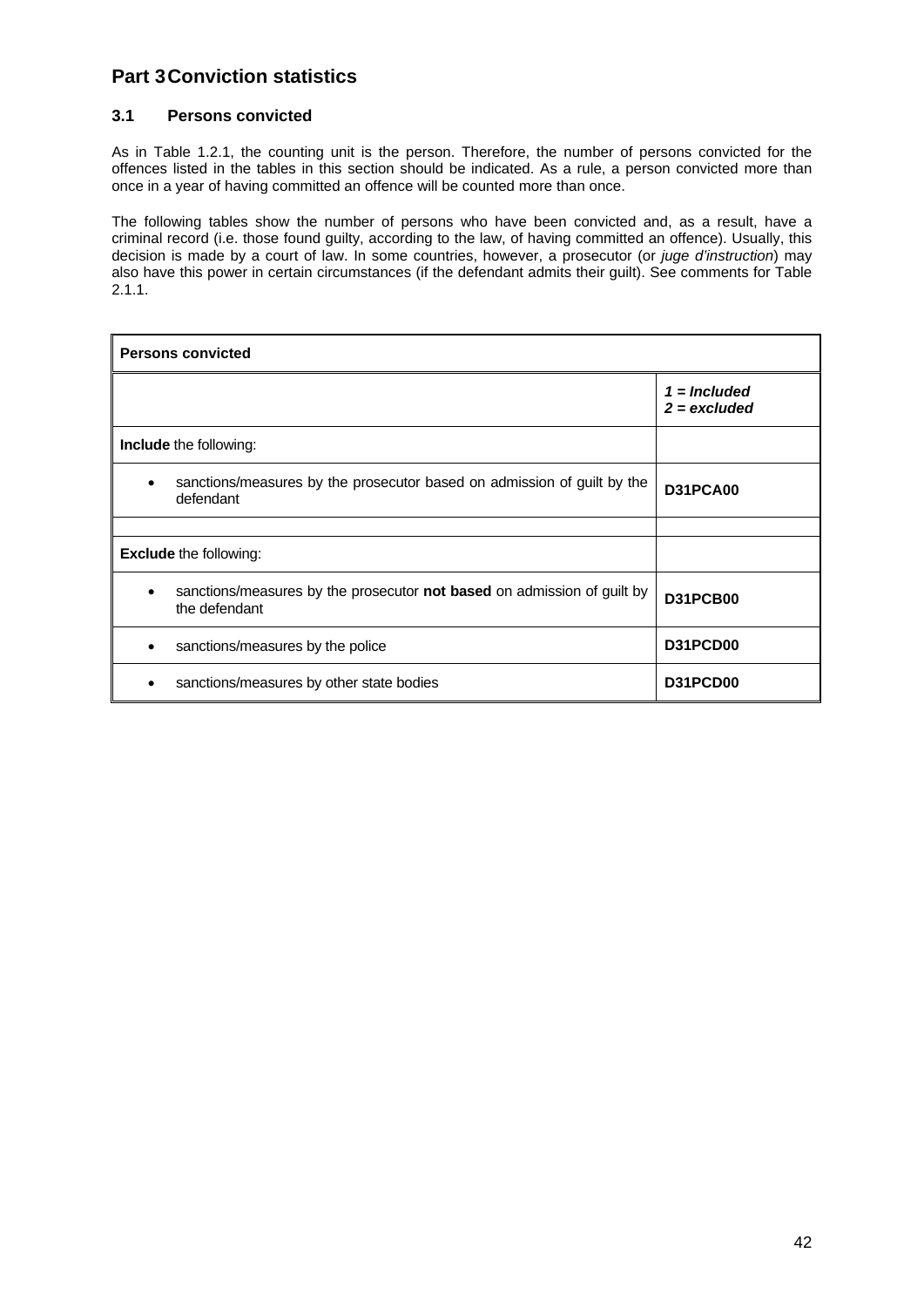#### **Table 3.1.1 Total number of persons convicted**

The "Total" for criminal offences should refer to the number of people convicted for all offences and not just the offences mentioned in this table.

| Type of offence                |                              | 1995                                   | 1996           | 1997           | 1998           | 1999           | 2000           |                |
|--------------------------------|------------------------------|----------------------------------------|----------------|----------------|----------------|----------------|----------------|----------------|
| <b>Criminal</b><br>offences    | <b>Total</b>                 |                                        | <b>T31TC95</b> | T31TC96        | <b>T31TC97</b> | <b>T31TC98</b> | <b>T31TC99</b> | <b>T31TC00</b> |
|                                | criminal)                    | of which: Traffic offences (defined as | T31TT95        | T31TT96        | T31TT97        | T31TT98        | T31TT99        | <b>T31TT00</b> |
| <b>Intentional</b><br>homicide | <b>Total</b>                 |                                        | T31HO95        | T31HO96        | T31HO97        | T31HO98        | T31HO99        | <b>T31HO00</b> |
|                                | of which: Completed          |                                        | <b>T31HC95</b> | <b>T31HC96</b> | <b>T31HC97</b> | <b>T31HC98</b> | <b>T31HC99</b> | <b>T31HC00</b> |
| <b>Assault</b>                 |                              | <b>T31AS95</b>                         | <b>T31AS96</b> | <b>T31AS97</b> | <b>T31AS98</b> | <b>T31AS99</b> | <b>T31AS00</b> |                |
| Rape                           |                              | <b>T31RA95</b>                         | <b>T31RA96</b> | <b>T31RA97</b> | <b>T31RA98</b> | <b>T31RA99</b> | <b>T31RA00</b> |                |
| Robbery                        |                              |                                        | <b>T31RO95</b> | T31RO96        | T31RO97        | <b>T31RO98</b> | T31RO99        | <b>T31RO00</b> |
| <b>Theft</b>                   | <b>Total</b>                 |                                        | <b>T31TH95</b> | T31TH96        | <b>T31TH97</b> | <b>T31TH98</b> | <b>T31TH99</b> | <b>T31TH00</b> |
|                                |                              | of which: Theft of a motor vehicle     | <b>T31TV95</b> | <b>T31TV96</b> | T31TV97        | <b>T31TV98</b> | <b>T31TV99</b> | <b>T31TV00</b> |
|                                | of which:<br><b>Burglary</b> | <b>Total</b>                           | <b>T31BU95</b> | <b>T31BU96</b> | <b>T31BU97</b> | <b>T31BU98</b> | T31BU99        | <b>T31BU00</b> |
|                                |                              | of which: Domestic<br>burglary         | <b>T31BD95</b> | <b>T31BD96</b> | <b>T31BD97</b> | T31BD98        | T31BD99        | <b>T31BD00</b> |
| <b>Drug</b><br><b>Total</b>    |                              | <b>T31DR95</b>                         | <b>T31DR96</b> | <b>T31DR97</b> | <b>T31DR98</b> | <b>T31DR99</b> | <b>T31DR00</b> |                |
| offences                       | of which: Drug trafficking   |                                        | <b>T31DT95</b> | <b>T31DT96</b> | <b>T31DT97</b> | <b>T31DT98</b> | <b>T31DT99</b> | <b>T31DT00</b> |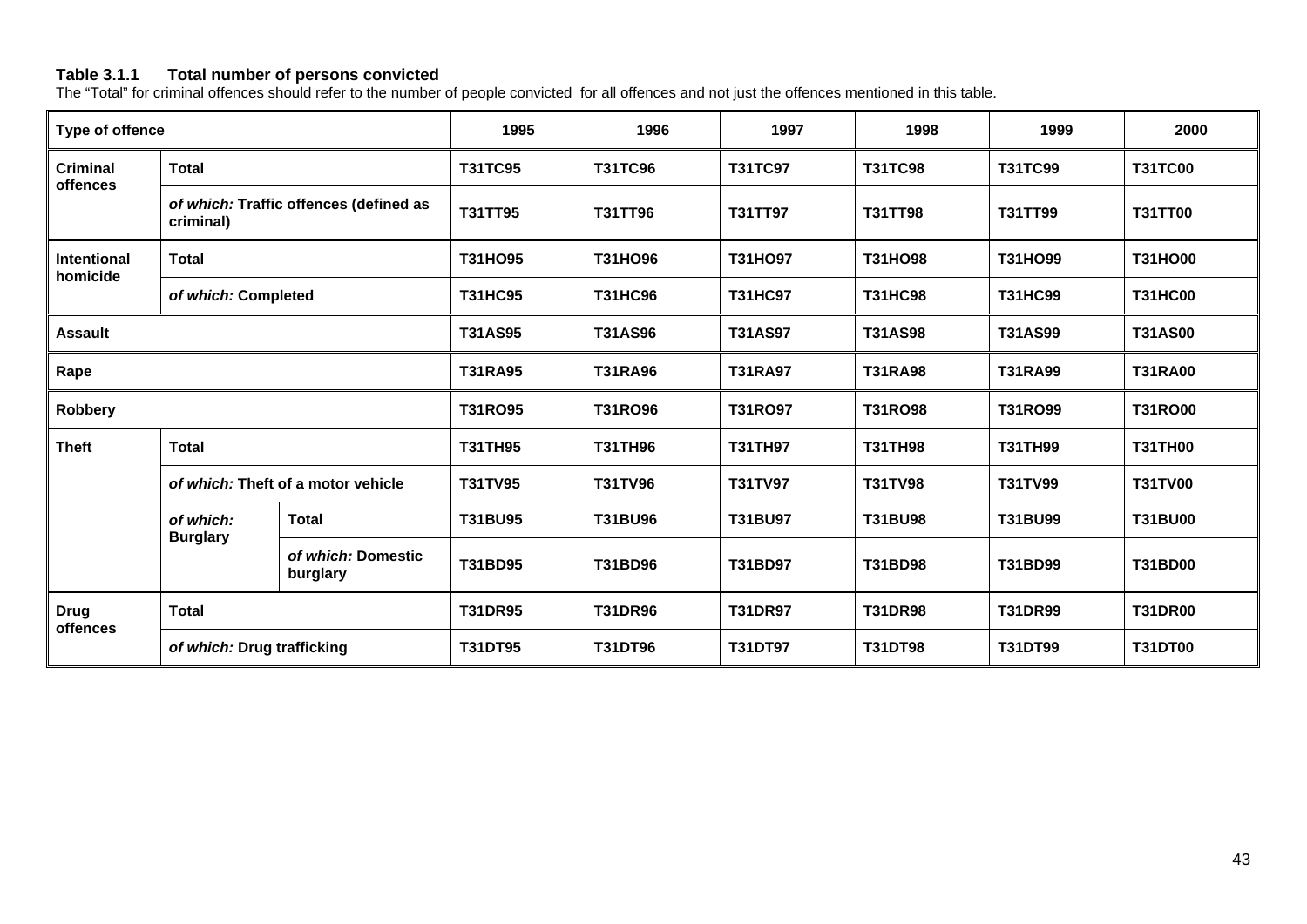**ST3100**

Comments on Table 3.1.1 – see General Remarks (paragraph 3)

**CT3100**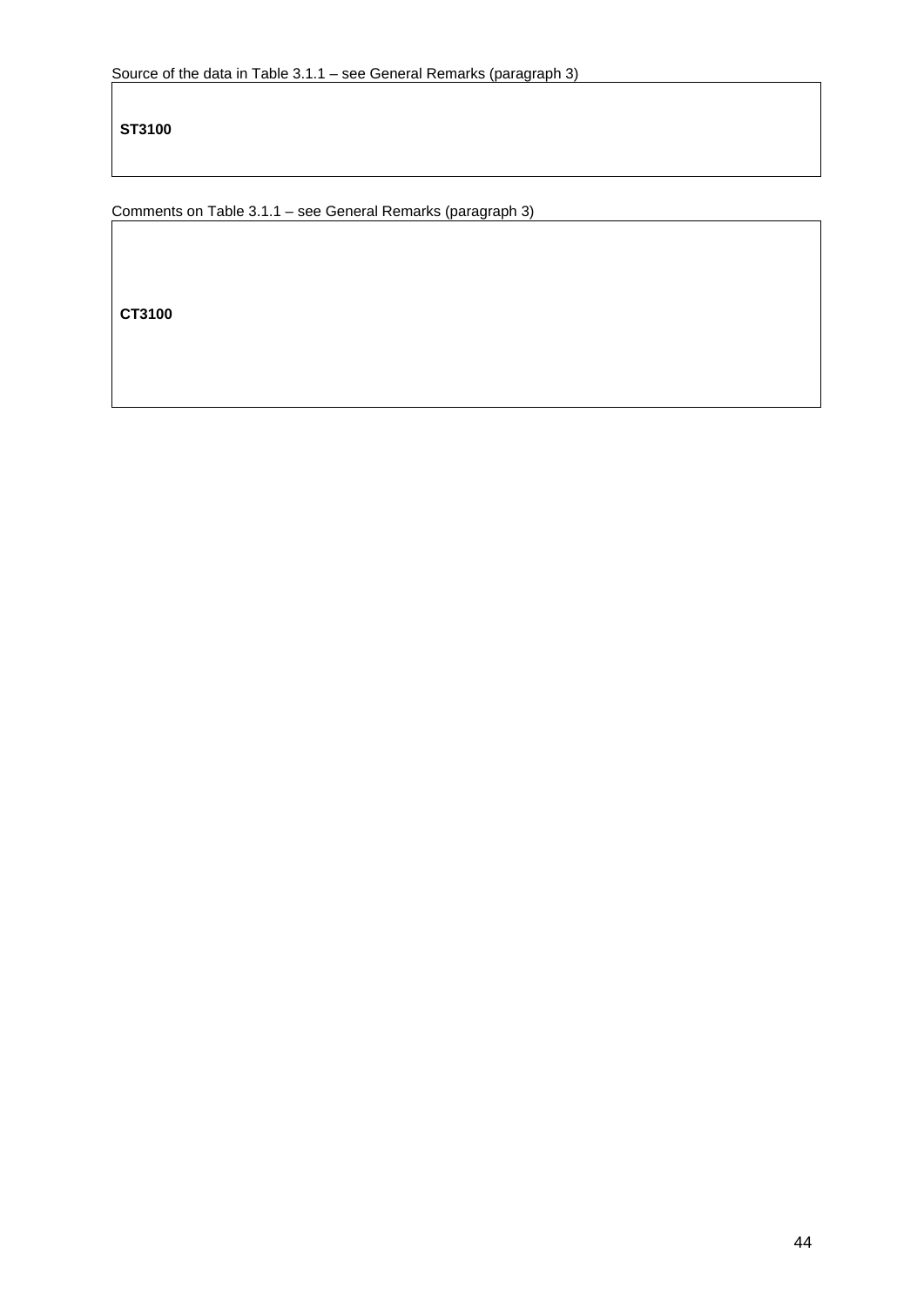#### **Table 3.1.2 Number of women, minors and aliens among convicted persons in 1999 (or latest available year)**

The "Total" for criminal offences should refer to the number of people convicted for all offences and not just the offences mentioned in this table.

| Year of data                   |                              |                                        |                         |                         |                 |
|--------------------------------|------------------------------|----------------------------------------|-------------------------|-------------------------|-----------------|
| Type of offence                |                              | <b>Number of women</b>                 | <b>Number of minors</b> | <b>Number of aliens</b> |                 |
| <b>Criminal</b><br>offences    | <b>Total</b>                 |                                        | <b>T32TCW99</b>         | <b>T32TCM99</b>         | <b>T32TCA99</b> |
|                                | criminal)                    | of which: Traffic offences (defined as | <b>T32TTW99</b>         | <b>T32TTM99</b>         | <b>T32TTA99</b> |
| <b>Intentional</b><br>homicide | <b>Total</b>                 |                                        | <b>T32HOW99</b>         | <b>T32HOM99</b>         | <b>T32HOA99</b> |
|                                | of which: Completed          |                                        | <b>T32HCW99</b>         | <b>T32HCM99</b>         | <b>T32HCA99</b> |
| <b>Assault</b>                 |                              | <b>T32ASW99</b>                        | <b>T32ASM99</b>         | <b>T32ASA99</b>         |                 |
| Rape                           |                              | <b>T32RAW99</b>                        | <b>T32RAM99</b>         | <b>T32RAA99</b>         |                 |
| <b>Robbery</b>                 |                              |                                        | <b>T32ROW99</b>         | <b>T32ROM99</b>         | <b>T32ROA99</b> |
| <b>Theft</b>                   | <b>Total</b>                 |                                        | <b>T32THW99</b>         | <b>T32THM99</b>         | <b>T32THA99</b> |
|                                |                              | of which: Theft of a motor vehicle     | <b>T32TVW99</b>         | <b>T32TVM99</b>         | <b>T32TVA99</b> |
|                                | of which:<br><b>Burglary</b> | <b>Total</b>                           | <b>T32BUW99</b>         | <b>T32BUM99</b>         | <b>T32BUA99</b> |
|                                |                              | of which: Domestic<br>burglary         | <b>T32BDW99</b>         | T32BDM99                | <b>T32BDA99</b> |
| <b>Drug</b><br>offences        | <b>Total</b>                 |                                        | <b>T32DRW99</b>         | <b>T32DRM99</b>         | <b>T32DRA99</b> |
|                                | of which: Drug trafficking   |                                        | <b>T32DTW99</b>         | <b>T32DTM99</b>         | <b>T32DTA99</b> |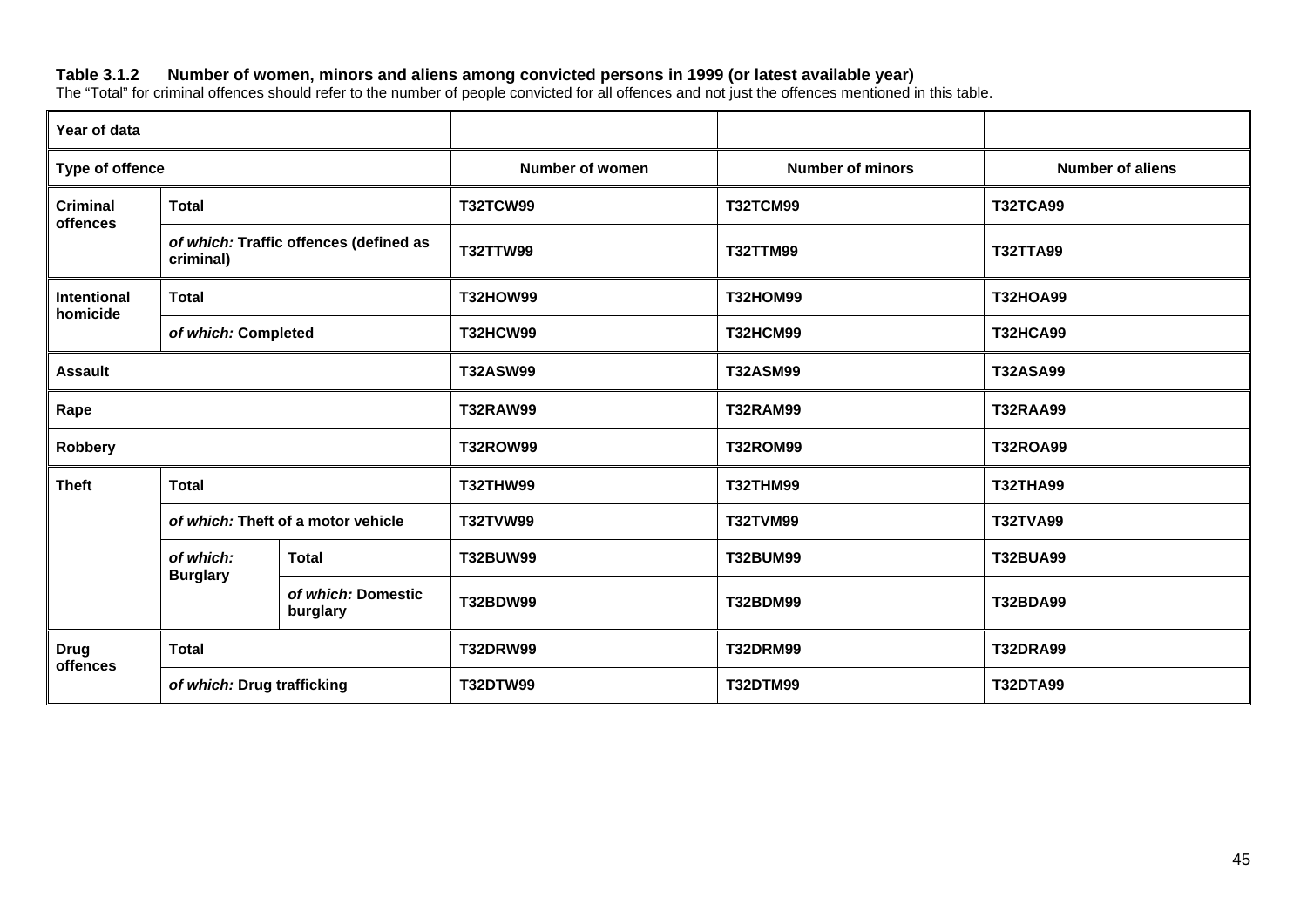**ST3200**

Specify the age brackets used in Table 3.1.2 (i.e. the minimum and maximum age for minor offenders)

**CT32AG00**

Comment on whether criminal offences committed by minors are included in the court statistics

**CT32MI00**

What is the definition of an alien?

**CT32AL00**

Comments on Table 3.1.2 – see General Remarks (paragraph 3)

**CT3200**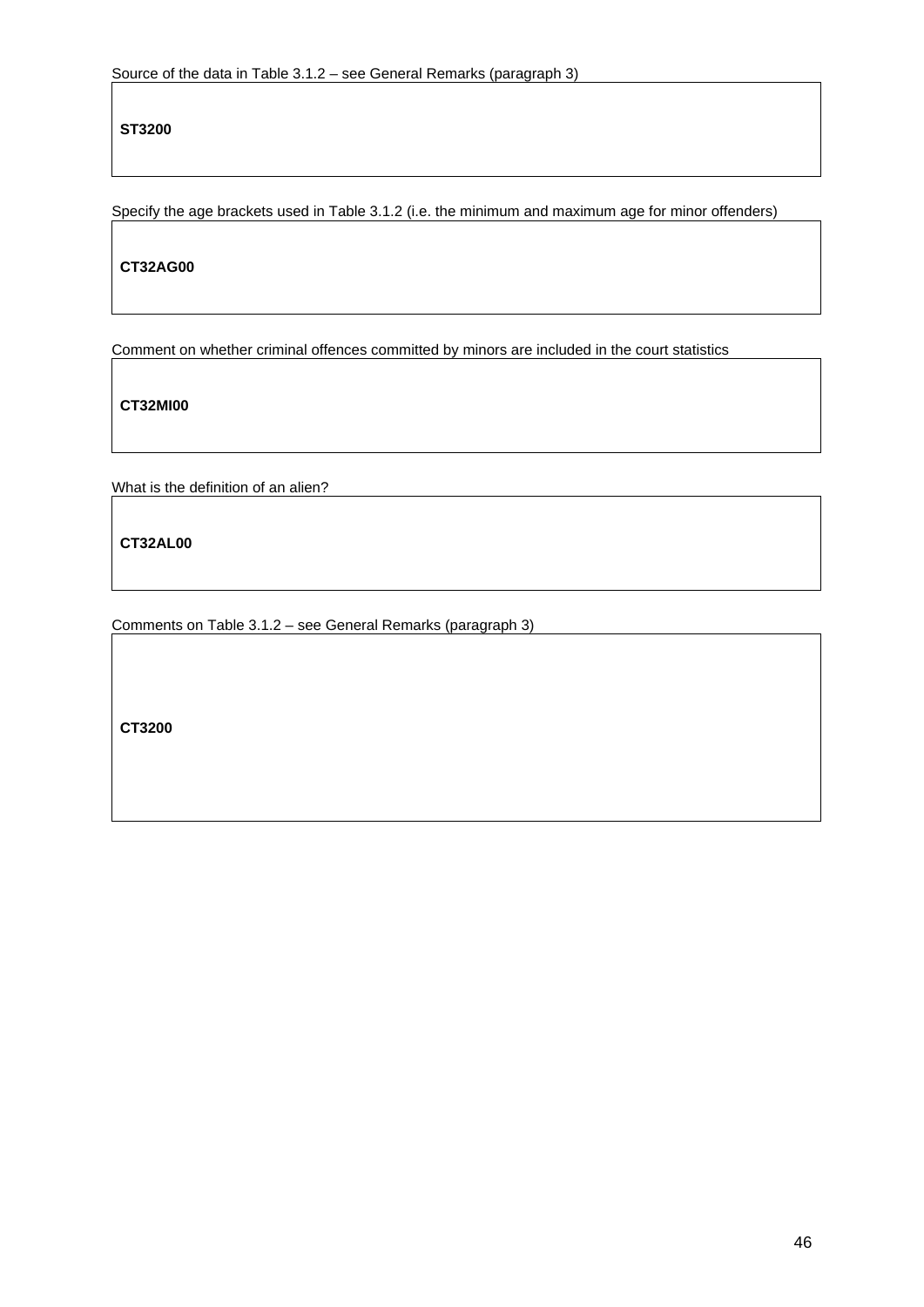#### **A.** Do the offence definitions used in Tables 3.1.1 and 3.1.2 differ from those in the "Definitions" section? **CT32AA00**

| Yes | No |
|-----|----|
|     | 2  |

| Explanation of the differences |  |
|--------------------------------|--|
|                                |  |
|                                |  |
|                                |  |
| <b>CT32AB00</b>                |  |
|                                |  |
|                                |  |
|                                |  |
|                                |  |

**B.** Are there written rules regulating the way in which the data shown in Tables 3.1.1 and 3.1.2 are recorded? **CT32B00**

| Yes | No               |
|-----|------------------|
|     | $\boldsymbol{2}$ |

**C.** At what stage of the process does the data refer to? - see Introduction (paragraph 2) **CT32C00**

| Before appeals | After appeals |
|----------------|---------------|
|                |               |

**D.** Is a principal offence rule applied? For example, if a person is convicted of both murder and theft - see Introduction (paragraph 3) **CT32DA00**

| Yes | No             |
|-----|----------------|
|     | $\overline{2}$ |

| Explanation of the rule |  |  |
|-------------------------|--|--|
|                         |  |  |
|                         |  |  |
| <b>CT32DB00</b>         |  |  |
|                         |  |  |
|                         |  |  |
|                         |  |  |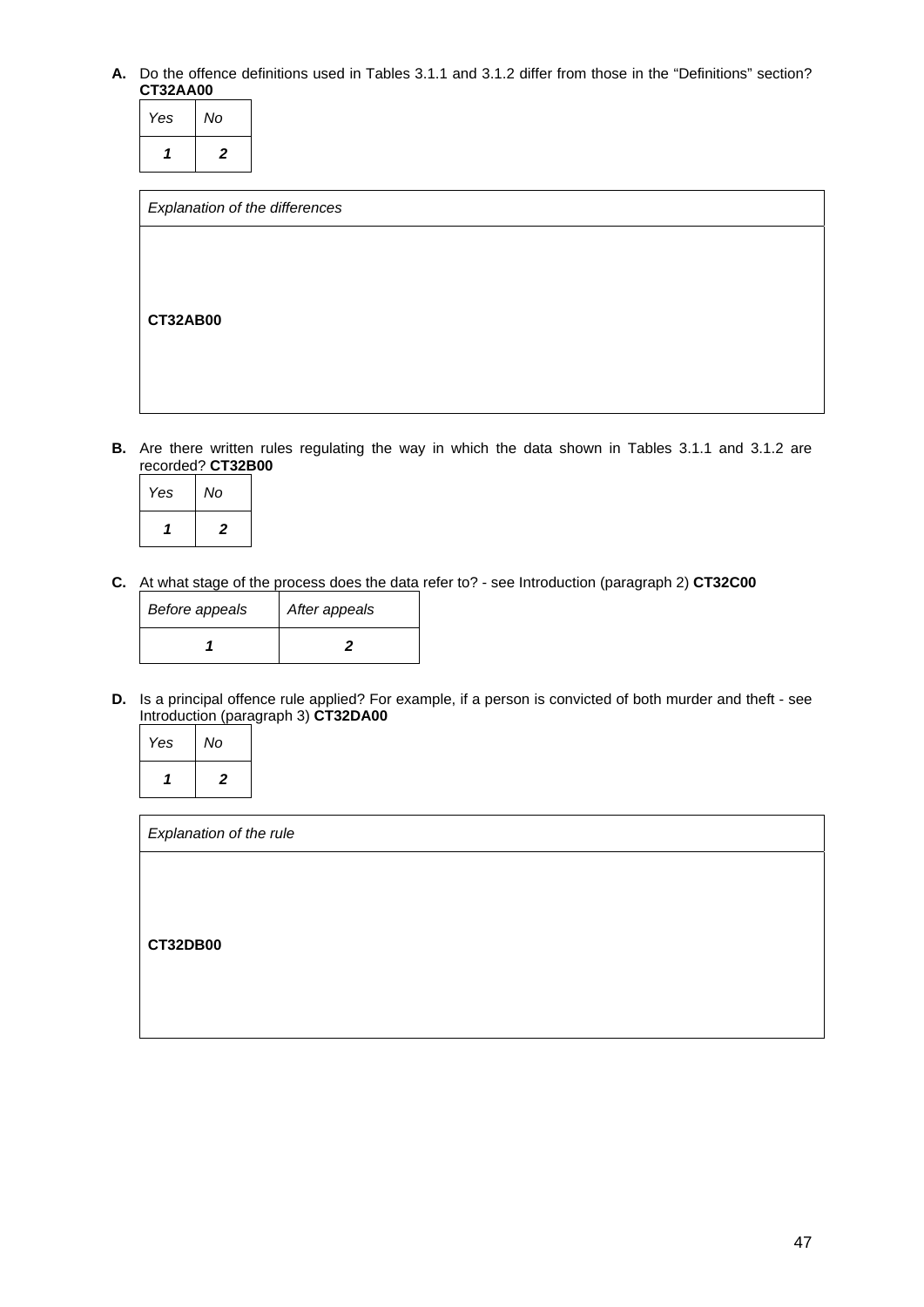**E.** How is a person who is convicted of more than one offence of the same type counted? For example, several cases of theft - see Introduction (paragraph 4) **CT32E00**

| As one person | As two or more<br>people | Other (please explain) |
|---------------|--------------------------|------------------------|
|               |                          | 3                      |

#### **F.** How is a person dealt with more than once during the same year counted? - see Introduction (paragraph 4) **CT32F00**

| As one person | As two or more<br>people | Other (please explain) |
|---------------|--------------------------|------------------------|
|               |                          | v                      |

**G.** Have the data recording methods described above been substantially modified between 1995 and 2000? - see General Remarks (paragraph 3) **CT32GA00**

| Yes | No             |
|-----|----------------|
|     | $\overline{2}$ |

| Explanation of the changes |  |  |
|----------------------------|--|--|
|                            |  |  |
|                            |  |  |
| <b>CT32GB00</b>            |  |  |
|                            |  |  |
|                            |  |  |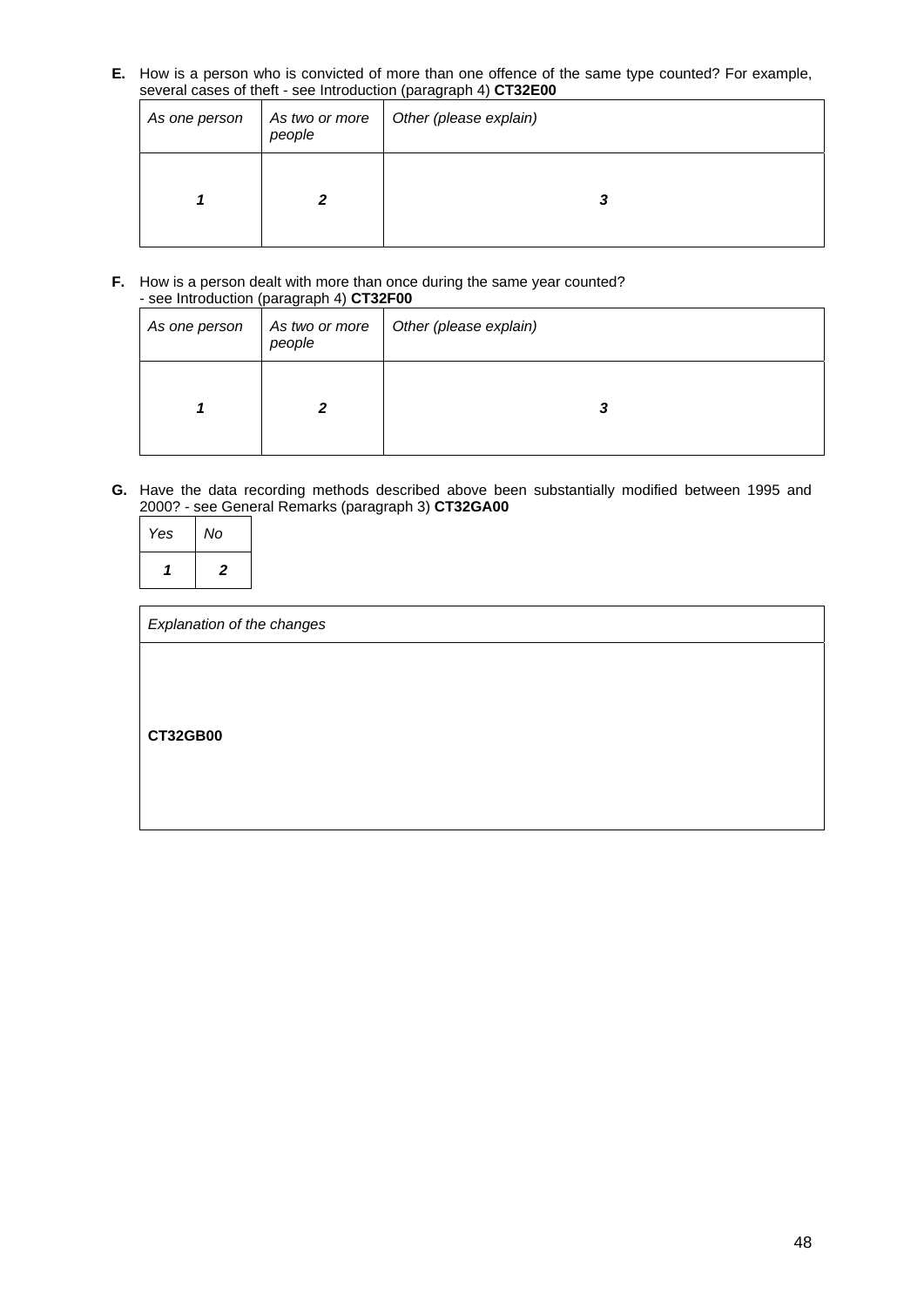**CT32GC00**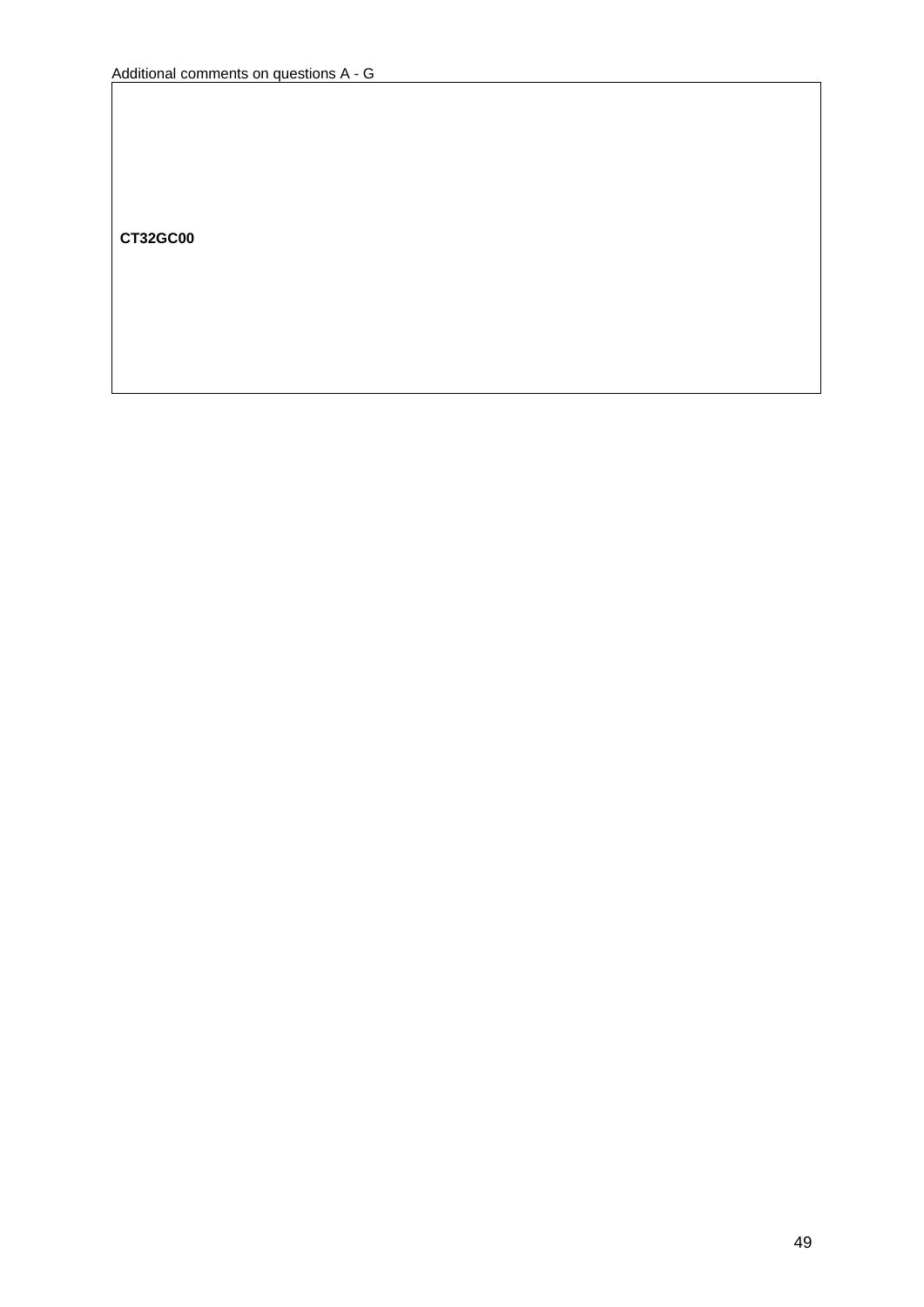#### **3.2 Sanctions and measures**

#### **3.2.1 Type of sanctions and measures imposed**

These are statistics on sanctions and measures imposed. We are not concerned here with whether or not the sentence has been carried out. Apart from the "Total" in the first row, data should refer to only the **offences selected**.

Normally, the counting unit is the sanction or measure imposed, a) as a **final** sentence, b) as a **main** sentence and c) as sanctioning **mainly** an offence included in the list **of selected offences.** For example, when an unsuspended prison sentence is accompanied by a loss of civic rights (additional sanction), only one sentence will be counted. By contrast, if one person is convicted several times in a year as a principal sanction, the same number of convictions will be counted.

#### **Concerning non-custodial sanctions and measures**

|                                                                                  | $1 =$ Included<br>$2 = excluded$ |
|----------------------------------------------------------------------------------|----------------------------------|
| <b>Include</b> all kinds of non-custodial sanctions and measures, in particular: |                                  |
| community service orders                                                         | <b>D32NA00</b>                   |
| probation orders                                                                 | <b>D32NB00</b>                   |
| non-custodial measures according to juvenile (criminal) law                      | <b>D32NC00</b>                   |
| suspension under certain conditions after a conviction                           | <b>D32ND00</b>                   |
|                                                                                  |                                  |

# **Concerning suspended custodial sanctions and measures Indicate whether "included" or "excluded" Include** the following: suspended prison sentences connected with supervision or probation **D32SA00 suspended custodial measures according to juvenile (criminal) law Exclude** the following: partially suspended custodial sanctions **D32SC00**  suspension under certain conditions after a conviction **D32SD00**

| Concerning unsuspended custodial sanctions and measures                          |                                                 |  |  |
|----------------------------------------------------------------------------------|-------------------------------------------------|--|--|
|                                                                                  | Indicate whether<br>"included" or<br>"excluded" |  |  |
| <b>Include</b> all kinds of non-custodial sanctions and measures, in particular: |                                                 |  |  |
| unsuspended custodial measures according to juvenile (criminal) law              | <b>D32UA00</b>                                  |  |  |
| treatment in a custodial setting (e.g. psychiatric/drug treatment)               | <b>D32UB00</b>                                  |  |  |
| partially suspended custodial sanctions                                          | <b>D32UC00</b>                                  |  |  |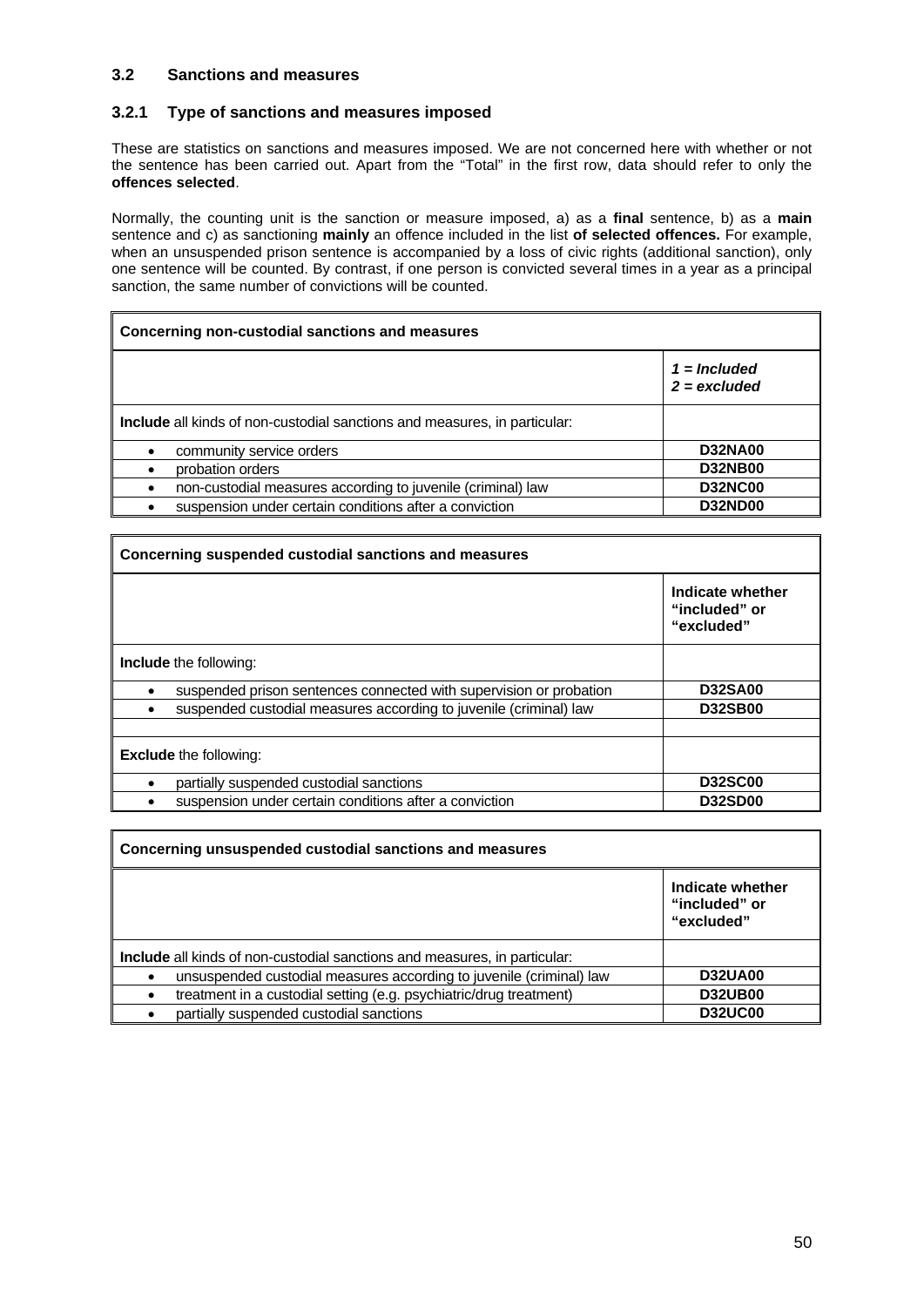#### **Table 3.2.1 Type of sanctions/measures imposed in 1999**

The "Total" for criminal offences should refer to the number of sanctions/measures imposed for all offences and not just the offences mentioned in this table.

| Type of offence                |                                                     | <b>Total</b><br>sanctions &<br>measures | <b>Fines</b>    | Non-custodial<br>sanctions &<br>measures | <b>Suspended</b><br>custodial<br>sanctions &<br>measures | <b>Unsuspended</b><br>custodial<br>sanctions &<br>measures | <b>Death</b><br>penalty | <b>Other</b><br>measures |                 |
|--------------------------------|-----------------------------------------------------|-----------------------------------------|-----------------|------------------------------------------|----------------------------------------------------------|------------------------------------------------------------|-------------------------|--------------------------|-----------------|
| <b>Criminal</b><br>offences    | <b>Total</b>                                        |                                         | <b>T33TCT99</b> | <b>T33TCF99</b>                          | <b>T33TCN99</b>                                          | <b>T33TCS99</b>                                            | <b>T33TCU99</b>         | <b>T33TCH99</b>          | <b>T33TCO99</b> |
|                                | of which: Traffic offences (defined as<br>criminal) |                                         | T33TTT99        | <b>T33TTF99</b>                          | <b>T33TTN99</b>                                          | <b>T33TTS99</b>                                            | <b>T33TTU99</b>         | <b>T33TTH99</b>          | T33TTO99        |
| <b>Intentional</b><br>homicide | <b>Total</b>                                        |                                         | <b>T33HOT99</b> | <b>T33HOF99</b>                          | <b>T33HON99</b>                                          | <b>T33HOS99</b>                                            | <b>T33HOU99</b>         | <b>T33HOH99</b>          | T33HOO99        |
|                                | of which: Completed                                 |                                         | <b>T33HCT99</b> | <b>T33HCF99</b>                          | <b>T33HCN99</b>                                          | <b>T33HCS99</b>                                            | <b>T33HCU99</b>         | <b>T33HCH99</b>          | <b>T33HCO99</b> |
| <b>Assault</b>                 |                                                     | <b>T33AST99</b>                         | <b>T33ASF99</b> | <b>T33ASN99</b>                          | <b>T33ASS99</b>                                          | <b>T33ASU99</b>                                            | <b>T33ASH99</b>         | <b>T33ASO99</b>          |                 |
| Rape                           |                                                     | <b>T33RAT99</b>                         | <b>T33RAF99</b> | <b>T33RAN99</b>                          | <b>T33RAS99</b>                                          | <b>T33RAU99</b>                                            | <b>T33RAH99</b>         | T33RAO99                 |                 |
| Robbery                        |                                                     |                                         | <b>T33ROT99</b> | <b>T33ROF99</b>                          | <b>T33RON99</b>                                          | <b>T33ROS99</b>                                            | <b>T33ROU99</b>         | <b>T33ROH99</b>          | T33ROO99        |
| <b>Theft</b>                   | <b>Total</b>                                        |                                         | <b>T33THT99</b> | <b>T33THF99</b>                          | <b>T33THN99</b>                                          | <b>T33THS99</b>                                            | <b>T33THU99</b>         | <b>T33THH99</b>          | <b>T33THO99</b> |
|                                | of which: Theft of a motor vehicle                  |                                         | <b>T33TVT99</b> | <b>T33TVF99</b>                          | <b>T33TVN99</b>                                          | <b>T33TVS99</b>                                            | <b>T33TVU99</b>         | <b>T33TVH99</b>          | T33TVO99        |
|                                | of which:<br><b>Burglary</b>                        | <b>Total</b>                            | <b>T33BUT99</b> | <b>T33BUF99</b>                          | <b>T33BUN99</b>                                          | <b>T33BUS99</b>                                            | <b>T33BUU99</b>         | <b>T33BUH99</b>          | <b>T33BUO99</b> |
|                                |                                                     | of which: Domestic<br>burglary          | <b>T33BDT99</b> | <b>T33BDF99</b>                          | <b>T33BDN99</b>                                          | <b>T33BUS99</b>                                            | <b>T33BUU99</b>         | <b>T33BDH99</b>          | T33BDO99        |
| <b>Drug offences</b>           | <b>Total</b>                                        |                                         | <b>T33DRT99</b> | <b>T33DRF99</b>                          | <b>T33DRN99</b>                                          | <b>T33DRS99</b>                                            | <b>T33DRU99</b>         | <b>T33DRH99</b>          | <b>T33DRO99</b> |
|                                | of which: Drug trafficking                          |                                         | <b>T33DTT99</b> | T33DTF99                                 | <b>T33DTN99</b>                                          | <b>T33DTS99</b>                                            | <b>T33DTU99</b>         | <b>T33DTH99</b>          | T33DTO99        |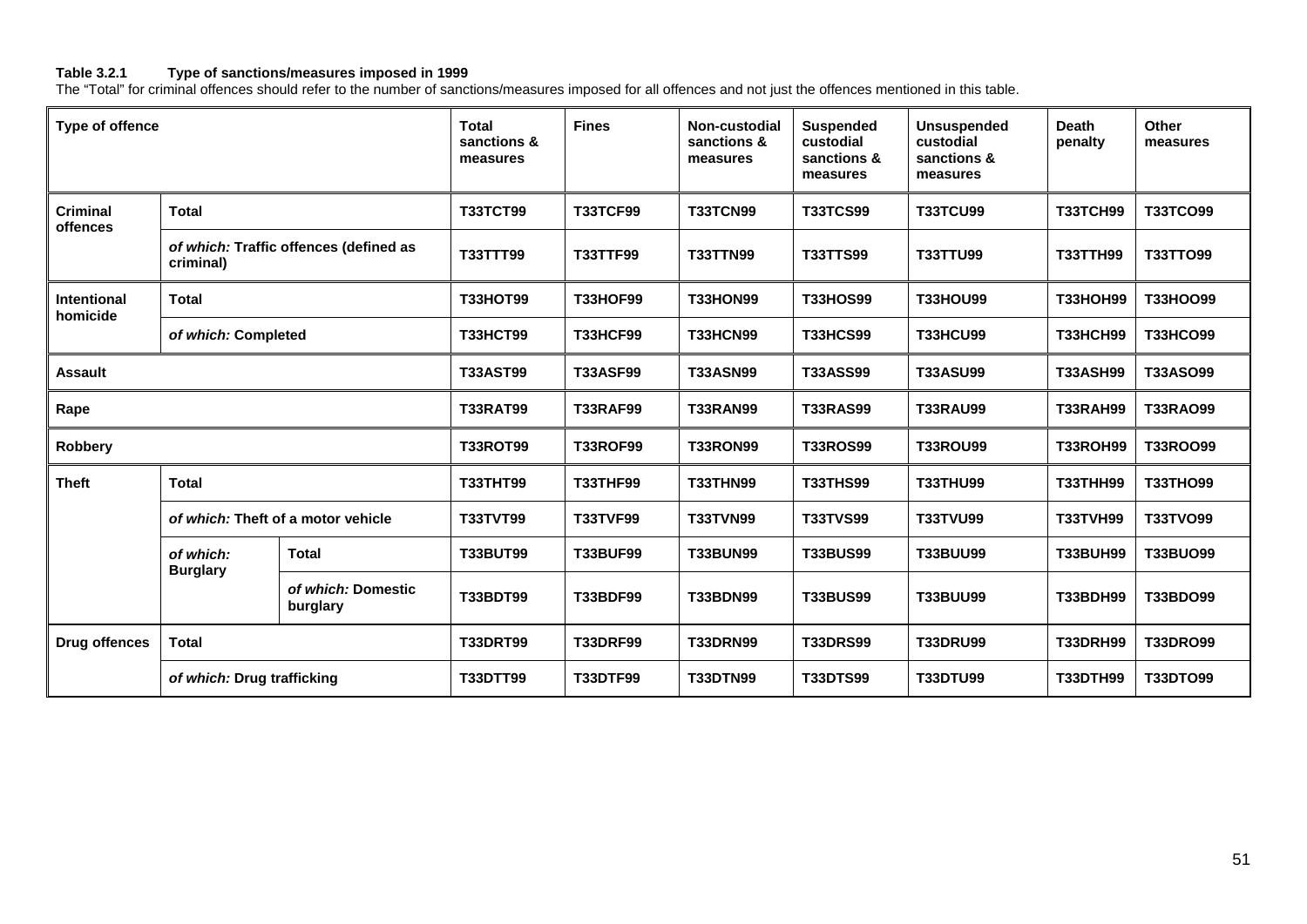**ST3300**

Comments on Table 3.2.1 – see General Remarks (paragraph 3)

**CT3300**

**A.** Do the offence definitions used in Table 3.2.1 differ from those in the "Definitions" section? **CT33AA00**

| Yes | No |
|-----|----|
|     | 2  |

| Explanation of the differences |  |  |  |
|--------------------------------|--|--|--|
|                                |  |  |  |
|                                |  |  |  |
|                                |  |  |  |
| <b>CT33AB00</b>                |  |  |  |
|                                |  |  |  |
|                                |  |  |  |
|                                |  |  |  |

**B.** Are there written rules regulating the way in which the data shown in Table 3.2.1 are collected? **CT33B00**

| Yes | No             |
|-----|----------------|
|     | $\overline{2}$ |

**C.** At what stage of the process does the data refer to? - see Introduction (paragraph 2) **CT33C00**

| Before appeals | After appeals |
|----------------|---------------|
|                |               |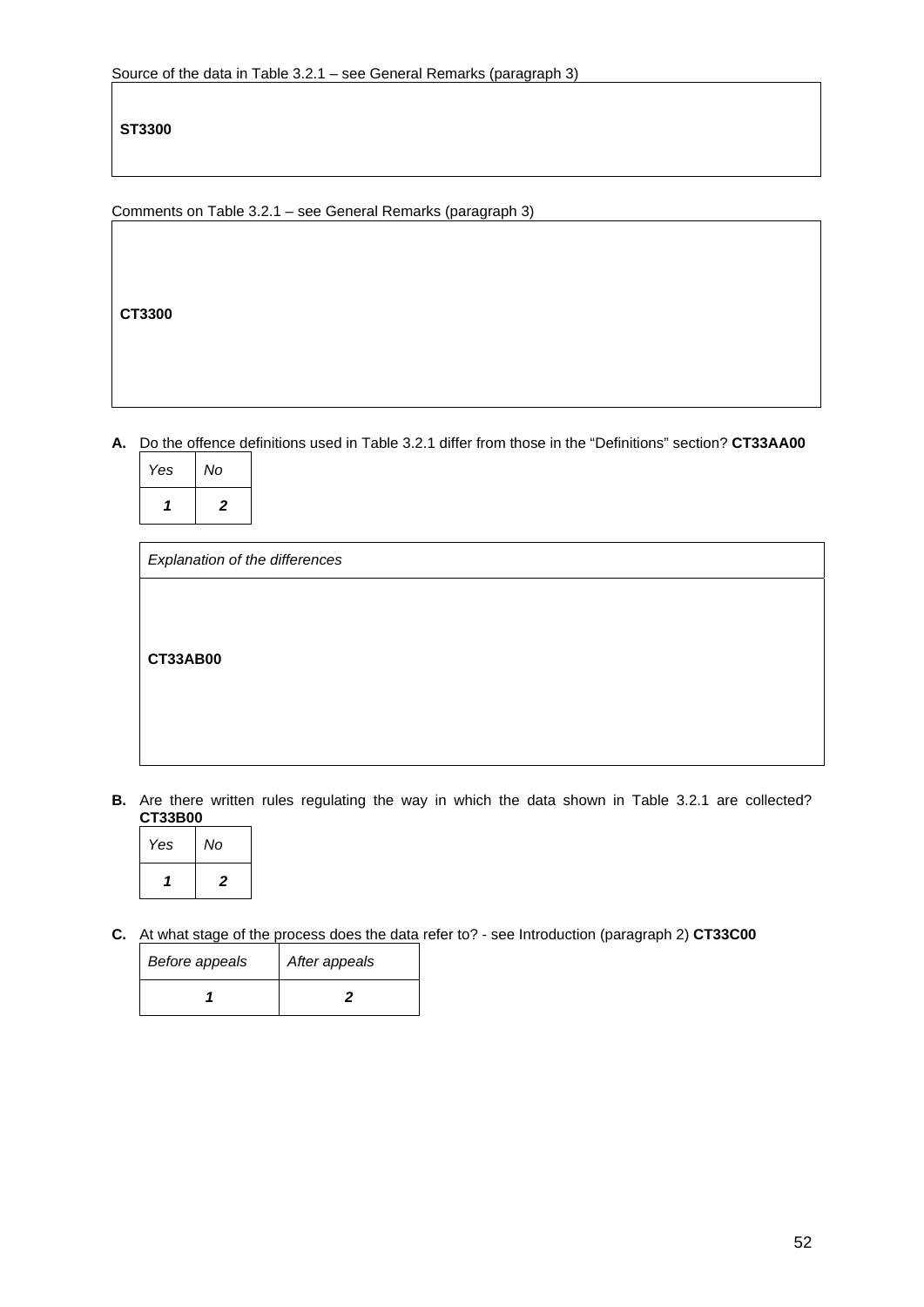**D.** Is a principal sanction rule applied? (i.e. if two or more sanctions or measures **are** applied only **one** (the main sanction) is counted for statistical purposes). - see Introduction (paragraph 3) **CT33DA00**

| Yes No      |
|-------------|
| $1 \quad 2$ |

| Explanation of the rule |  |
|-------------------------|--|
|                         |  |
|                         |  |
| <b>CT33DB00</b>         |  |
|                         |  |
|                         |  |

**E.** Is there a legal concept of suspended custodial sentence? **CT33EA00**

| Yes | No             |
|-----|----------------|
|     | $\overline{2}$ |

Additional comments on questions A - E

**CT33EB00**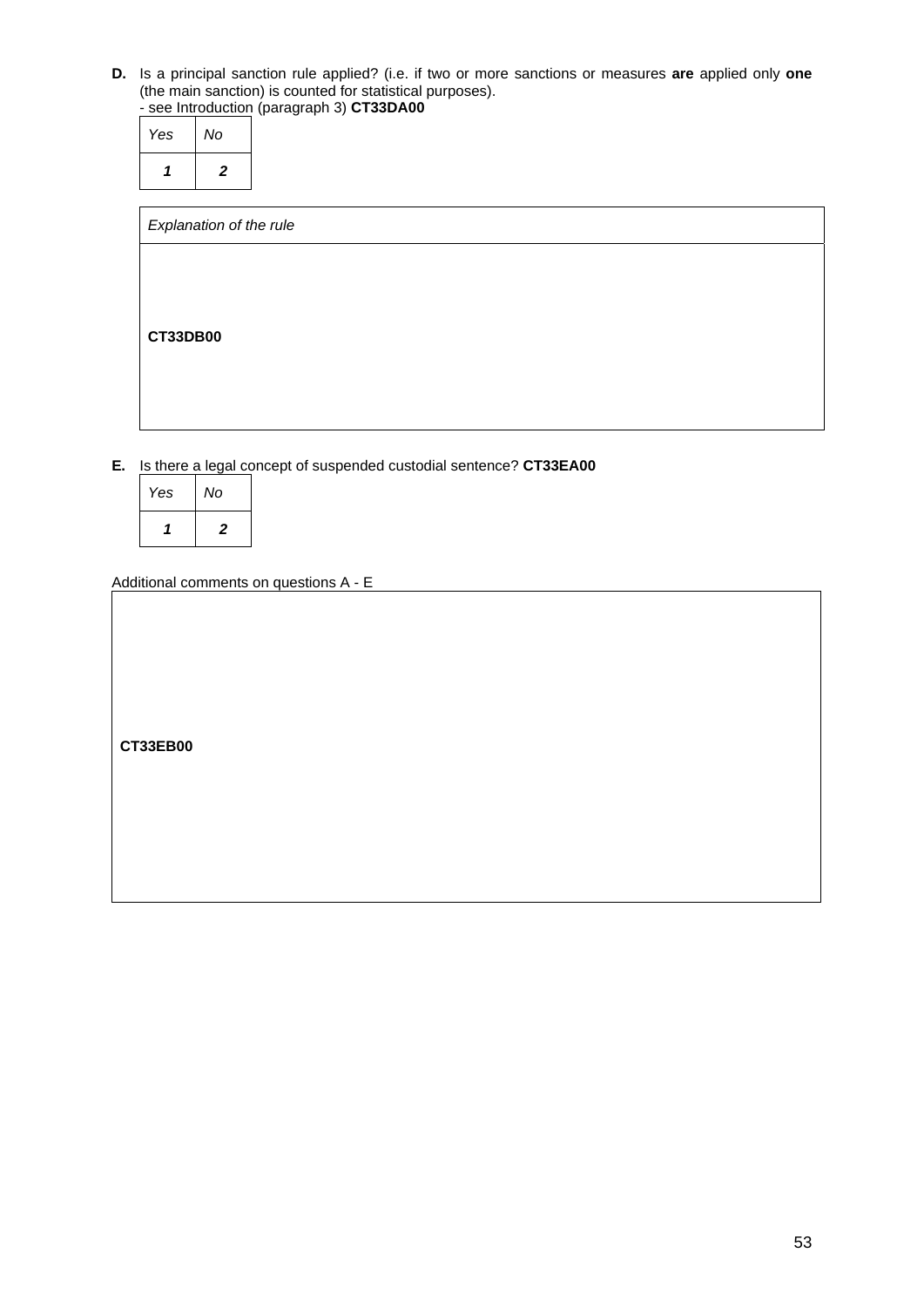#### **Table 3.2.2 Number of convictions by length of unsuspended custodial sanctions and measures imposed in 1999**

The length to be taken into account is the length of the initial unsuspended custodial sanction imposed by the courts, not the actual time spent in prison. Indeterminate sanctions or measures should include al custodial sentences (other than life) where no sentence length has been imposed by the courts. Average sentence length should be calculated only for custodial sentences whose length is known (i.e. excluding life and indeterminate sentences). If possible, this should be the sentence given for the most serious offence. If it is not possible to show the sentence lengths as indicated, use the row "Other sentence lengths" to show what sentence length bands are available.

| Type of offence                                             |                              | Total<br>unsuspended<br>custodial<br>sanctions | Under 6<br>months | 6 months &<br>less than 12<br>months | 12 months &<br>less than 24<br>months | 24 months &<br>less than 60<br>months | 60 months &<br>less than 120<br>months | 120 months &<br>over | Average length of<br>custodial<br>sanction/<br>measure<br>(in months) | Life            | Indeterminate<br>sanctions/<br>measures |                 |
|-------------------------------------------------------------|------------------------------|------------------------------------------------|-------------------|--------------------------------------|---------------------------------------|---------------------------------------|----------------------------------------|----------------------|-----------------------------------------------------------------------|-----------------|-----------------------------------------|-----------------|
| Other sentence lengths<br>(if unable to use the ones above) |                              |                                                |                   |                                      |                                       |                                       |                                        |                      |                                                                       |                 |                                         |                 |
| Criminal<br>offences                                        | Total                        |                                                | <b>T34TCA99</b>   | <b>T34TCB99</b>                      | <b>T34TCC99</b>                       | <b>T34TCD99</b>                       | <b>T34TCE99</b>                        | <b>T34TCF99</b>      | <b>T34TCG99</b>                                                       | <b>T34TCH99</b> | <b>T34T</b><br><b>CI99</b>              | <b>T34TCJ99</b> |
|                                                             | criminal)                    | of which: Traffic offences (defined as         | <b>T34TTA99</b>   | <b>T34TTB99</b>                      | <b>T34TTC99</b>                       | <b>T34TTD99</b>                       | <b>T34TTE99</b>                        | <b>T34TTF99</b>      | <b>T34TTG99</b>                                                       | <b>T34TTH99</b> | <b>T34T</b><br><b>TI99</b>              | T34TTJ99        |
| Intentional<br>homicide                                     | Total                        |                                                | <b>T34HOA99</b>   | <b>T34HOB99</b>                      | <b>T34HOC99</b>                       | <b>T34HOD99</b>                       | <b>T34HOE99</b>                        | <b>T34HOF99</b>      | <b>T34HOG9</b><br>9                                                   | <b>T34HOH99</b> | <b>T34H</b><br>OI99                     | <b>T34HOJ99</b> |
|                                                             | of which: Completed          |                                                | <b>T34HCA99</b>   | <b>T34HCB99</b>                      | <b>T34HCC99</b>                       | <b>T34HCD99</b>                       | <b>T34HCE99</b>                        | <b>T34HCF99</b>      | <b>T34HCG99</b>                                                       | <b>T34HCH99</b> | <b>T34H</b><br><b>CI99</b>              | <b>T34HCJ99</b> |
| <b>Assault</b>                                              |                              |                                                | <b>T34ASA99</b>   | <b>T34ASB99</b>                      | <b>T34ASC99</b>                       | <b>T34ASD99</b>                       | <b>T34ASE99</b>                        | <b>T34ASF99</b>      | <b>T34ASG99</b>                                                       | <b>T34ASH99</b> | <b>T34A</b><br><b>SI99</b>              | <b>T34ASJ99</b> |
| Rape                                                        |                              |                                                | T34RAA99          | <b>T34RAB99</b>                      | <b>T34RAC99</b>                       | <b>T34RAD99</b>                       | <b>T34RAE99</b>                        | <b>T34RAF99</b>      | <b>T34RAG99</b>                                                       | <b>T34RAH99</b> | <b>T34R</b><br>A199                     | <b>T34RAJ99</b> |
| Robbery                                                     |                              |                                                | <b>T34ROA99</b>   | <b>T34ROB99</b>                      | <b>T34ROC99</b>                       | <b>T34ROD99</b>                       | <b>T34ROE99</b>                        | <b>T34ROF99</b>      | <b>T34ROG9</b><br>9                                                   | <b>T34ROH99</b> | <b>T34R</b><br>OI99                     | <b>T34ROJ99</b> |
| <b>Theft</b>                                                | <b>Total</b>                 |                                                | <b>T34THA99</b>   | <b>T34THB99</b>                      | <b>T34THC99</b>                       | <b>T34THD99</b>                       | <b>T34THE99</b>                        | <b>T34THF99</b>      | <b>T34THG99</b>                                                       | <b>T34THH99</b> | <b>T34T</b><br><b>HI99</b>              | <b>T34THJ99</b> |
|                                                             |                              | of which: Theft of a motor vehicle             | <b>T34TVA99</b>   | <b>T34TVB99</b>                      | <b>T34TVC99</b>                       | <b>T34TVD99</b>                       | <b>T34TVE99</b>                        | <b>T34TVF99</b>      | <b>T34TVG99</b>                                                       | <b>T34TVH99</b> | <b>T34T</b><br><b>VI99</b>              | <b>T34TVJ99</b> |
|                                                             | of which:<br><b>Burglary</b> | <b>Total</b>                                   | <b>T34BUA99</b>   | <b>T34BUB99</b>                      | <b>T34BUC99</b>                       | <b>T34BUD99</b>                       | <b>T34BUE99</b>                        | <b>T34BUF99</b>      | <b>T34BUG99</b>                                                       | <b>T34BUH99</b> | <b>T34B</b><br><b>UI99</b>              | <b>T34BUJ99</b> |
|                                                             |                              | of which: Domestic<br>burglary                 | <b>T34BDA99</b>   | <b>T34BDB99</b>                      | <b>T34BDC99</b>                       | <b>T34BDD99</b>                       | <b>T34BDE99</b>                        | <b>T34BDF99</b>      | <b>T34BDG99</b>                                                       | <b>T34BDH99</b> | <b>T34B</b><br><b>DI99</b>              | T34BDJ99        |
| <b>Drug offences</b>                                        | <b>Total</b>                 |                                                | <b>T34DRA99</b>   | <b>T34DRB99</b>                      | <b>T34DRC99</b>                       | <b>T34DRD99</b>                       | <b>T34DRE99</b>                        | <b>T34DRF99</b>      | <b>T34DRG99</b>                                                       | <b>T34DRH99</b> | <b>T34D</b><br><b>RI99</b>              | <b>T34DRJ99</b> |
|                                                             | of which: Drug trafficking   |                                                | <b>T34DTA99</b>   | <b>T34DTB99</b>                      | <b>T34DTC99</b>                       | <b>T34DTD99</b>                       | <b>T34DTE99</b>                        | <b>T34DTF99</b>      | <b>T34DTG99</b>                                                       | <b>T34DTH99</b> | <b>T34D</b><br><b>TI99</b>              | T34DTJ99        |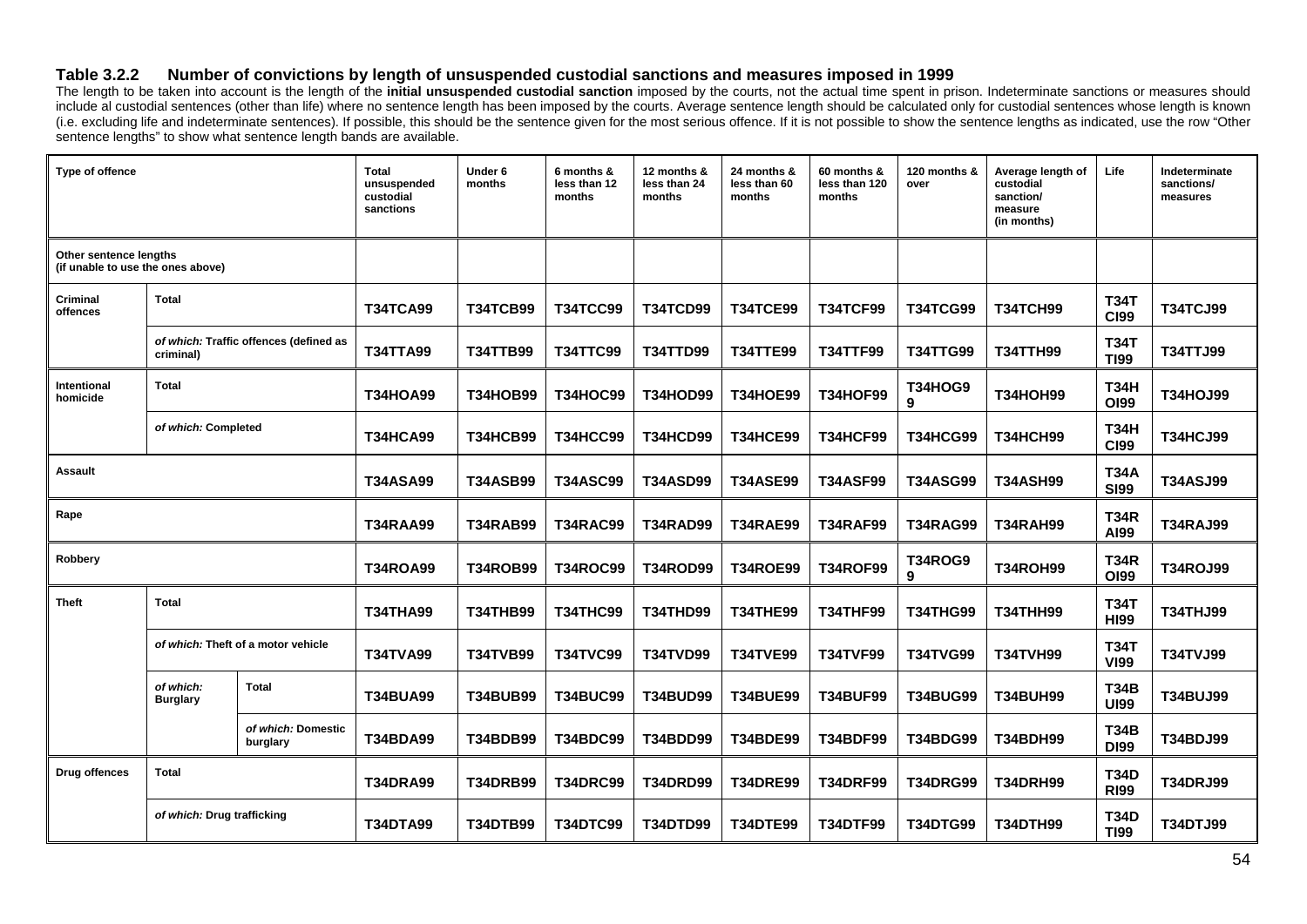**ST3400**

Comments on Table 3.2.2 – see General Remarks (paragraph 3)

**CT3400**

**A.** If the principal offence rule does not apply (see question D for Table 3.1.2), are the figures for the sentence lengths for some offences (for example, assault and theft) inflated because offenders may have been convicted at the same time for more serious offences? **CT34AA00**

| Yes | No |
|-----|----|
|     | 2  |

| <b>CT34AB00</b> | Explanation |  |
|-----------------|-------------|--|
|                 |             |  |

*If "Yes", how long would the average sentences for offenders convicted for more than one offence be? For example, assault and theft? Please specify for each year.* 

**CT34AC00**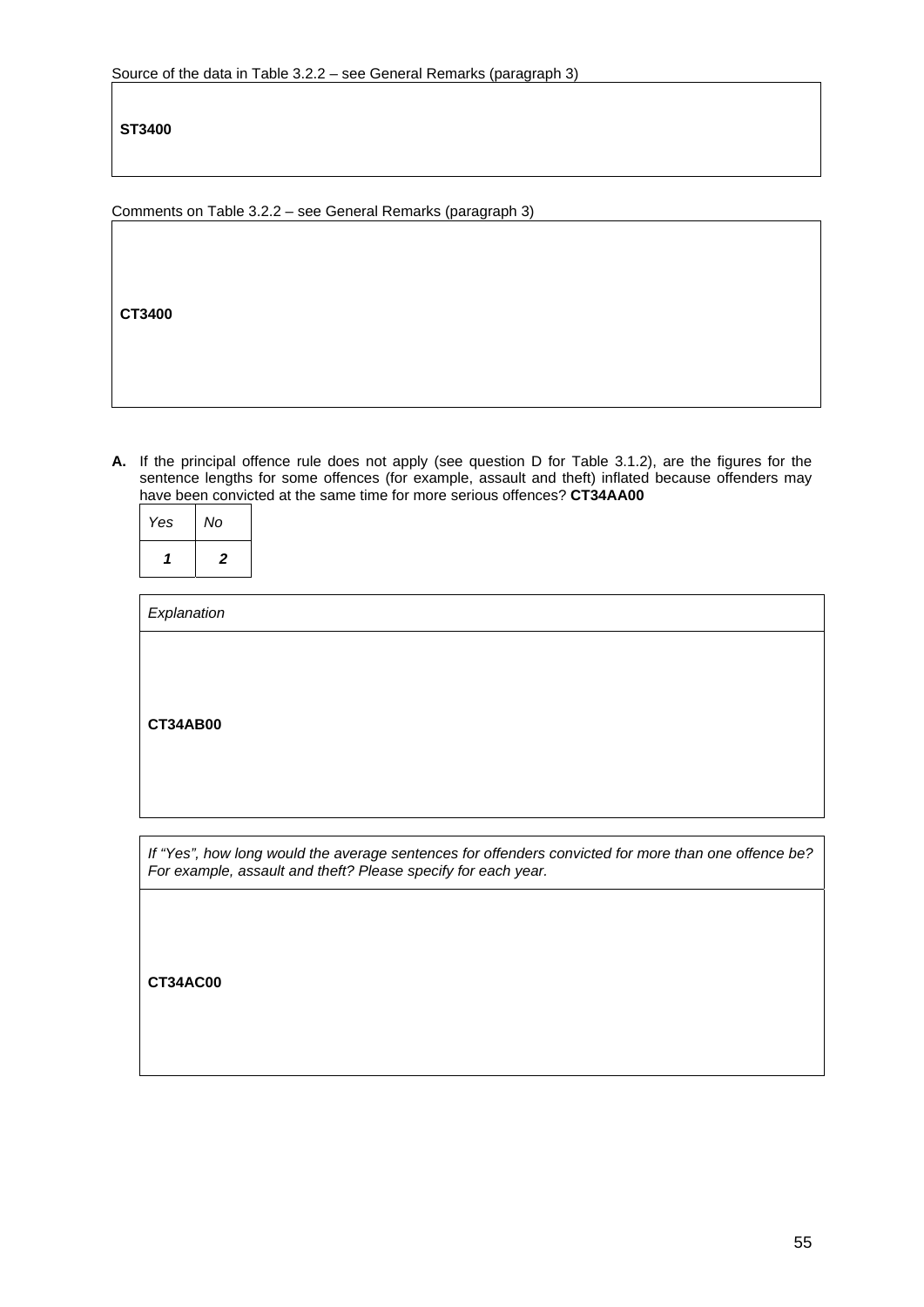# **Part 4 Correctional statistics**

#### **4.1 Correctional services**

"Correctional services" include all services in charge of the execution of penal sanctions and measures (including probation, custodial and non-custodial sanctions).

#### **4.2 Data**

#### **STOCK**

This means the number of prisoners or offenders under the supervision or care of the correctional services at a given date, 1 September. If data is not available for this date, please specify the date chosen or give the average for the year.

#### **FLOW**

This refers to the number of entries into penal institutions or commencements of supervision or care by the correctional services. For example, an offender who is committed to prison four times in the same year will be counted as four entries.

#### **4.3 Prison population (Tables 4.1.1, 4.1.2 and 4.2)**

The tables cover all penal institutions, of whatever nature, that come under the responsibility of the prison administration: institutions for those held in pre-trial detention on remand and institutions for sentenced prisoners, including those reserved for special categories (e.g. institutions for minors and hospitals run by the penal administration). If, for any reason, certain penal institutions are excluded, please give the reasons.

The date of 1 September has been chosen because it is the date used by the Council of Europe's SPACE statistical system. **If data are not available for this date, please specify the date chosen.** The statistical system, SPACE ("Annual Penal Statistics" was established in 1983 and mainly concerns the prison populations. Data are collected annually and published in the Penological Information Bulletin.

#### **4.4 Persons under the supervision or care of an agent of the correctional services (Tables 4.3.1, 4.3.2, 4.4.1, 4.4.2, 4.5.1 and 4.5.2)**

These include offenders with a non-custodial sentence and those given early releases from penal institutions who are placed under some form of supervision.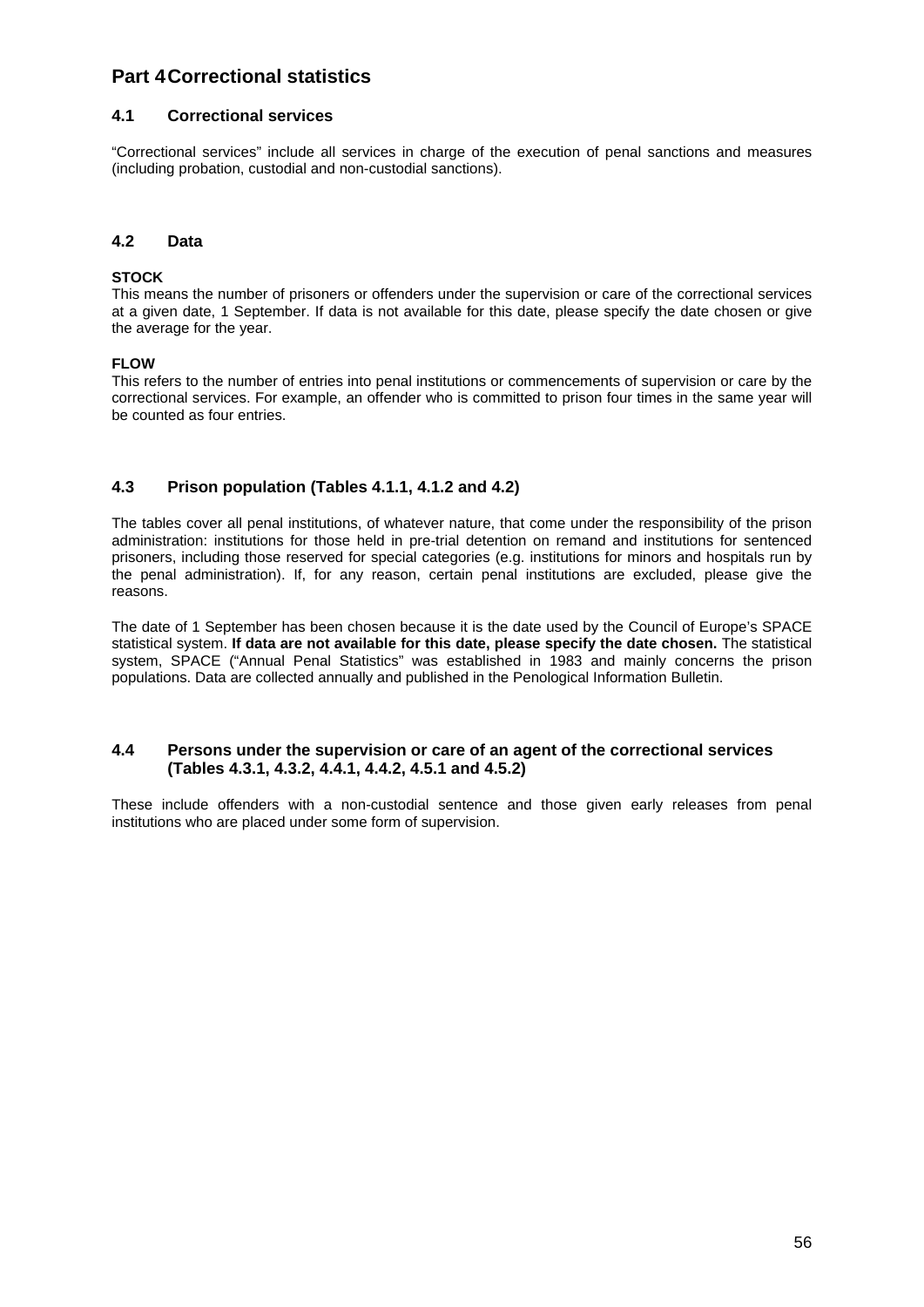# **Table 4.1.1 Prison population (including pre-trial detainees): STOCK**

| <b>STOCK: at 1 September</b>  | 1995           | 1996           | 1997           | 1998           | 1999           | 2000           |
|-------------------------------|----------------|----------------|----------------|----------------|----------------|----------------|
| <b>Total</b>                  | <b>T41ST95</b> | <b>T41ST96</b> | <b>T41ST97</b> | <b>T41ST98</b> | <b>T41ST99</b> | <b>T41ST00</b> |
| of which: Pre-trial detainees | <b>T41SP95</b> | <b>T41SP96</b> | <b>T41SP97</b> | <b>T41SP98</b> | <b>T41SP99</b> | <b>T41SP00</b> |
| of which: Female              | <b>T41SW95</b> | <b>T41SW96</b> | <b>T41SW97</b> | <b>T41SW98</b> | <b>T41SW99</b> | <b>T41SW00</b> |
| of which: Aliens              | <b>T41SA95</b> | <b>T41SA96</b> | <b>T41SA97</b> | <b>T41SA98</b> | <b>T41SA99</b> | <b>T41SA00</b> |
| of which: Minors              | <b>T41SM95</b> | T41SM96        | <b>T41SM97</b> | <b>T41SM98</b> | <b>T41SM99</b> | <b>T41SM00</b> |

# **Table 4.1.2 Prison population (including pre-trial detainees): FLOW**

| FLOW: number of entries/receptions | 1995           | 1996           | 1997           | 1998           | 1999           | 2000           |
|------------------------------------|----------------|----------------|----------------|----------------|----------------|----------------|
| <b>Total</b>                       | <b>T42FT95</b> | <b>T42FT96</b> | <b>T42FT97</b> | <b>T42FT98</b> | <b>T42FT99</b> | <b>T42FT00</b> |
| of which: Pre-trial detainees      | <b>T42FP95</b> | T42FP96        | <b>T42FP97</b> | <b>T42FP98</b> | T42FP99        | <b>T42FP00</b> |
| of which: Female                   | <b>T42FW95</b> | <b>T42FW96</b> | <b>T42FW97</b> | <b>T42FW98</b> | <b>T42FW99</b> | <b>T42FW00</b> |
| of which: Aliens                   | <b>T42FA95</b> | <b>T42FA96</b> | <b>T42FA97</b> | <b>T42FA98</b> | <b>T42FA99</b> | <b>T42FA00</b> |
| of which: Minors                   | <b>T42FM95</b> | <b>T42FM96</b> | <b>T42FM97</b> | <b>T42FM98</b> | <b>T42FM99</b> | <b>T42FM00</b> |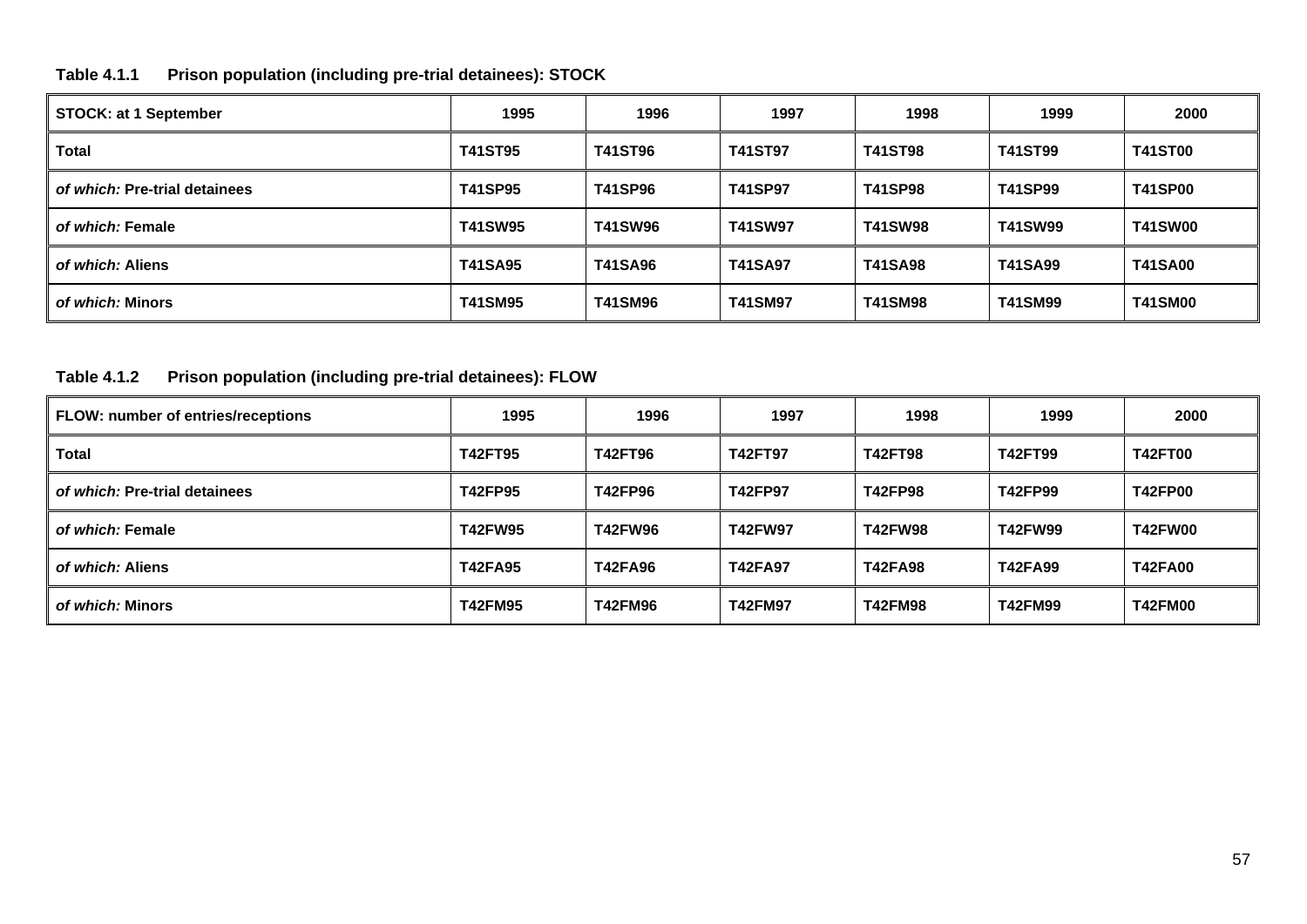**ST4200**

Comments on Tables 4.1.1 and 4.1.2 – see General Remarks (paragraph 3)

**CT4200**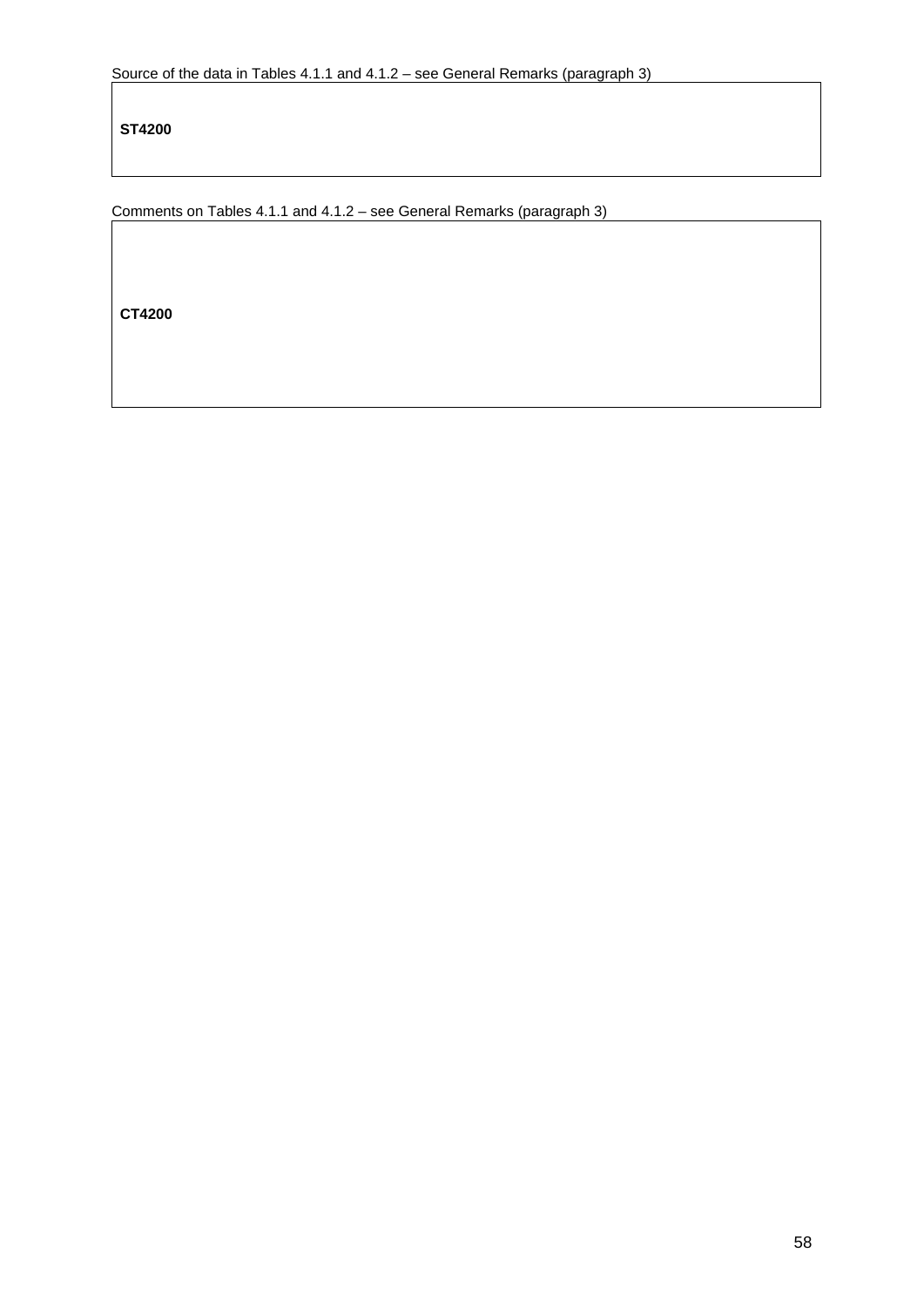#### **Table 4.2 Convicted prison population by offence on 1 September 1999**

The "Total" for criminal offences should refer to all convicted prisoners and not just those convicted for the offences mentioned in this table.

| Type of offence             |                                    |                                        | <b>Total</b>    | Number of women                    | <b>Number of minors</b> | <b>Number of aliens</b> |
|-----------------------------|------------------------------------|----------------------------------------|-----------------|------------------------------------|-------------------------|-------------------------|
| <b>Criminal</b><br>offences | <b>Total</b>                       |                                        | <b>T43TCT99</b> | <b>T43TCW99</b>                    | <b>T43TCM99</b>         | <b>T43TCA99</b>         |
|                             | criminal)                          | of which: Traffic offences (defined as | T43TTT99        | <b>T43TTW99</b>                    | <b>T43TTM99</b>         | <b>T43TTA99</b>         |
| Intentional<br>homicide     | <b>Total</b>                       |                                        | <b>T43HOT99</b> | <b>T43HOW99</b>                    | <b>T43HOM99</b>         | <b>T43HOA99</b>         |
|                             | of which: Completed                |                                        | <b>T43HCT99</b> | <b>T43HCW99</b>                    | <b>T43HCM99</b>         | <b>T43HCA99</b>         |
| <b>Assault</b>              |                                    |                                        | <b>T43AST99</b> | <b>T43ASW99</b>                    | <b>T43ASM99</b>         | <b>T43ASA99</b>         |
| Rape                        |                                    |                                        | <b>T43RAT99</b> | <b>T43RAW99</b>                    | <b>T43RAM99</b>         | <b>T43RAA99</b>         |
| Robbery                     |                                    |                                        | <b>T43ROT99</b> | <b>T43ROW99</b>                    | <b>T43ROM99</b>         | <b>T43ROA99</b>         |
| <b>Theft</b>                | <b>Total</b>                       |                                        | <b>T43THT99</b> | <b>T43THW99</b>                    | <b>T43THM99</b>         | <b>T43THA99</b>         |
|                             | of which: Theft of a motor vehicle |                                        | <b>T43TVT99</b> | <b>T43TVW99</b>                    | <b>T43TVM99</b>         | <b>T43TVA99</b>         |
|                             | of which:<br><b>Burglary</b>       | <b>Total</b>                           | <b>T43BUT99</b> | <b>T43BUW99</b>                    | <b>T43BUM99</b>         | <b>T43BUA99</b>         |
|                             |                                    | of which: Domestic<br>burglary         | <b>T43BDT99</b> | <b>T43BDW99</b><br><b>T43BDM99</b> |                         | <b>T43BDA99</b>         |
| <b>Drug</b><br>offences     | <b>Total</b>                       |                                        | <b>T43DRT99</b> | <b>T43DRW99</b>                    | <b>T43DRM99</b>         | <b>T43DRA99</b>         |
|                             | of which: Drug trafficking         |                                        | <b>T43DTT99</b> | <b>T43DTW99</b>                    | <b>T43DTM99</b>         | <b>T43DTA99</b>         |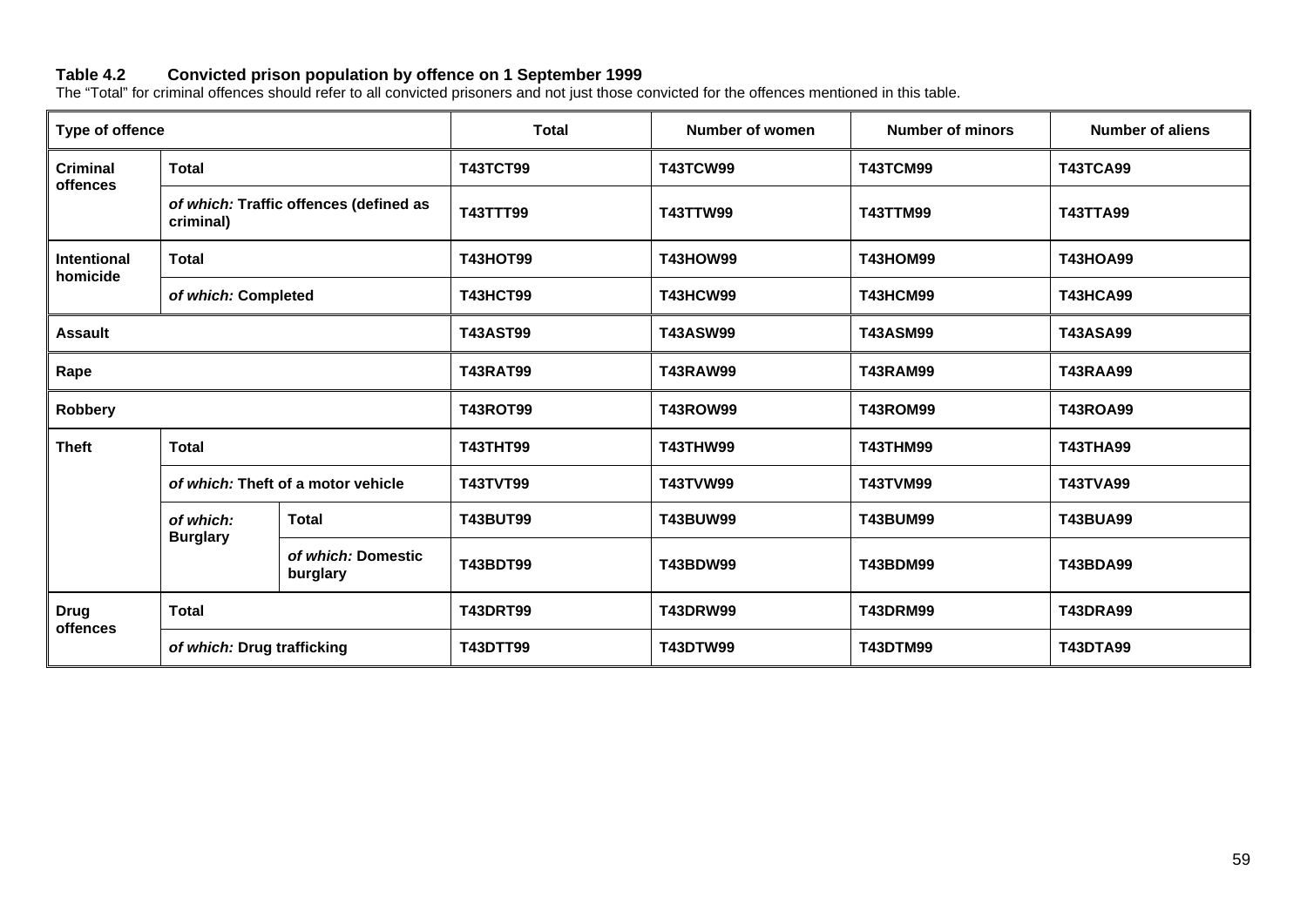**ST4300**

Comments on Table 4.2 – see General Remarks (paragraph 3)

**CT4300**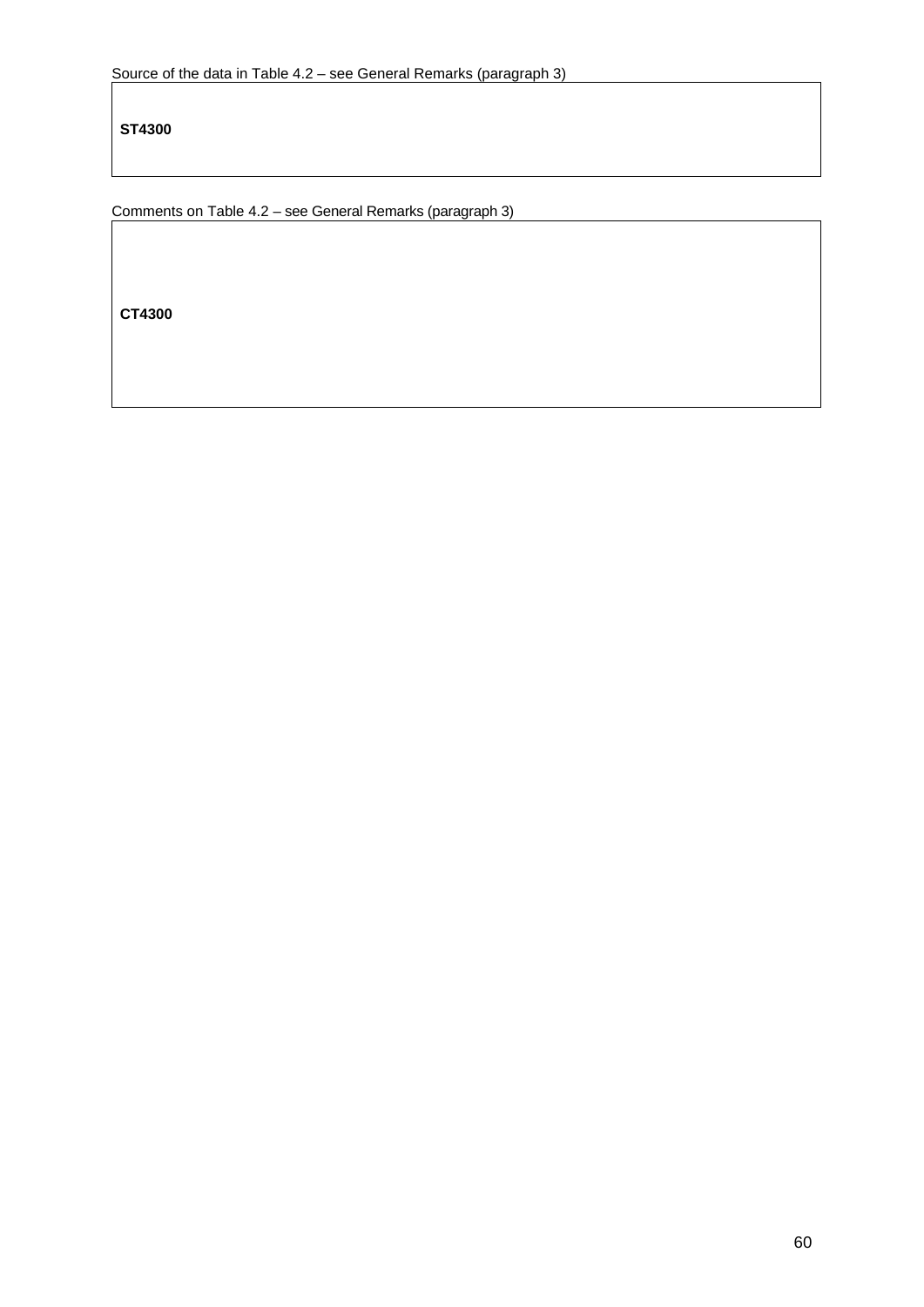#### **Table 4.3.1 Persons under the supervision or care of an agent of the correctional services: STOCK**

| <b>STOCK: at 1 September</b>                     | 1995           | 1996           | 1997           | 1998           | 1999           | 2000           |
|--------------------------------------------------|----------------|----------------|----------------|----------------|----------------|----------------|
| Suspended sentence (with supervision)            | <b>T44SS95</b> | <b>T44SS96</b> | <b>T44SS97</b> | <b>T44SS98</b> | T44SS99        | <b>T44SS00</b> |
| <b>Probation</b>                                 | <b>T44SP95</b> | <b>T44SP96</b> | <b>T44SP97</b> | <b>T44SP98</b> | <b>T44SP99</b> | <b>T44SP00</b> |
| Parole or conditional release (with supervision) | <b>T44SC95</b> | <b>T44SC96</b> | <b>T44SC97</b> | <b>T44SC98</b> | <b>T44SC99</b> | <b>T44SC00</b> |
| <b>Total</b>                                     | <b>T44ST95</b> | <b>T44ST96</b> | <b>T44ST97</b> | <b>T44ST98</b> | <b>T44ST99</b> | <b>T44ST00</b> |

**Table 4.3.2 Persons under the supervision or care of an agent of the correctional services: FLOW** 

| FLOW: commencements during the year              | 1995           | 1996           | 1997           | 1998           | 1999           | 2000           |
|--------------------------------------------------|----------------|----------------|----------------|----------------|----------------|----------------|
| Suspended sentence (with supervision)            | <b>T45FS95</b> | <b>T45FS96</b> | <b>T45FS97</b> | <b>T45FS98</b> | <b>T45FS99</b> | <b>T45FS00</b> |
| Probation                                        | T45FP95        | <b>T45FP96</b> | <b>T45FP97</b> | <b>T45FP98</b> | T45FP99        | <b>T45FP00</b> |
| Parole or conditional release (with supervision) | <b>T45FC95</b> | <b>T45FC96</b> | <b>T45FC97</b> | <b>T45FC98</b> | <b>T45FC99</b> | <b>T45FC00</b> |
| <b>Total</b>                                     | <b>T45FT95</b> | <b>T45FT96</b> | <b>T45FT97</b> | <b>T45FT98</b> | T45FT99        | <b>T45FT00</b> |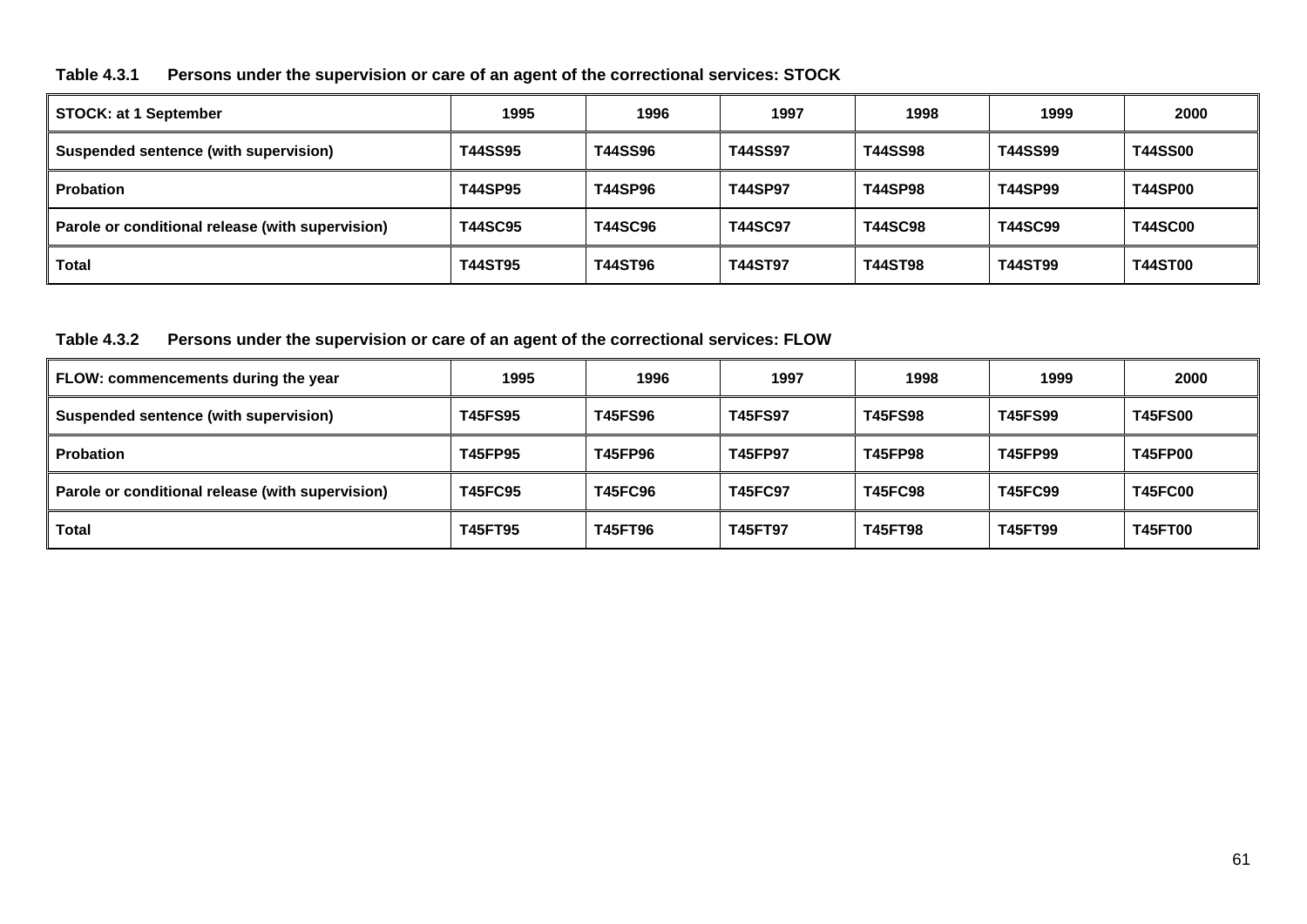**ST4500**

Comments on Tables 4.3.1 and 4.3.2 – see General Remarks (paragraph 3)

**CT4500**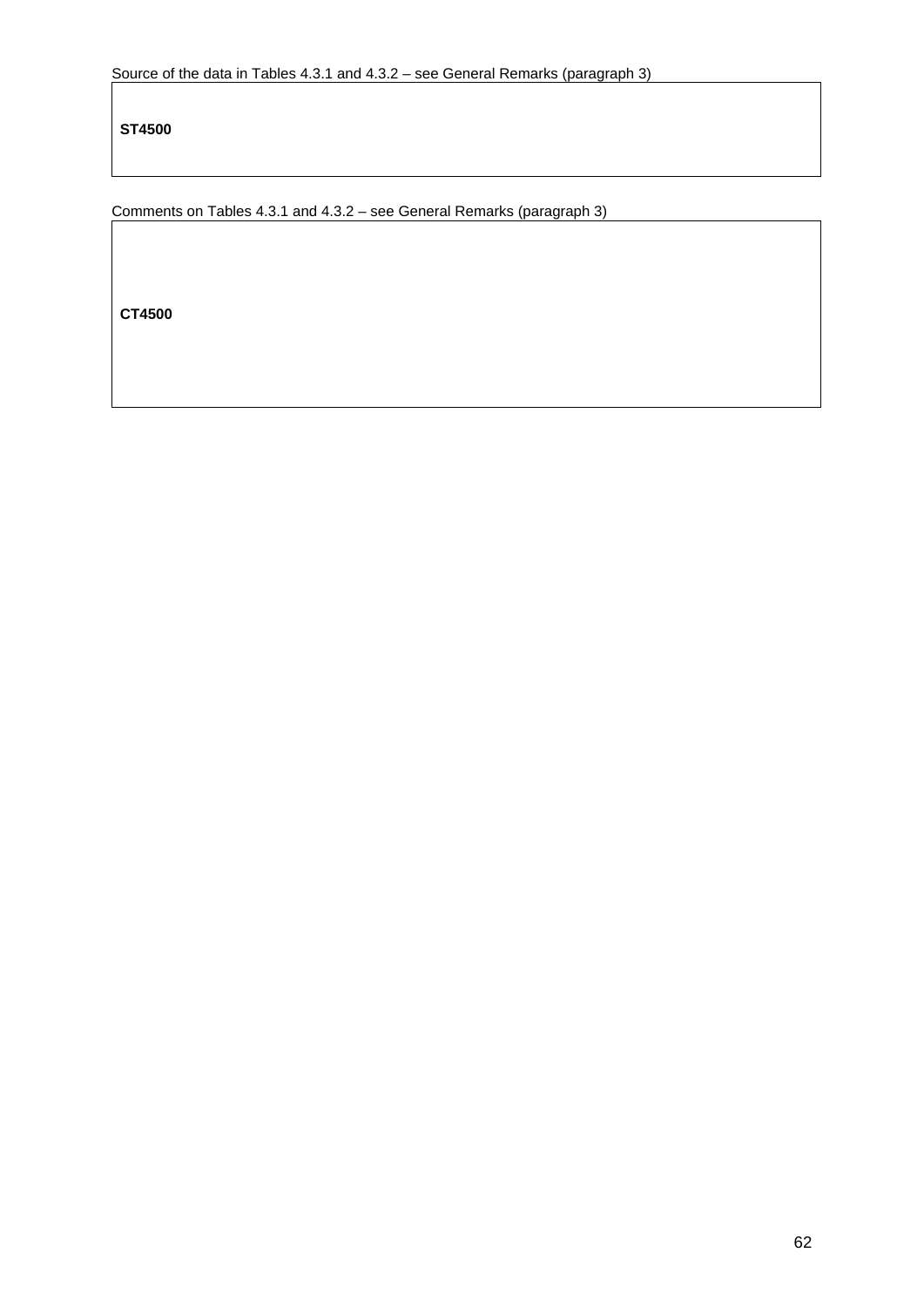# **Table 4.4.1 Community service: STOCK**

| STOCK: at 1 September                                                | 1995           | 1996           | 1997           | 1998           | 1999           | 2000           |
|----------------------------------------------------------------------|----------------|----------------|----------------|----------------|----------------|----------------|
| As an independent non-custodial sanction                             | <b>T46SI95</b> | T46SI96        | <b>T46SI97</b> | <b>T46SI98</b> | <b>T46SI99</b> | <b>T46SI00</b> |
| As part of the execution of a non-custodial or<br>suspended sanction | <b>T46SS95</b> | <b>T46SS96</b> | T46SS97        | T46SS98        | T46SS99        | <b>T46SS00</b> |
| As part of the execution of an unsuspended custodial<br>sanction     | <b>T46SU95</b> | <b>T46SU96</b> | <b>T46SU97</b> | <b>T46SU98</b> | <b>T46SU99</b> | <b>T46SU00</b> |
| <b>Total</b>                                                         | <b>T46ST95</b> | <b>T46ST96</b> | <b>T46ST97</b> | <b>T46ST98</b> | <b>T46ST99</b> | <b>T46ST00</b> |

## **Table 4.4.2 Community service: FLOW**

| FLOW: commencements during the year                                  | 1995           | 1996           | 1997           | 1998           | 1999           | 2000           |
|----------------------------------------------------------------------|----------------|----------------|----------------|----------------|----------------|----------------|
| As an independent non-custodial sanction                             | <b>T47F195</b> | <b>T47F196</b> | <b>T47F197</b> | <b>T47F198</b> | <b>T47F199</b> | <b>T47F100</b> |
| As part of the execution of a non-custodial or<br>suspended sanction | <b>T47FS95</b> | <b>T47FS96</b> | <b>T47FS97</b> | <b>T47FS98</b> | <b>T47FS99</b> | <b>T47FS00</b> |
| As part of the execution of an unsuspended custodial<br>sanction     | <b>T47FU95</b> | <b>T47FU96</b> | <b>T47FU97</b> | <b>T47FU98</b> | <b>T47FU99</b> | <b>T47FU00</b> |
| <b>Total</b>                                                         | <b>T47FT95</b> | <b>T47FT96</b> | <b>T47FT97</b> | <b>T47FT98</b> | <b>T47FT99</b> | <b>T47FT00</b> |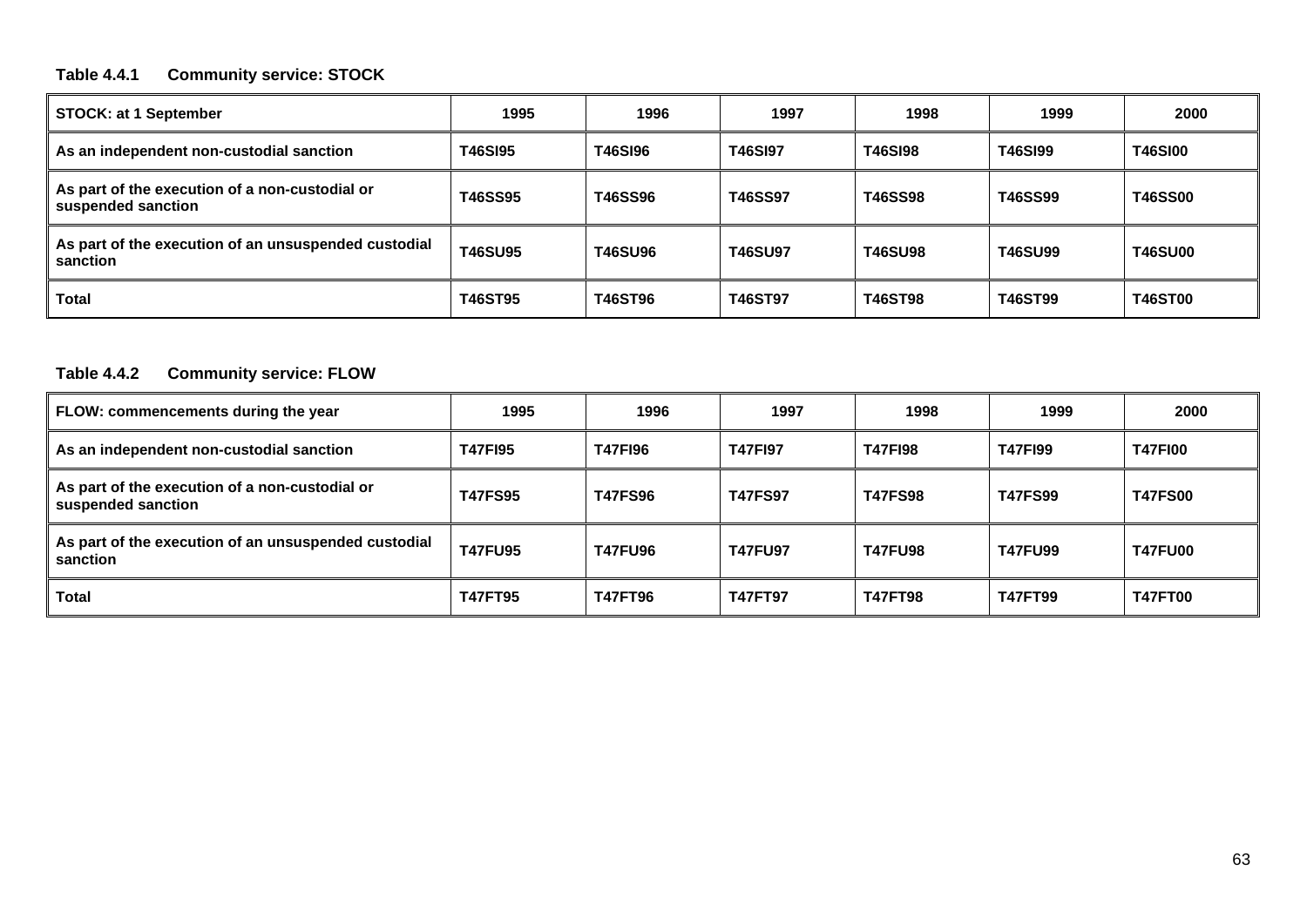**ST4700**

Comments on Tables 4.4.1 and 4.4.2 – see General Remarks (paragraph 3)

**CT4700**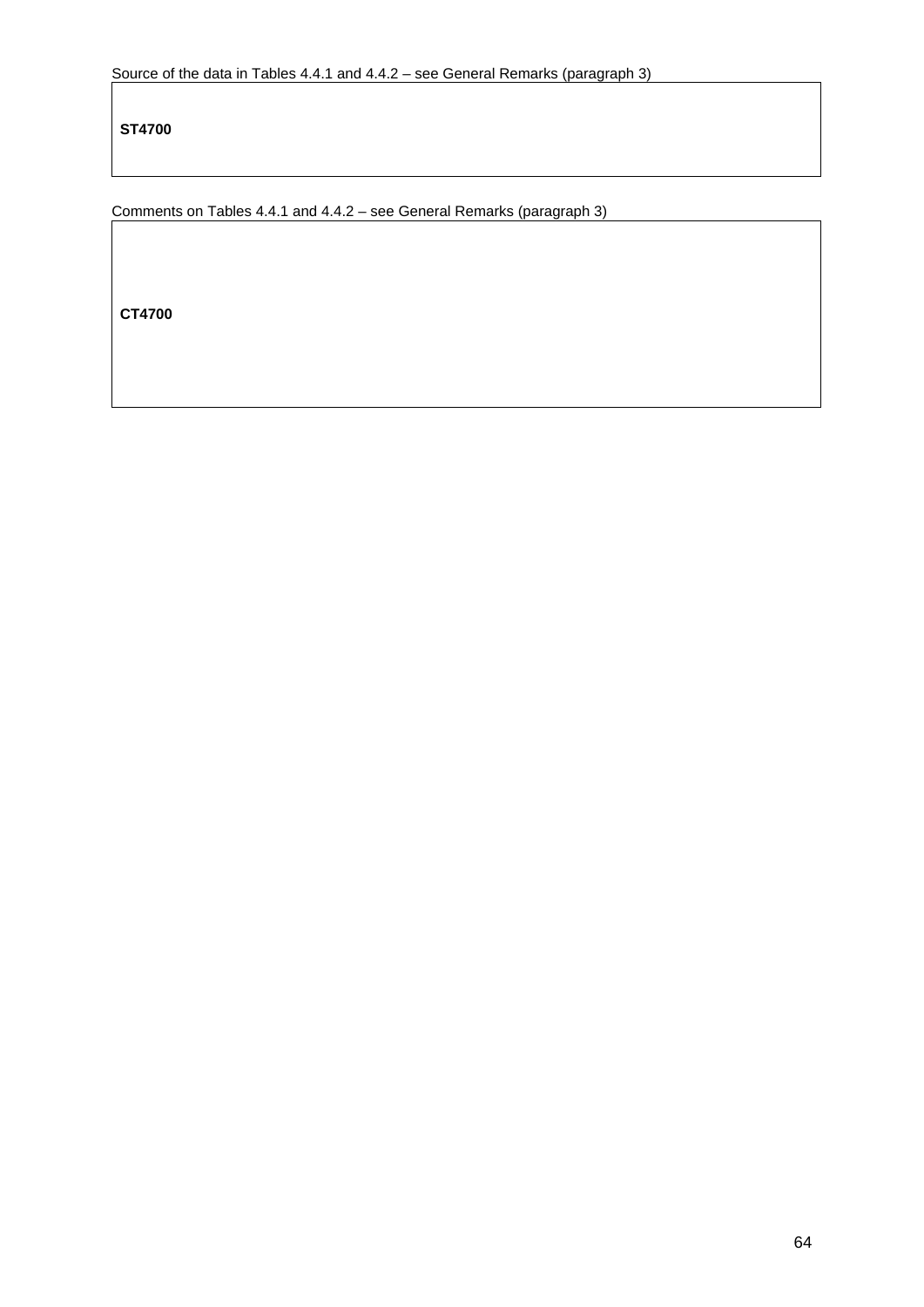## **Table 4.5.1 Electronic monitoring: STOCK**

| <b>STOCK: at 1 September</b>                                         | 1995           | 1996           | 1997           | 1998           | 1999           | 2000           |
|----------------------------------------------------------------------|----------------|----------------|----------------|----------------|----------------|----------------|
| As an independent sanction                                           | <b>T48SI95</b> | <b>T48SI96</b> | <b>T48SI97</b> | <b>T48SI98</b> | <b>T48SI99</b> | <b>T48SI00</b> |
| As part of the execution of a non-custodial or<br>suspended sanction | <b>T48SS95</b> | <b>T48SS96</b> | <b>T48SS97</b> | <b>T48SS98</b> | T48SS99        | <b>T48SS00</b> |
| As part of the execution of an unsuspended custodial<br>sanction     | <b>T48SU95</b> | <b>T48SU96</b> | <b>T48SU97</b> | <b>T48SU98</b> | <b>T48SU99</b> | <b>T48SU00</b> |
| In connection with parole or conditional release                     | <b>T48SC95</b> | <b>T48SC96</b> | <b>T48SC97</b> | <b>T48SC98</b> | <b>T48SC99</b> | <b>T48SC00</b> |
| <b>Total</b>                                                         | <b>T48ST95</b> | <b>T48ST96</b> | <b>T48ST97</b> | <b>T48ST98</b> | <b>T48ST99</b> | <b>T48ST00</b> |

# **Table 4.5.2 Electronic monitoring: FLOW**

| FLOW: commencements during the year                                  | 1995           | 1996           | 1997           | 1998           | 1999           | 2000           |
|----------------------------------------------------------------------|----------------|----------------|----------------|----------------|----------------|----------------|
| As an independent sanction                                           | <b>T49FI95</b> | <b>T49FI96</b> | <b>T49F197</b> | <b>T49FI98</b> | <b>T49F199</b> | <b>T49F100</b> |
| As part of the execution of a non-custodial or<br>suspended sanction | <b>T49FS95</b> | <b>T49FS96</b> | <b>T49FS97</b> | <b>T49FS98</b> | <b>T49FS99</b> | <b>T49FS00</b> |
| As part of the execution of an unsuspended custodial<br>sanction     | <b>T49FU95</b> | <b>T49FU96</b> | <b>T49FU97</b> | <b>T49FU98</b> | <b>T49FU99</b> | <b>T49FU00</b> |
| In connection with parole or conditional release                     | <b>T49FC95</b> | <b>T49FC96</b> | <b>T49FC97</b> | <b>T49FC98</b> | <b>T49FC99</b> | <b>T49FC00</b> |
| <b>Total</b>                                                         | <b>T49FT95</b> | <b>T49FT96</b> | <b>T49FT97</b> | T49FT98        | <b>T49FT99</b> | <b>T49FT00</b> |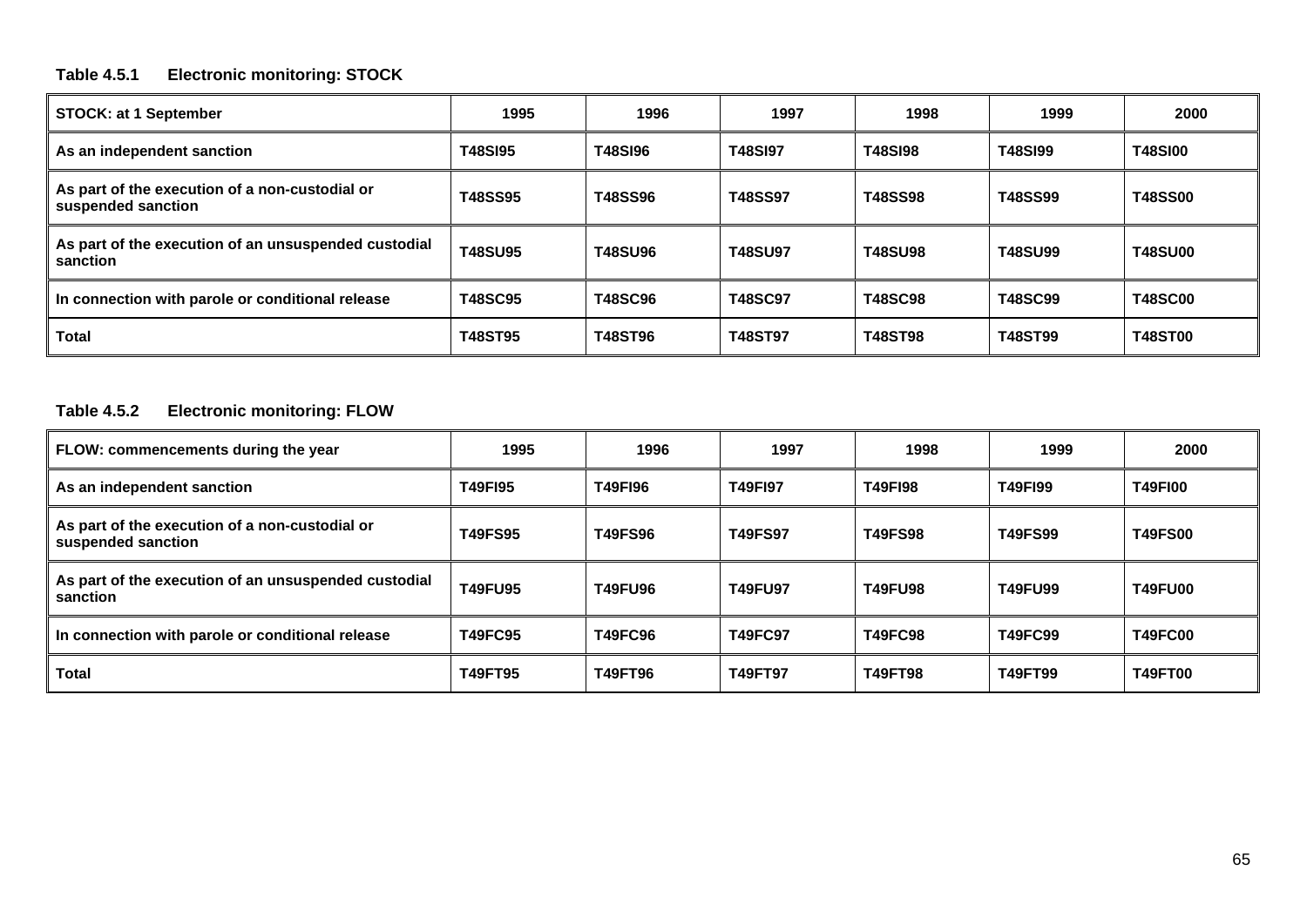**ST4900**

Comments on Tables 4.5.1 and 4.5.2 – see General Remarks (paragraph 3)

**CT4900**